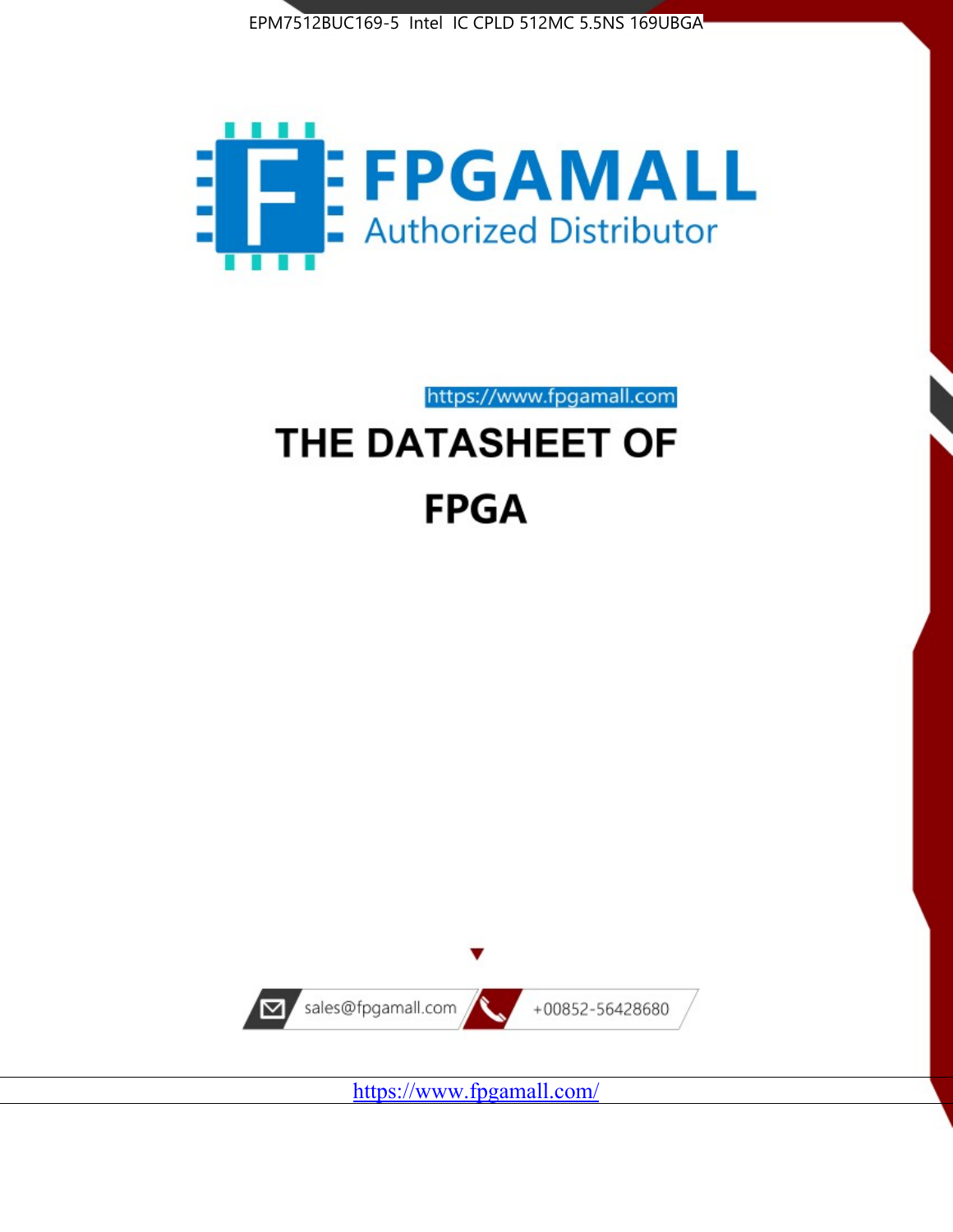

# **MAX 7000B**

# **Programmable Logic Device**

**September 2005, ver. 3.5 Data Sheet** Construction of the Construction of the Construction of the Data Sheet

- **Features...** High-performance 2.5-V CMOS EEPROM-based programmable logic devices (PLDs) built on second-generation Multiple Array MatriX (MAX®) architecture (see Table 1)
	- Pin-compatible with the popular 5.0-V MAX 7000S and 3.3-V MAX 7000A device families
	- High-density PLDs ranging from 600 to 10,000 usable gates
	- 3.5-ns pin-to-pin logic delays with counter frequencies in excess of 303.0 MHz
	- Advanced 2.5-V in-system programmability (ISP)
	- Programs through the built-in IEEE Std. 1149.1 Joint Test Action Group (JTAG) interface with advanced pin-locking capability
	- Enhanced ISP algorithm for faster programming
	- ISP\_Done bit to ensure complete programming
	- Pull-up resistor on I/O pins during in-system programming
	- ISP circuitry compliant with IEEE Std. 1532

For information on in-system programmable 5.0-V MAX 7000S or 3.3-V MAX 7000A devices, see the *MAX 7000 Programmable Logic Device Family Data Sheet* or the *MAX 7000A Programmable Logic Device Family Data Sheet*.

| Table 1. MAX 7000B Device Features |                 |                 |                 |                 |                 |  |  |  |
|------------------------------------|-----------------|-----------------|-----------------|-----------------|-----------------|--|--|--|
| <b>Feature</b>                     | <b>EPM7032B</b> | <b>EPM7064B</b> | <b>EPM7128B</b> | <b>EPM7256B</b> | <b>EPM7512B</b> |  |  |  |
| Usable gates                       | 600             | 1,250           | 2,500           | 5,000           | 10,000          |  |  |  |
| <b>Macrocells</b>                  | 32              | 64              | 128             | 256             | 512             |  |  |  |
| Logic array blocks                 | 2               | 4               | 8               | 16              | 32              |  |  |  |
| Maximum user I/O                   | 36              | 68              | 100             | 164             | 212             |  |  |  |
| pins                               |                 |                 |                 |                 |                 |  |  |  |
| $t_{PD}$ (ns)                      | 3.5             | 3.5             | 4.0             | 5.0             | 5.5             |  |  |  |
| $t_{\text{SU}}$ (ns)               | 2.1             | 2.1             | 2.5             | 3.3             | 3.6             |  |  |  |
| $t_{\text{FSU}}$ (ns)              | 1.0             | 1.0             | 1.0             | 1.0             | 1.0             |  |  |  |
| $t_{CO1}$ (ns)                     | 2.4             | 2.4             | 2.8             | 3.3             | 3.7             |  |  |  |
| f <sub>CNT</sub> (MHz)             | 303.0           | 303.0           | 243.9           | 188.7           | 163.9           |  |  |  |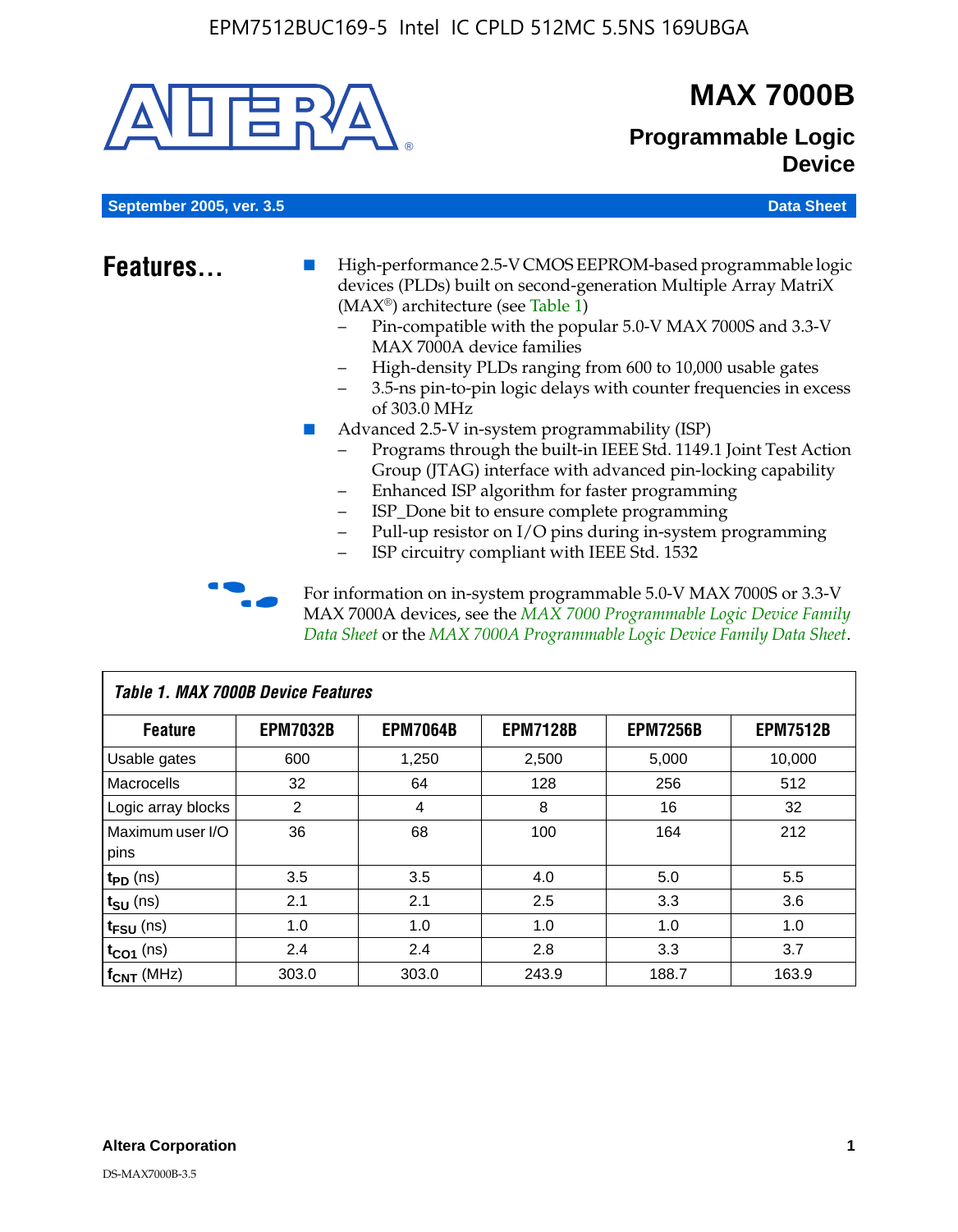| and More<br><b>Features</b> | System-level features<br>$\blacksquare$<br>MultiVolt™ I/O interface enabling device core to run at 2.5 V,<br>while I/O pins are compatible with 3.3-V, 2.5-V, and 1.8-V logic<br>levels<br>Programmable power-saving mode for 50% or greater power<br>-<br>reduction in each macrocell<br>Fast input setup times provided by a dedicated path from I/O<br>pin to macrocell registers<br>Support for advanced I/O standards, including SSTL-2 and<br>SSTL-3, and GTL+<br>Bus-hold option on I/O pins<br>-<br>PCI compatible<br>-<br>Bus-friendly architecture including programmable slew-rate<br>-<br>control<br>Open-drain output option<br>-<br>Programmable security bit for protection of proprietary designs<br>-<br>Built-in boundary-scan test circuitry compliant with<br>$\overline{\phantom{0}}$<br>IEEE Std. 1149.1<br>Supports hot-socketing operation<br>-<br>Programmable ground pins<br>Advanced architecture features<br>$\mathcal{L}_{\mathcal{A}}$<br>Programmable interconnect array (PIA) continuous routing<br>structure for fast, predictable performance<br>Configurable expander product-term distribution, allowing up<br>-<br>to 32 product terms per macrocell<br>Programmable macrocell registers with individual clear, preset,<br>-<br>clock, and clock enable controls<br>Two global clock signals with optional inversion<br>Programmable power-up states for macrocell registers<br>6 to 10 pin- or logic-driven output enable signals<br>Advanced package options<br>$\mathbb{Z}$<br>Pin counts ranging from 44 to 256 in a variety of thin quad flat<br>pack (TQFP), plastic quad flat pack (PQFP), ball-grid array<br>(BGA), space-saving FineLine BGA™, 0.8-mm Ultra |
|-----------------------------|-----------------------------------------------------------------------------------------------------------------------------------------------------------------------------------------------------------------------------------------------------------------------------------------------------------------------------------------------------------------------------------------------------------------------------------------------------------------------------------------------------------------------------------------------------------------------------------------------------------------------------------------------------------------------------------------------------------------------------------------------------------------------------------------------------------------------------------------------------------------------------------------------------------------------------------------------------------------------------------------------------------------------------------------------------------------------------------------------------------------------------------------------------------------------------------------------------------------------------------------------------------------------------------------------------------------------------------------------------------------------------------------------------------------------------------------------------------------------------------------------------------------------------------------------------------------------------------------------------------------------------------------------------------------------------------------------------------|
|                             | FineLine BGA, and plastic J-lead chip carrier (PLCC) packages<br>Pin-compatibility with other MAX 7000B devices in the same<br>package                                                                                                                                                                                                                                                                                                                                                                                                                                                                                                                                                                                                                                                                                                                                                                                                                                                                                                                                                                                                                                                                                                                                                                                                                                                                                                                                                                                                                                                                                                                                                                    |
|                             | Advanced software support<br>ш<br>Software design support and automatic place-and-route<br>provided by Altera's MAX+PLUS® II development system for<br>Windows-based PCs and Sun SPARCstation, and HP 9000<br>Series 700/800 workstations                                                                                                                                                                                                                                                                                                                                                                                                                                                                                                                                                                                                                                                                                                                                                                                                                                                                                                                                                                                                                                                                                                                                                                                                                                                                                                                                                                                                                                                                 |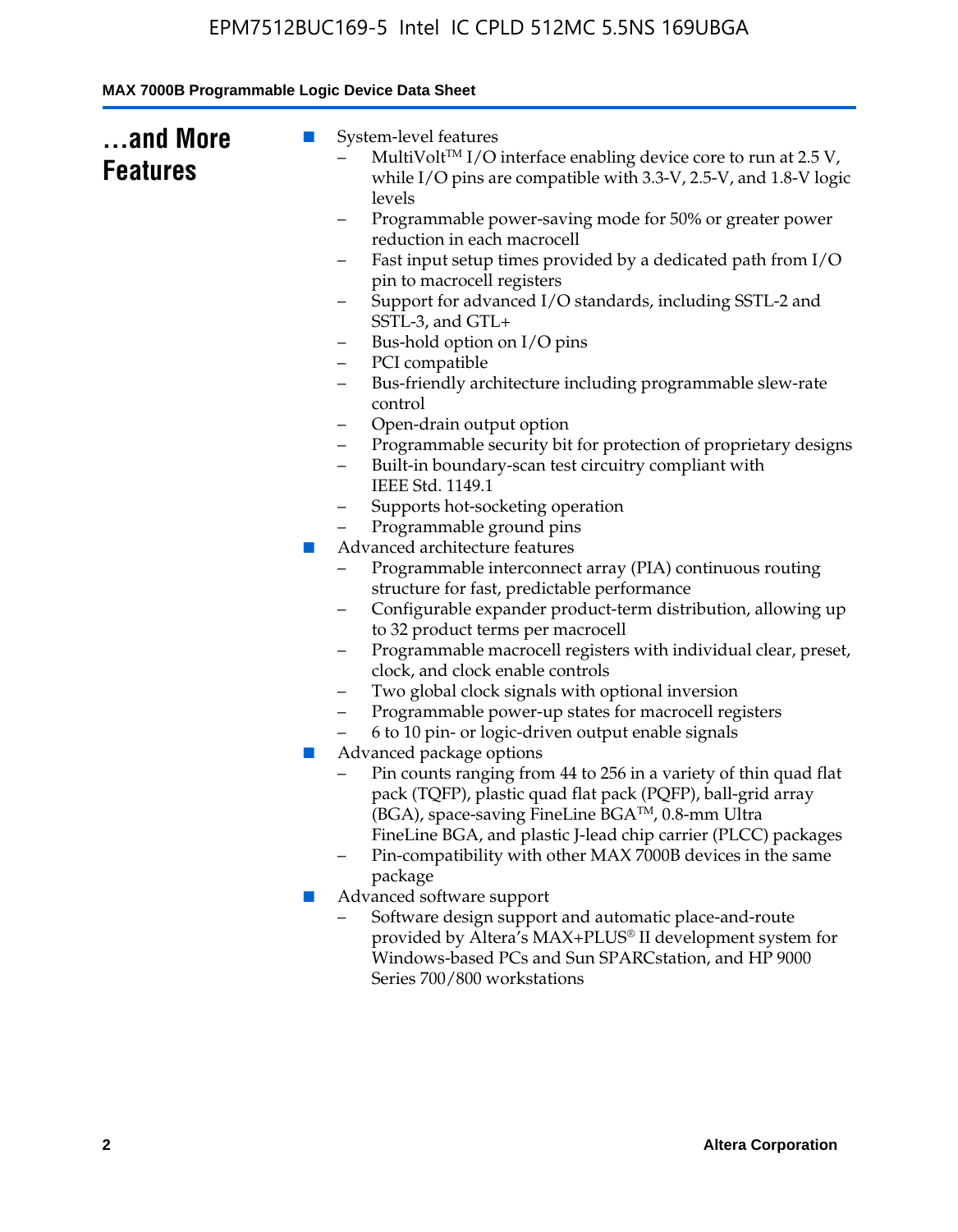#### **MAX 7000B Programmable Logic Device Data Sheet**

- Additional design entry and simulation support provided by EDIF 2 0 0 and 3 0 0 netlist files, library of parameterized modules (LPMs), Verilog HDL, VHDL, and other interfaces to popular EDA tools from manufacturers such as Cadence, Exemplar Logic, Mentor Graphics, OrCAD, Synopsys, Synplicity, and VeriBest
- Programming support with Altera's Master Programming Unit  $(MPU)$ , MasterBlaster<sup>TM</sup> serial/universal serial bus (USB) communications cable, and ByteBlasterMVTM parallel port download cable, as well as programming hardware from thirdparty manufacturers and any JamTM STAPL File (**.jam**), Jam Byte-Code File (**.jbc**), or Serial Vector Format File (**.svf**)-capable incircuit tester

# **General Description**

MAX 7000B devices are high-density, high-performance devices based on Altera's second-generation MAX architecture. Fabricated with advanced CMOS technology, the EEPROM-based MAX 7000B devices operate with a 2.5-V supply voltage and provide 600 to 10,000 usable gates, ISP, pin-to-pin delays as fast as 3.5 ns, and counter speeds up to 303.0 MHz. See Table 2.

| Table 2. MAX 7000B Speed Grades<br>Note $(1)$ |    |                    |    |    |     |  |  |  |  |
|-----------------------------------------------|----|--------------------|----|----|-----|--|--|--|--|
| <b>Device</b>                                 |    | <b>Speed Grade</b> |    |    |     |  |  |  |  |
|                                               | -3 | -4                 | -5 | -7 | -10 |  |  |  |  |
| <b>EPM7032B</b>                               |    |                    |    |    |     |  |  |  |  |
| <b>EPM7064B</b>                               |    |                    |    |    |     |  |  |  |  |
| <b>EPM7128B</b>                               |    |                    |    |    |     |  |  |  |  |
| <b>EPM7256B</b>                               |    |                    |    |    |     |  |  |  |  |
| <b>EPM7512B</b>                               |    |                    |    |    |     |  |  |  |  |

#### *Notes:*

(1) Contact Altera Marketing for up-to-date information on available device speed grades.

The MAX 7000B architecture supports 100% TTL emulation and highdensity integration of SSI, MSI, and LSI logic functions. It easily integrates multiple devices ranging from PALs, GALs, and 22V10s to MACH and pLSI devices. MAX 7000B devices are available in a wide range of packages, including PLCC, BGA, FineLine BGA, 0.8-mm Ultra FineLine BGA, PQFP, TQFP, and TQFP packages. See Table 3.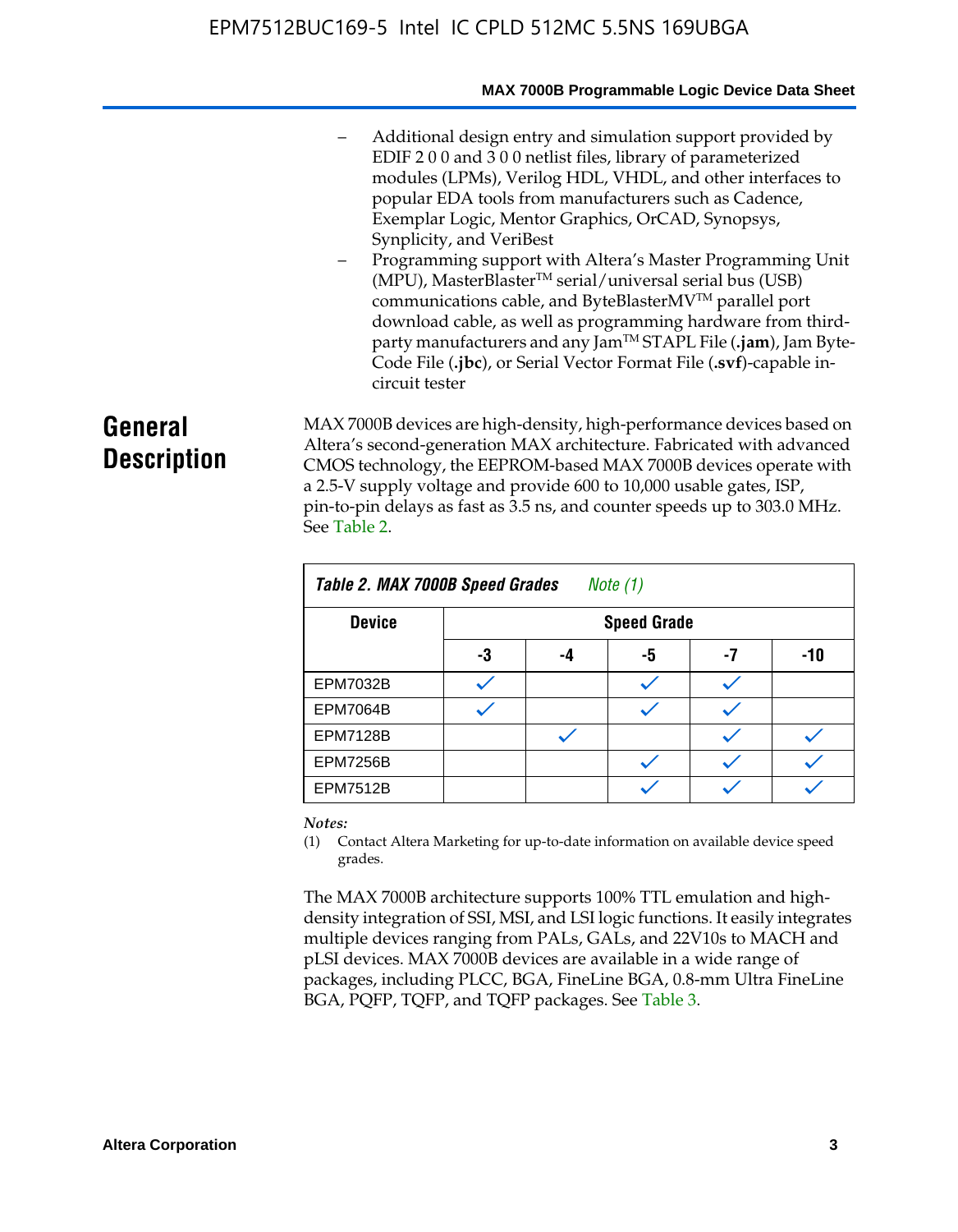#### **MAX 7000B Programmable Logic Device Data Sheet**

| Table 3. MAX 7000B Maximum User I/O Pins<br>Note (1) |                       |                       |                              |                                                            |                                      |                                             |                            |                                                                    |                               |                              |                                      |
|------------------------------------------------------|-----------------------|-----------------------|------------------------------|------------------------------------------------------------|--------------------------------------|---------------------------------------------|----------------------------|--------------------------------------------------------------------|-------------------------------|------------------------------|--------------------------------------|
| <b>Device</b>                                        | 44-Pin<br><b>PLCC</b> | 44-Pin<br><b>TOFP</b> | 48-Pin<br><b>TQFP</b><br>(2) | 49-Pin<br>$0.8 - mm$<br>Ultra<br><b>FineLine</b><br>BGA(3) | $100 -$<br><b>Pin</b><br><b>TQFP</b> | <b>100-Pin</b><br><b>FineLine</b><br>BGA(4) | 144-<br>Pin<br><b>TOFP</b> | <b>169-Pin</b><br>$0.8 - mm$<br>Ultra<br><b>FineLine</b><br>BGA(3) | $208 -$<br>Pin<br><b>PQFP</b> | $256 -$<br>Pin<br><b>BGA</b> | 256-Pin<br><b>FineLine</b><br>BGA(4) |
| <b>EPM7032B</b>                                      | 36                    | 36                    | 36                           | 36                                                         |                                      |                                             |                            |                                                                    |                               |                              |                                      |
| <b>EPM7064B</b>                                      | 36                    | 36                    | 40                           | 41                                                         | 68                                   | 68                                          |                            |                                                                    |                               |                              |                                      |
| <b>EPM7128B</b>                                      |                       |                       |                              | 41                                                         | 84                                   | 84                                          | 100                        | 100                                                                |                               |                              | 100                                  |
| <b>EPM7256B</b>                                      |                       |                       |                              |                                                            | 84                                   |                                             | 120                        | 141                                                                | 164                           |                              | 164                                  |
| <b>EPM7512B</b>                                      |                       |                       |                              |                                                            |                                      |                                             | 120                        | 141                                                                | 176                           | 212                          | 212                                  |

*Notes:*

(1) When the IEEE Std. 1149.1 (JTAG) interface is used for in-system programming or boundary-scan testing, four I/O pins become JTAG pins.

(2) Contact Altera for up-to-date information on available device package options.

(3) All 0.8-mm Ultra FineLine BGA packages are footprint-compatible via the SameFrame<sup>TM</sup> pin-out feature. Therefore, designers can design a board to support a variety of devices, providing a flexible migration path across densities and pin counts. Device migration is fully supported by Altera development tools. See "SameFrame Pin-Outs" on page 14 for more details.

(4) All FineLine BGA packages are footprint-compatible via the SameFrame pin-out feature. Therefore, designers can design a board to support a variety of devices, providing a flexible migration path across densities and pin counts. Device migration is fully supported by Altera development tools. See "SameFrame Pin-Outs" on page 14 for more details.

> MAX 7000B devices use CMOS EEPROM cells to implement logic functions. The user-configurable MAX 7000B architecture accommodates a variety of independent combinatorial and sequential logic functions. The devices can be reprogrammed for quick and efficient iterations during design development and debug cycles, and can be programmed and erased up to 100 times.

> MAX 7000B devices contain 32 to 512 macrocells that are combined into groups of 16 macrocells, called logic array blocks (LABs). Each macrocell has a programmable-AND/fixed-OR array and a configurable register with independently programmable clock, clock enable, clear, and preset functions. To build complex logic functions, each macrocell can be supplemented with both shareable expander product terms and highspeed parallel expander product terms to provide up to 32 product terms per macrocell.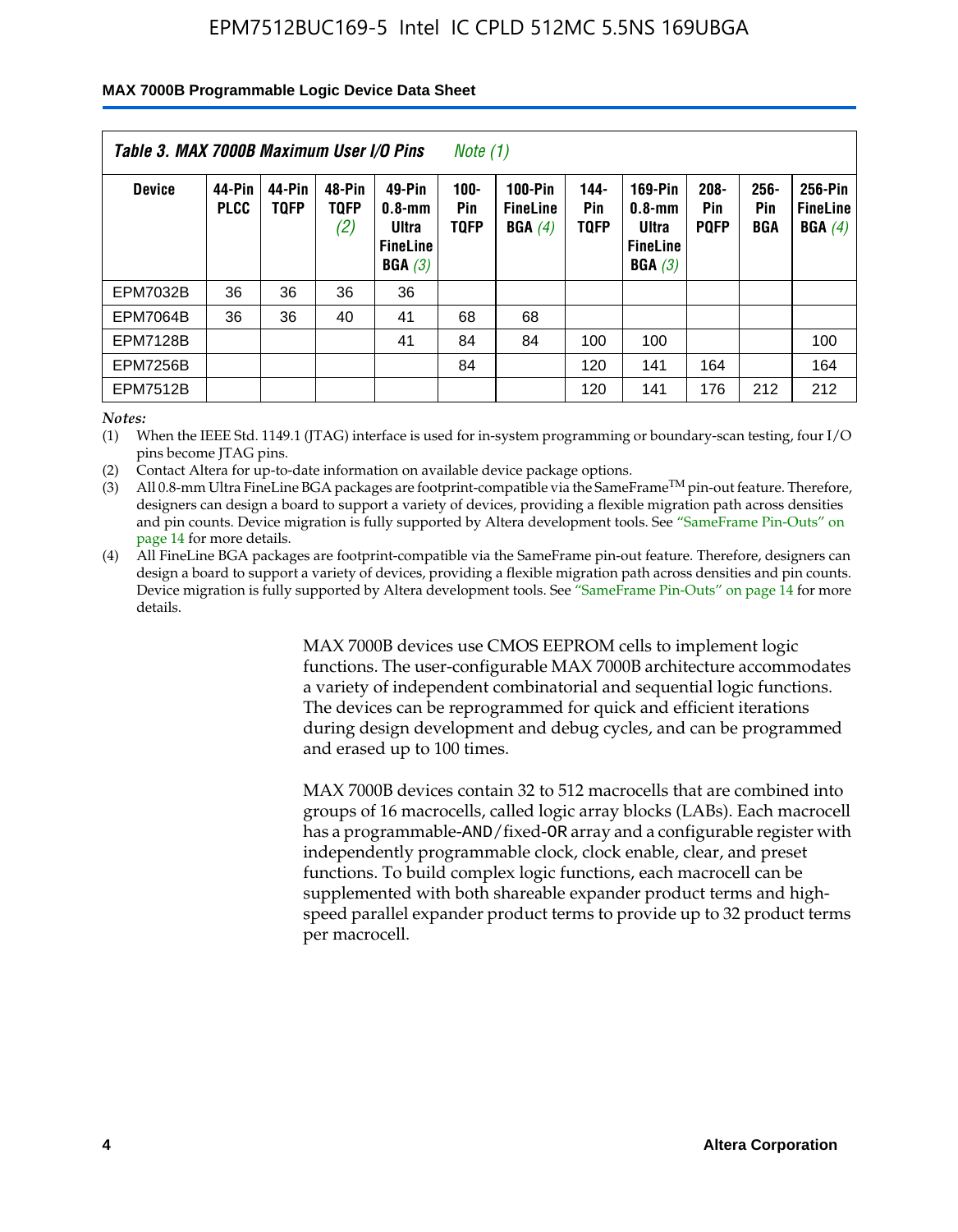#### **MAX 7000B Programmable Logic Device Data Sheet**

MAX 7000B devices provide programmable speed/power optimization. Speed-critical portions of a design can run at high speed/full power, while the remaining portions run at reduced speed/low power. This speed/power optimization feature enables the designer to configure one or more macrocells to operate up to 50% lower power while adding only a nominal timing delay. MAX 7000B devices also provide an option that reduces the slew rate of the output buffers, minimizing noise transients when non-speed-critical signals are switching. The output drivers of all MAX 7000B devices can be set for 3.3 V, 2.5 V, or 1.8 V and all input pins are 3.3-V, 2.5-V, and 1.8-V tolerant, allowing MAX 7000B devices to be used in mixed-voltage systems.

MAX 7000B devices are supported by Altera development systems, which are integrated packages that offer schematic, text—including VHDL, Verilog HDL, and the Altera Hardware Description Language (AHDL) and waveform design entry, compilation and logic synthesis, simulation and timing analysis, and device programming. Altera software provides EDIF 2 0 0 and 3 0 0, LPM, VHDL, Verilog HDL, and other interfaces for additional design entry and simulation support from other industrystandard PC- and UNIX-workstation-based EDA tools. Altera software runs on Windows-based PCs, as well as Sun SPARCstation, and HP 9000 Series 700/800 workstations.



**For more information on development tools, see the** *MAX+PLUS II Programmable Logic Development System & Software Data Sheet* and the *Quartus Programmable Logic Development System & Software Data Sheet*.

# **Functional Description**

- LABs
- Macrocells
- Expander product terms (shareable and parallel)

The MAX 7000B architecture includes the following elements:

- PIA
- I/O control blocks

The MAX 7000B architecture includes four dedicated inputs that can be used as general-purpose inputs or as high-speed, global control signals (clock, clear, and two output enable signals) for each macrocell and I/O pin. Figure 1 shows the architecture of MAX 7000B devices.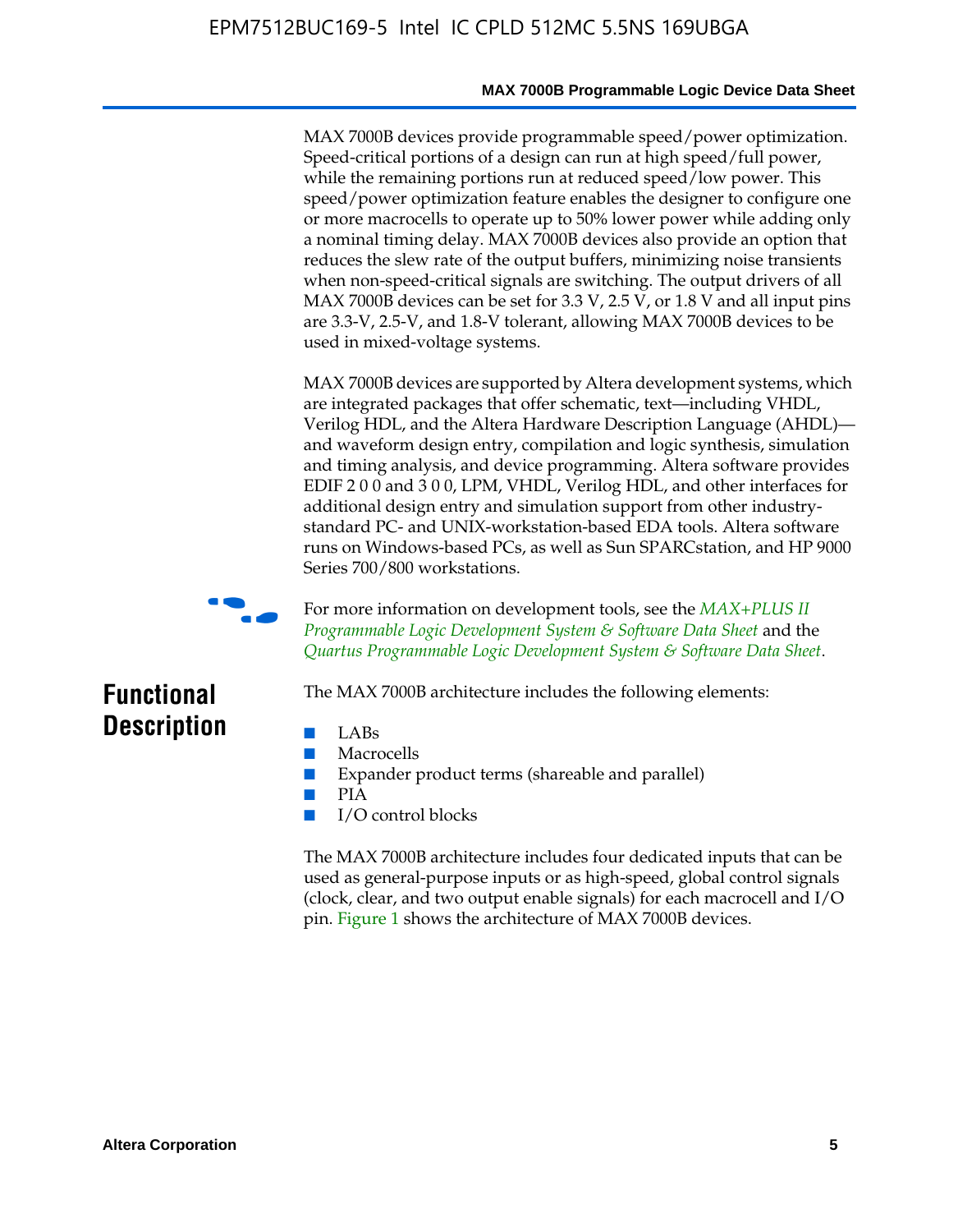#### **MAX 7000B Programmable Logic Device Data Sheet**





#### *Note:*

(1) EPM7032B, EPM7064B, EPM7128B, and EPM7256B devices have six output enables. EPM7512B devices have ten output enables.

### **Logic Array Blocks**

The MAX 7000B device architecture is based on the linking of high-performance LABs. LABs consist of 16 macrocell arrays, as shown in Figure 1. Multiple LABs are linked together via the PIA, a global bus that is fed by all dedicated input pins,  $I/O$  pins, and macrocells.

Each LAB is fed by the following signals:

- 36 signals from the PIA that are used for general logic inputs
- Global controls that are used for secondary register functions
- Direct input paths from I/O pins to the registers that are used for fast setup times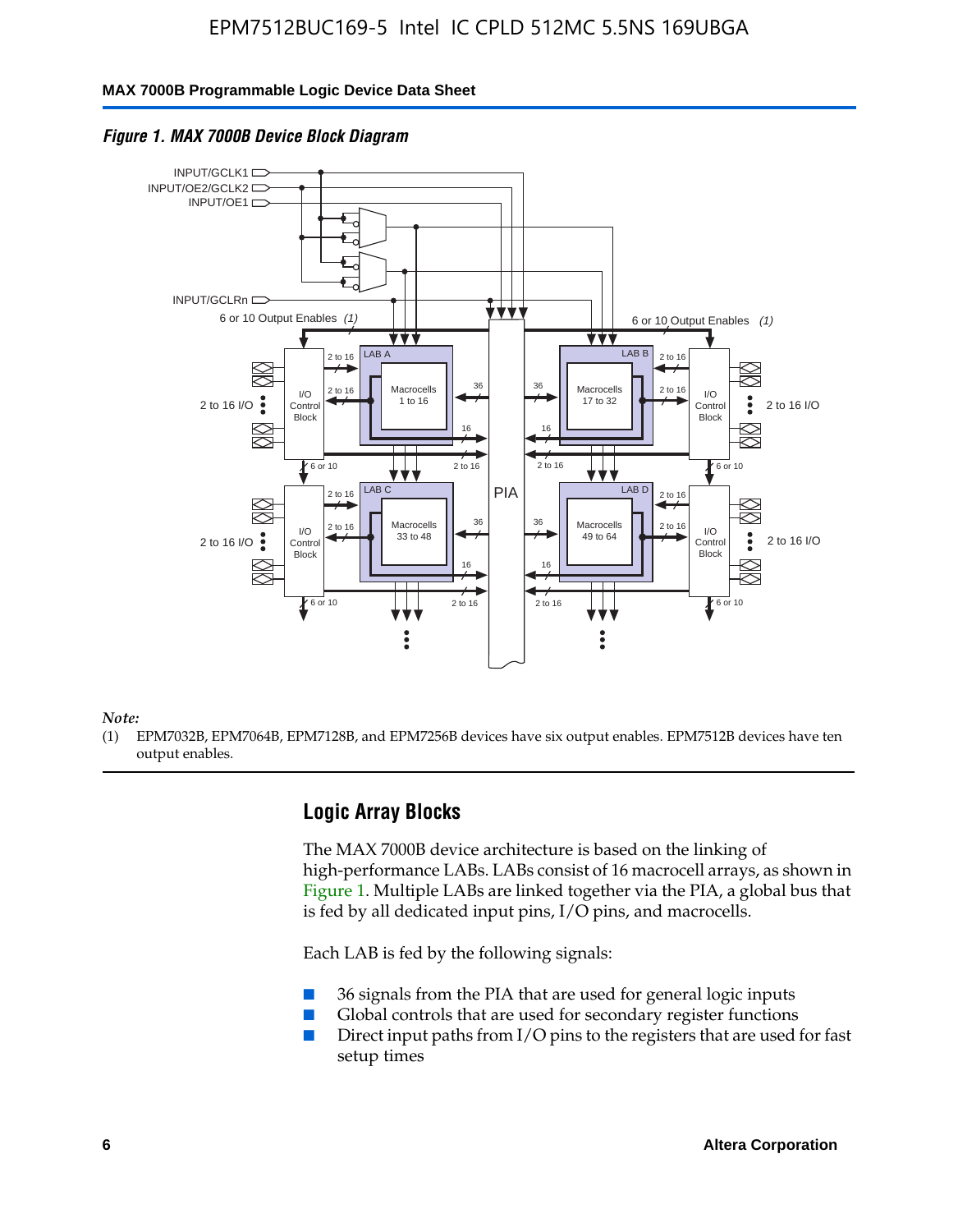## **Macrocells**

The MAX 7000B macrocell can be individually configured for either sequential or combinatorial logic operation. The macrocell consists of three functional blocks: the logic array, the product-term select matrix, and the programmable register. Figure 2 shows the MAX 7000B macrocell.





Combinatorial logic is implemented in the logic array, which provides five product terms per macrocell. The product-term select matrix allocates these product terms for use as either primary logic inputs (to the OR and XOR gates) to implement combinatorial functions, or as secondary inputs to the macrocell's register preset, clock, and clock enable control functions.

Two kinds of expander product terms ("expanders") are available to supplement macrocell logic resources:

- Shareable expanders, which are inverted product terms that are fed back into the logic array
- Parallel expanders, which are product terms borrowed from adjacent macrocells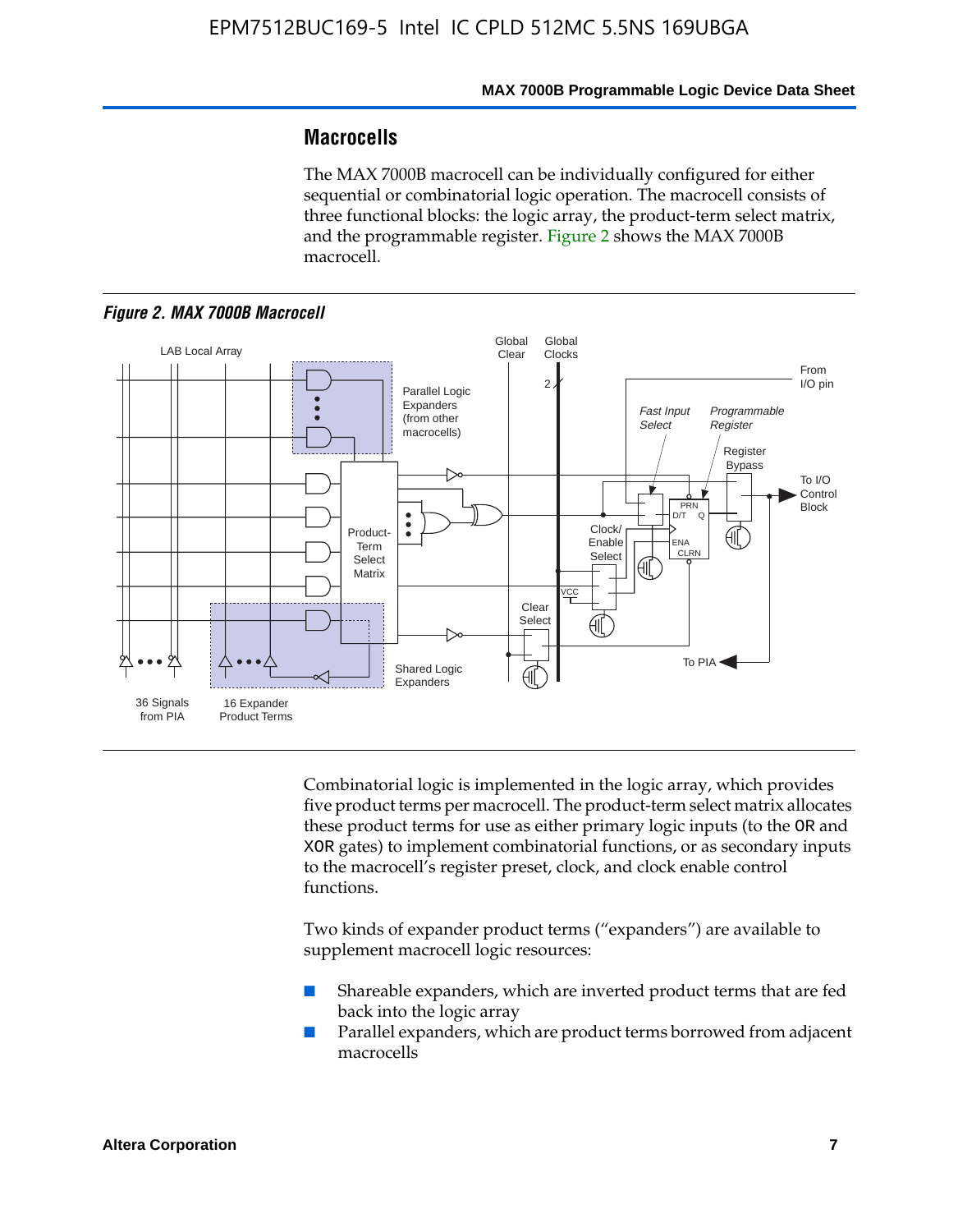#### **MAX 7000B Programmable Logic Device Data Sheet**

The Altera development system automatically optimizes product-term allocation according to the logic requirements of the design.

For registered functions, each macrocell flipflop can be individually programmed to implement D, T, JK, or SR operation with programmable clock control. The flipflop can be bypassed for combinatorial operation. During design entry, the designer specifies the desired flipflop type; the MAX+PLUS II software then selects the most efficient flipflop operation for each registered function to optimize resource utilization.

Each programmable register can be clocked in three different modes:

- Global clock signal. This mode achieves the fastest clock-to-output performance.
- Global clock signal enabled by an active-high clock enable. A clock enable is generated by a product term. This mode provides an enable on each flipflop while still achieving the fast clock-to-output performance of the global clock.
- Array clock implemented with a product term. In this mode, the flipflop can be clocked by signals from buried macrocells or I/O pins.

Two global clock signals are available in MAX 7000B devices. As shown in Figure 1, these global clock signals can be the true or the complement of either of the global clock pins, GCLK1 or GCLK2.

Each register also supports asynchronous preset and clear functions. As shown in Figure 2, the product-term select matrix allocates product terms to control these operations. Although the product-term-driven preset and clear from the register are active high, active-low control can be obtained by inverting the signal within the logic array. In addition, each register clear function can be individually driven by the active-low dedicated global clear pin (GCLRn). Upon power-up, each register in a MAX 7000B device may be set to either a high or low state. This power-up state is specified at design entry.

All MAX 7000B I/O pins have a fast input path to a macrocell register. This dedicated path allows a signal to bypass the PIA and combinatorial logic and be clocked to an input D flipflop with an extremely fast input setup time. The input path from the I/O pin to the register has a programmable delay element that can be selected to either guarantee zero hold time or to get the fastest possible set-up time (as fast as 1.0 ns).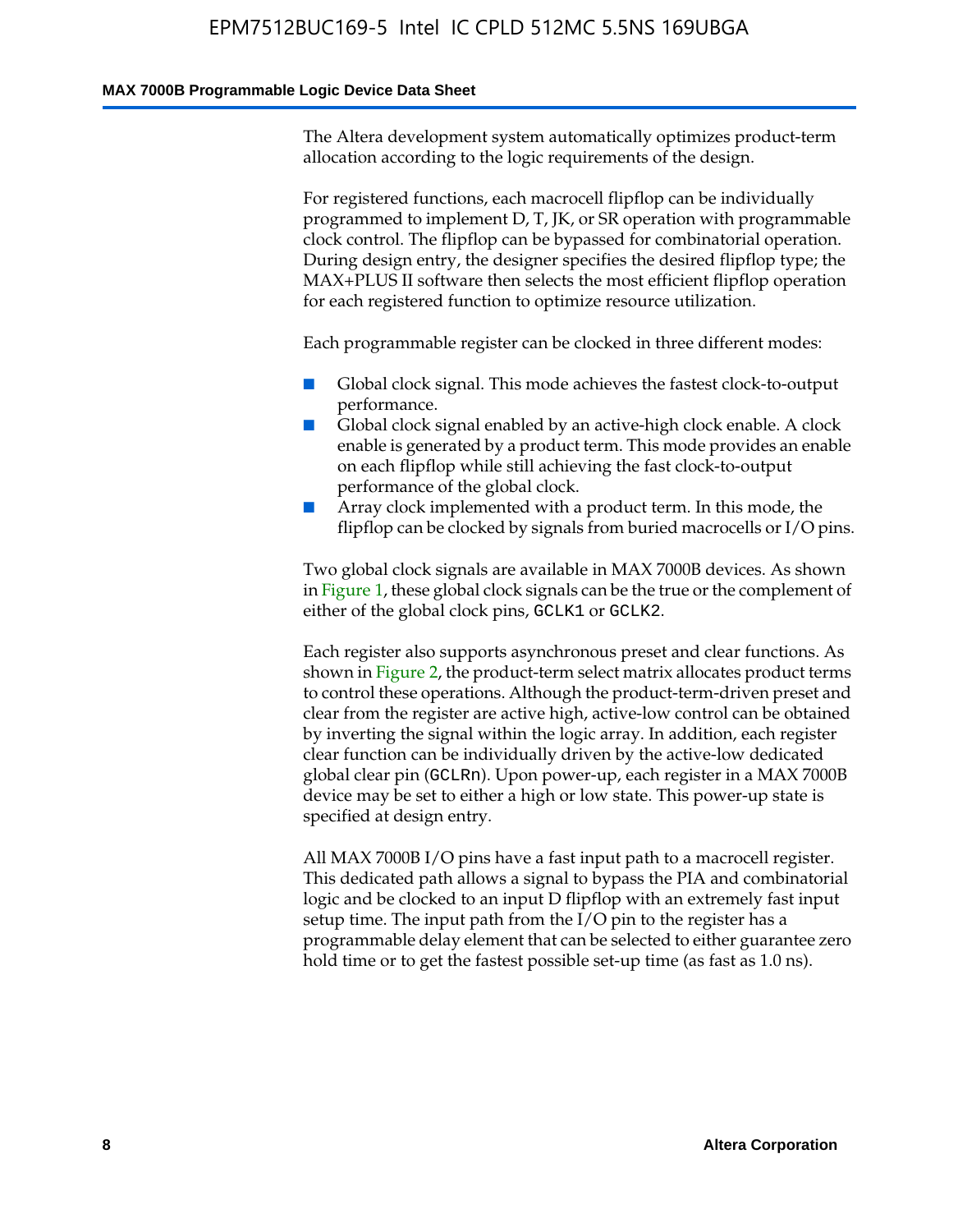### **Expander Product Terms**

Although most logic functions can be implemented with the five product terms available in each macrocell, more complex logic functions require additional product terms. Another macrocell can be used to supply the required logic resources. However, the MAX 7000B architecture also offers both shareable and parallel expander product terms ("expanders") that provide additional product terms directly to any macrocell in the same LAB. These expanders help ensure that logic is synthesized with the fewest possible logic resources to obtain the fastest possible speed.

#### *Shareable Expanders*

Each LAB has 16 shareable expanders that can be viewed as a pool of uncommitted single product terms (one from each macrocell) with inverted outputs that feed back into the logic array. Each shareable expander can be used and shared by any or all macrocells in the LAB to build complex logic functions. A small delay ( $t_{SEXP}$ ) is incurred when shareable expanders are used. Figure 3 shows how shareable expanders can feed multiple macrocells.

#### *Figure 3. MAX 7000B Shareable Expanders*



*Shareable expanders can be shared by any or all macrocells in an LAB.*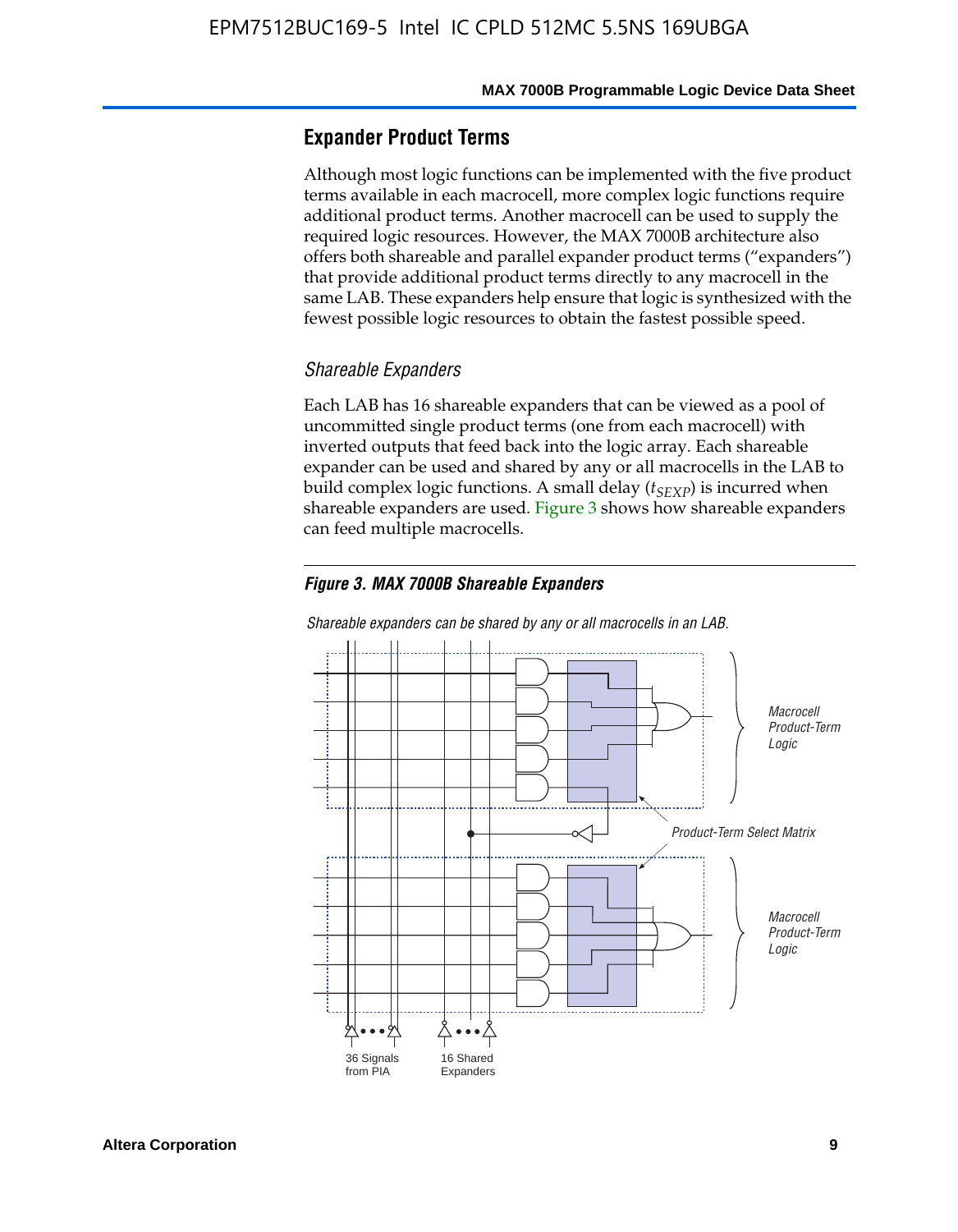#### **MAX 7000B Programmable Logic Device Data Sheet**

#### *Parallel Expanders*

Parallel expanders are unused product terms that can be allocated to a neighboring macrocell to implement fast, complex logic functions. Parallel expanders allow up to 20 product terms to directly feed the macrocell OR logic, with five product terms provided by the macrocell and 15 parallel expanders provided by neighboring macrocells in the LAB.

The Altera Compiler can automatically allocate up to three sets of up to five parallel expanders to the macrocells that require additional product terms. Each set of five parallel expanders incurs a small, incremental timing delay ( $t_{PEXP}$ ). For example, if a macrocell requires 14 product terms, the Compiler uses the five dedicated product terms within the macrocell and allocates two sets of parallel expanders; the first set includes five product terms and the second set includes four product terms, increasing the total delay by  $2 \times t_{PEXP}$ .

Two groups of eight macrocells within each LAB (e.g., macrocells 1 through 8, and 9 through 16) form two chains to lend or borrow parallel expanders. A macrocell borrows parallel expanders from lowernumbered macrocells. For example, macrocell 8 can borrow parallel expanders from macrocell 7, from macrocells 7 and 6, or from macrocells 7, 6, and 5. Within each group of eight, the lowest-numbered macrocell can only lend parallel expanders and the highest-numbered macrocell can only borrow them. Figure 4 shows how parallel expanders can be borrowed from a neighboring macrocell.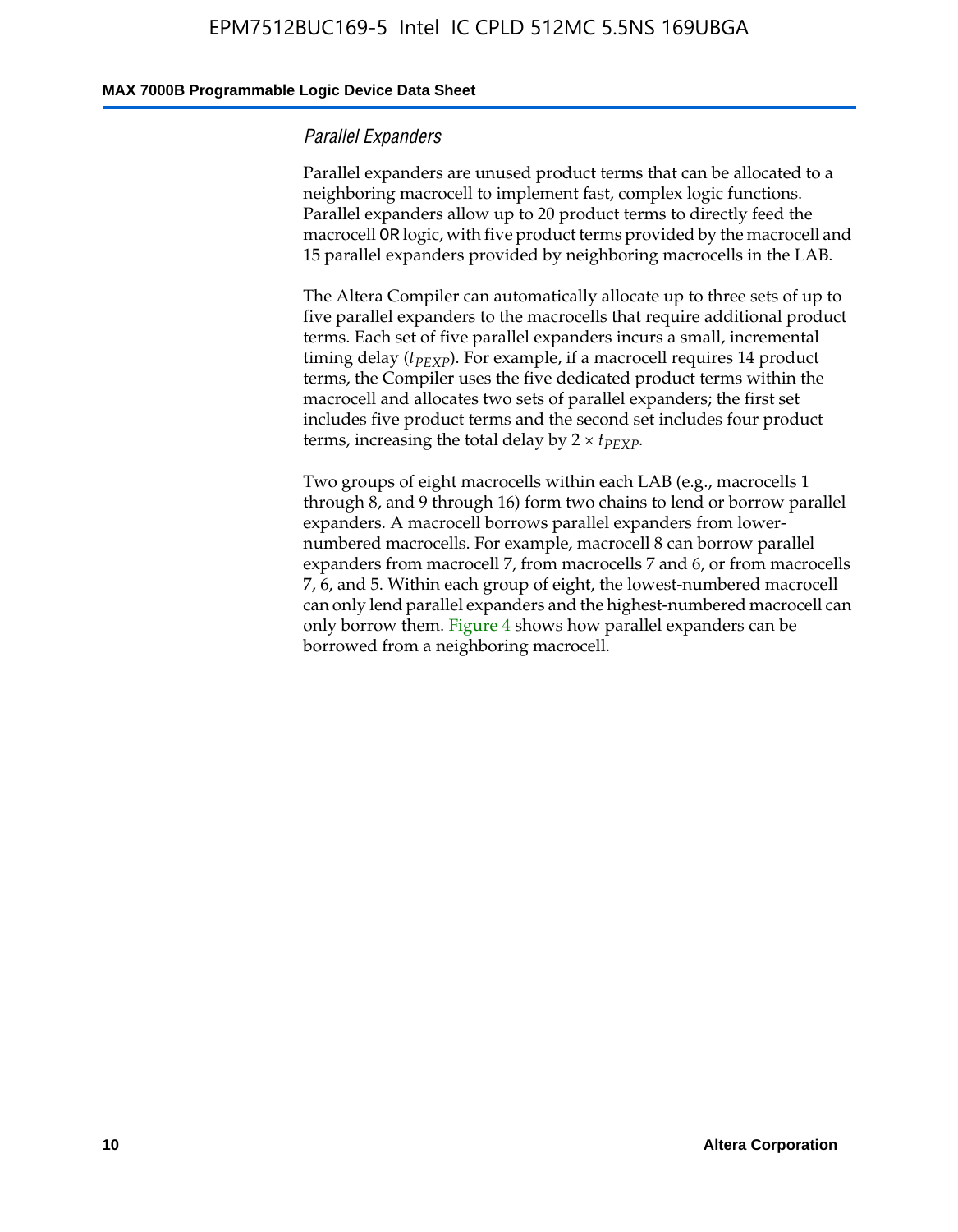

#### *Figure 4. MAX 7000B Parallel Expanders*

*Unused product terms in a macrocell can be allocated to a neighboring macrocell.*



#### **Programmable Interconnect Array**

Logic is routed between LABs on the PIA. This global bus is a programmable path that connects any signal source to any destination on the device. All MAX 7000B dedicated inputs, I/O pins, and macrocell outputs feed the PIA, which makes the signals available throughout the entire device. Only the signals required by each LAB are actually routed from the PIA into the LAB. Figure 5 shows how the PIA signals are routed into the LAB. An EEPROM cell controls one input to a two-input AND gate, which selects a PIA signal to drive into the LAB.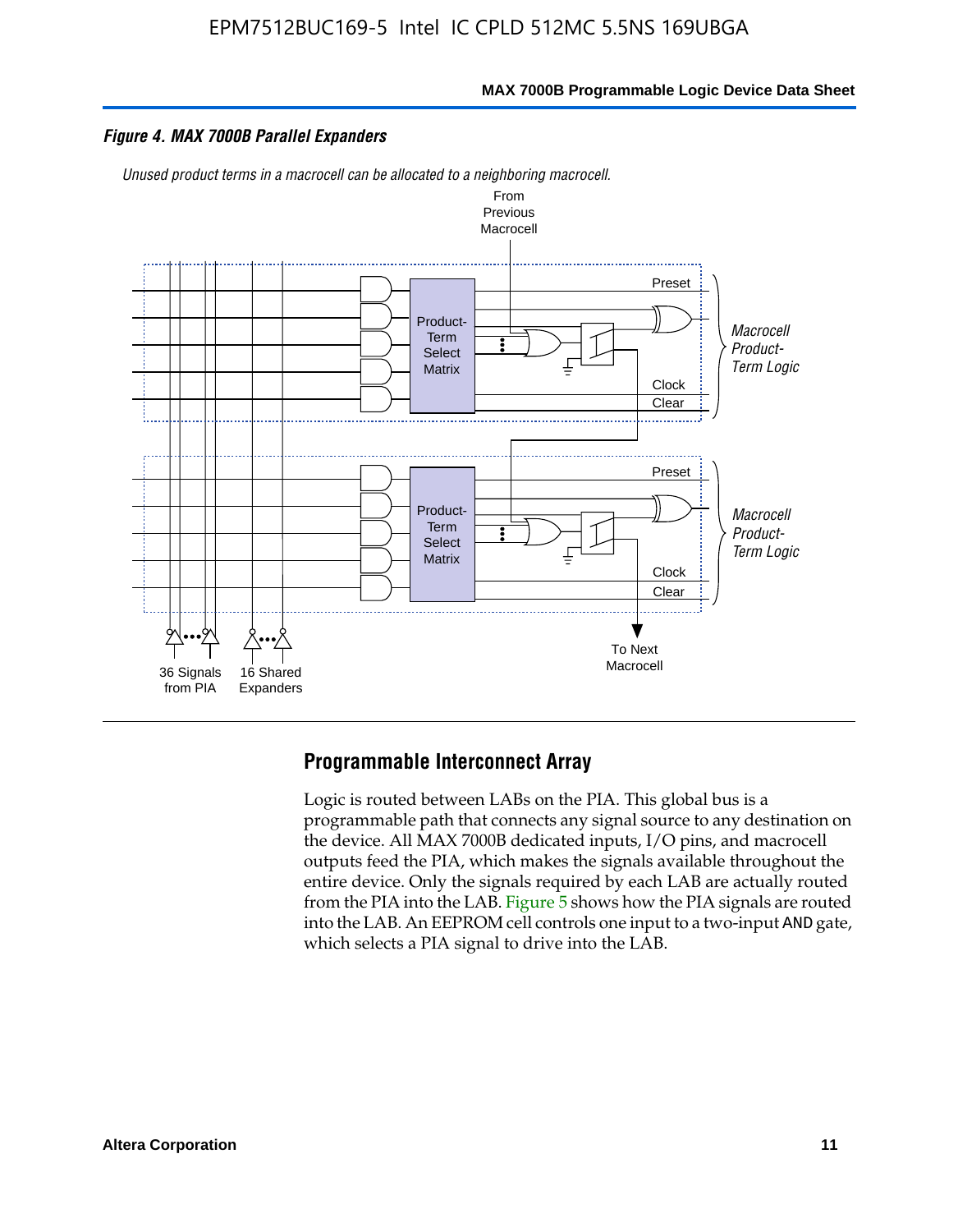#### **MAX 7000B Programmable Logic Device Data Sheet**





While the routing delays of channel-based routing schemes in masked or field-programmable gate arrays (FPGAs) are cumulative, variable, and path-dependent, the MAX 7000B PIA has a predictable delay. The PIA makes a design's timing performance easy to predict.

### **I/O Control Blocks**

The I/O control block allows each I/O pin to be individually configured for input, output, or bidirectional operation. All I/O pins have a tri-state buffer that is individually controlled by one of the global output enable signals or directly connected to ground or  $V_{CC}$ . Figure 6 shows the I/O control block for MAX 7000B devices. The I/O control block has six or ten global output enable signals that are driven by the true or complement of two output enable signals, a subset of the I/O pins, or a subset of the I/O macrocells.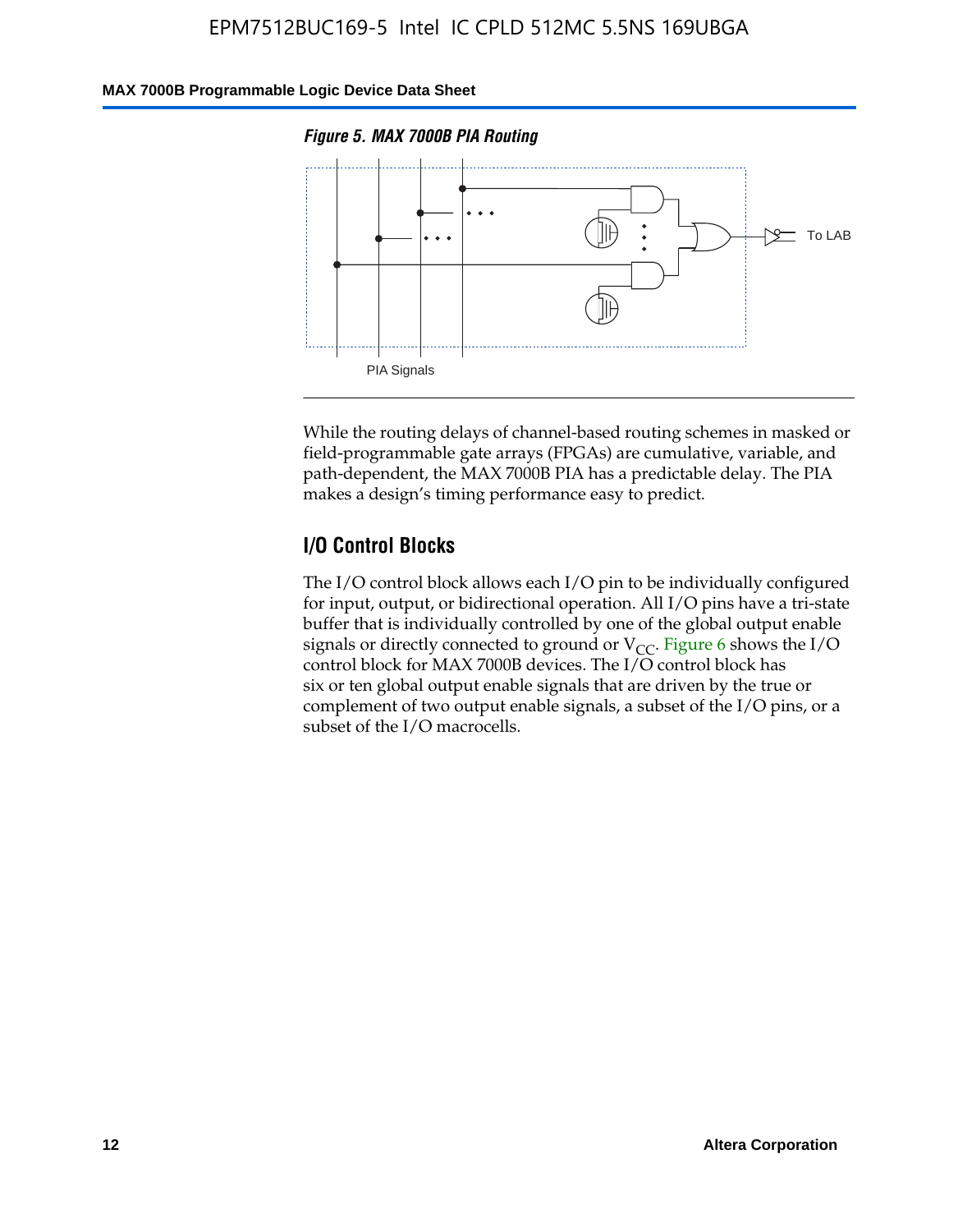



#### *Note:*

(1) EPM7032B, EPM7064B, EPM7128B, and EPM7256B devices have six output enable signals. EPM7512B devices have ten output enable signals.

> When the tri-state buffer control is connected to ground, the output is tri-stated (high impedance) and the I/O pin can be used as a dedicated input. When the tri-state buffer control is connected to  $V_{CC}$ , the output is enabled.

The MAX 7000B architecture provides dual I/O feedback, in which macrocell and pin feedbacks are independent. When an I/O pin is configured as an input, the associated macrocell can be used for buried logic.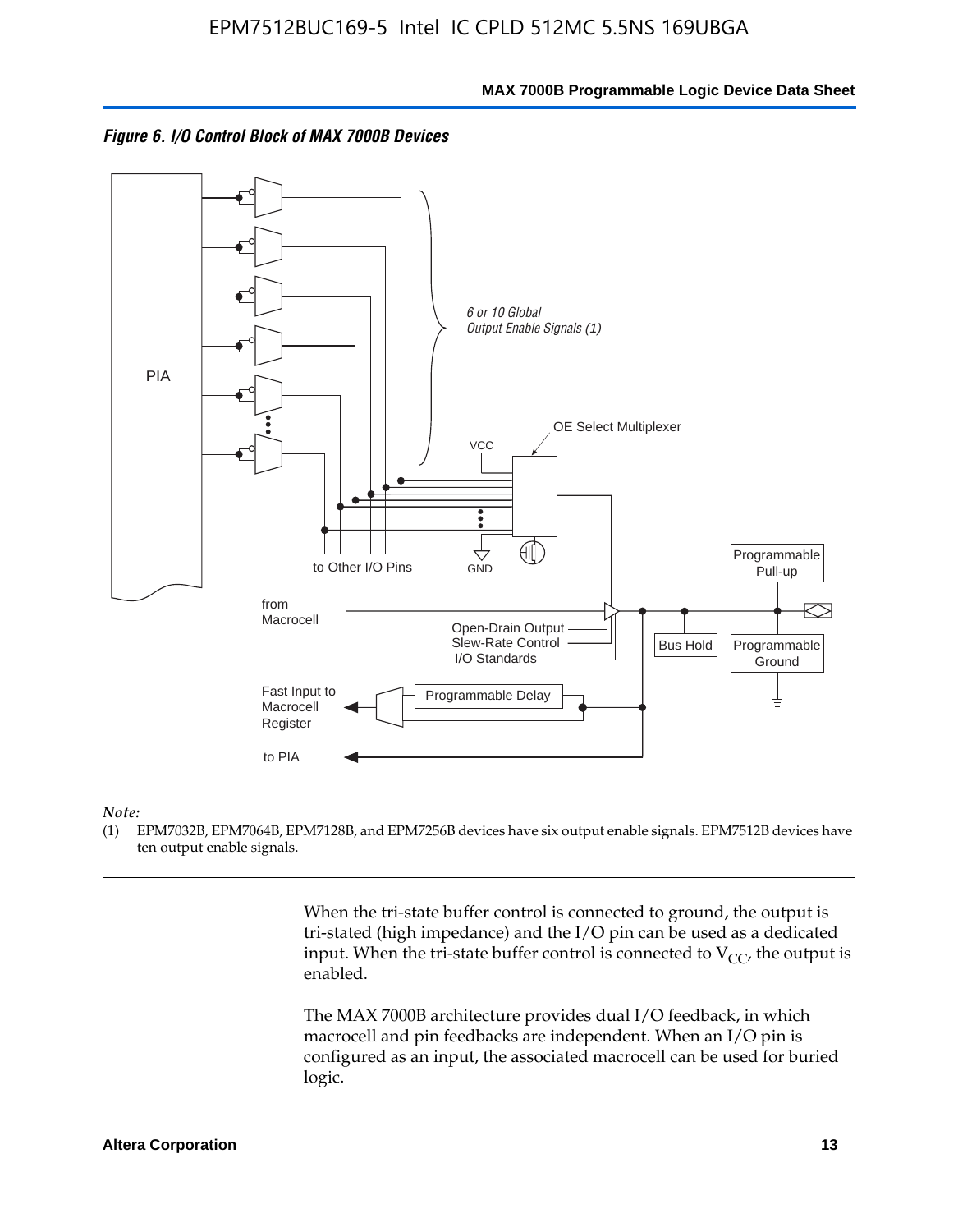**MAX 7000B Programmable Logic Device Data Sheet**

# **SameFrame Pin-Outs**

MAX 7000B devices support the SameFrame pin-out feature for FineLine BGA and 0.8-mm Ultra FineLine BGA packages. The SameFrame pin-out feature is the arrangement of balls on FineLine BGA and 0.8-mm Ultra FineLine BGA packages such that the lower-ball-count packages form a subset of the higher-ball-count packages. SameFrame pin-outs provide the flexibility to migrate not only from device to device within the same package, but also from one package to another. FineLine BGA packages are compatible with other FineLine BGA packages, and 0.8-mm Ultra FineLine BGA packages are compatible with other 0.8-mm Ultra FineLine BGA packages. A given printed circuit board (PCB) layout can support multiple device density/package combinations. For example, a single board layout can support a range of devices from an EPM7064B device in a 100-pin FineLine BGA package to an EPM7512B device in a 256-pin FineLine BGA package.

The Altera software provides support to design PCBs with SameFrame pin-out devices. Devices can be defined for present and future use. The Altera software generates pin-outs describing how to layout a board to take advantage of this migration (see Figure 7).

#### *Figure 7. SameFrame Pin-Out Example*

| 0000000000000000<br>0000000000000000<br>0000000000000000<br><br>                |  |
|---------------------------------------------------------------------------------|--|
| 000000000000000<br><br>000000000000000<br><br>000000000000000<br>               |  |
| <br><b></b><br>000000000000000<br>0000000000000000<br>000 <b>0000000000</b> 000 |  |

Designed for 256-Pin FineLine BGA Package Printed Circuit Board



100-Pin FineLine BGA Package (Reduced I/O Count or Logic Requirements)

256-Pin FineLine BGA Package (Increased I/O Count or Logic Requirements)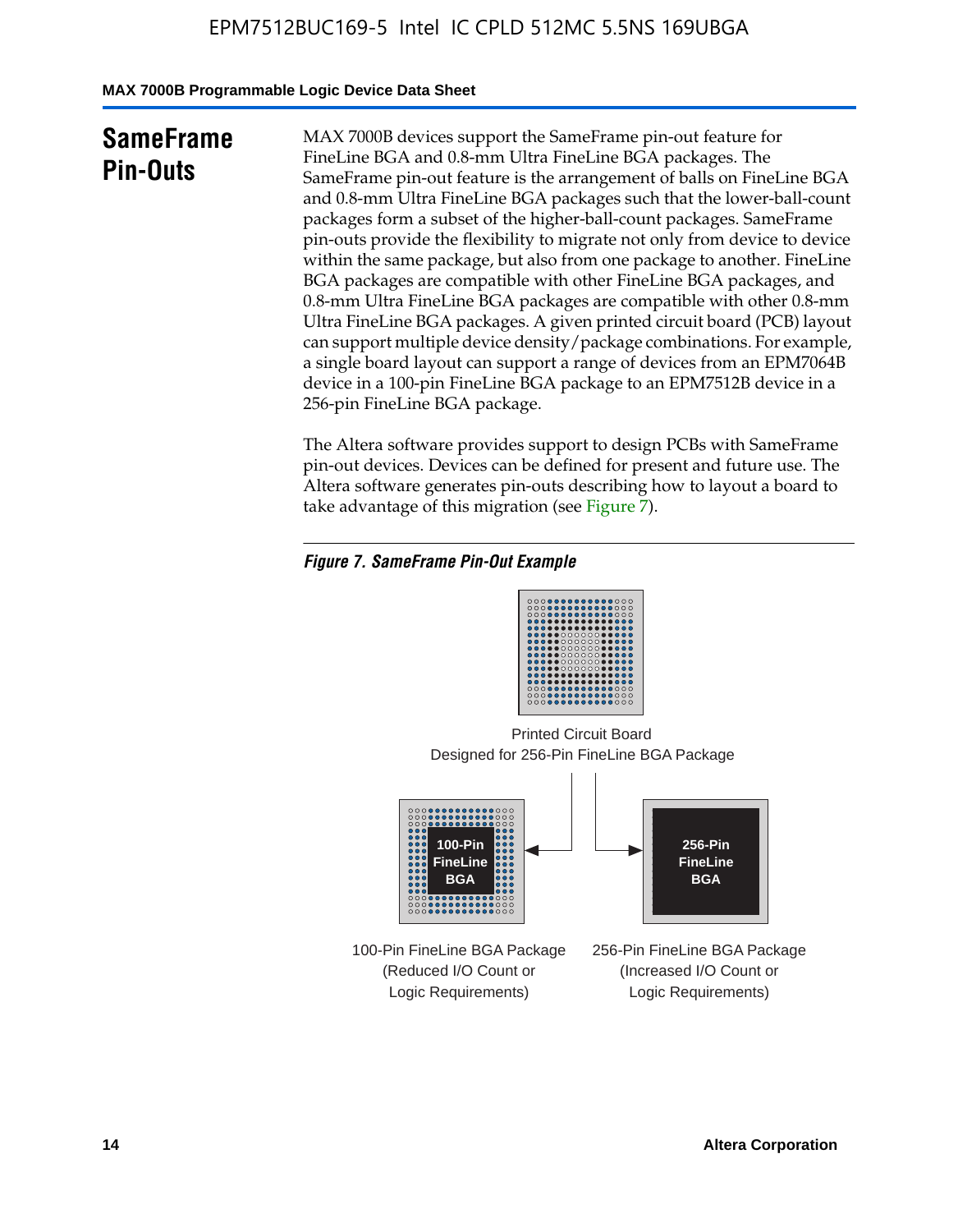# **In-System Programmability (ISP)**

MAX 7000B devices can be programmed in-system via an industrystandard 4-pin IEEE Std. 1149.1 (JTAG) interface. ISP offers quick, efficient iterations during design development and debugging cycles. The MAX 7000B architecture internally generates the high programming voltages required to program EEPROM cells, allowing in-system programming with only a single 2.5-V power supply. During in-system programming, the I/O pins are tri-stated and weakly pulled-up to eliminate board conflicts. The pull-up value is nominally 50 k¾.

MAX 7000B devices have an enhanced ISP algorithm for faster programming. These devices also offer an ISP\_Done bit that provides safe operation when in-system programming is interrupted. This ISP\_Done bit, which is the last bit programmed, prevents all I/O pins from driving until the bit is programmed.

ISP simplifies the manufacturing flow by allowing devices to be mounted on a PCB with standard pick-and-place equipment before they are programmed. MAX 7000B devices can be programmed by downloading the information via in-circuit testers, embedded processors, the Altera MasterBlaster communications cable, and the ByteBlasterMV parallel port download cable. Programming the devices after they are placed on the board eliminates lead damage on high-pin-count packages (e.g., QFP packages) due to device handling. MAX 7000B devices can be reprogrammed after a system has already shipped to the field. For example, product upgrades can be performed in the field via software or modem.

In-system programming can be accomplished with either an adaptive or constant algorithm. An adaptive algorithm reads information from the unit and adapts subsequent programming steps to achieve the fastest possible programming time for that unit. A constant algorithm uses a pre-defined (non-adaptive) programming sequence that does not take advantage of adaptive algorithm programming time improvements. Some in-circuit testers cannot program using an adaptive algorithm. Therefore, a constant algorithm must be used. MAX 7000B devices can be programmed with either an adaptive or constant (non-adaptive) algorithm.

The Jam Standard Test and Programming Language (STAPL), JEDEC standard JESD-71, can be used to program MAX 7000B devices with in-circuit testers, PCs, or embedded processors.



f For more information on using the Jam language, see *Application Note 88 (Using the Jam Language for ISP & ICR via an Embedded Processor)* and *Application Note 122 (Using STAPL for ISP & ICR via an Embedded Processor).*

The ISP circuitry in MAX 7000B devices is compliant with the IEEE Std. 1532 specification. The IEEE Std. 1532 is a standard developed to allow concurrent ISP between multiple PLD vendors.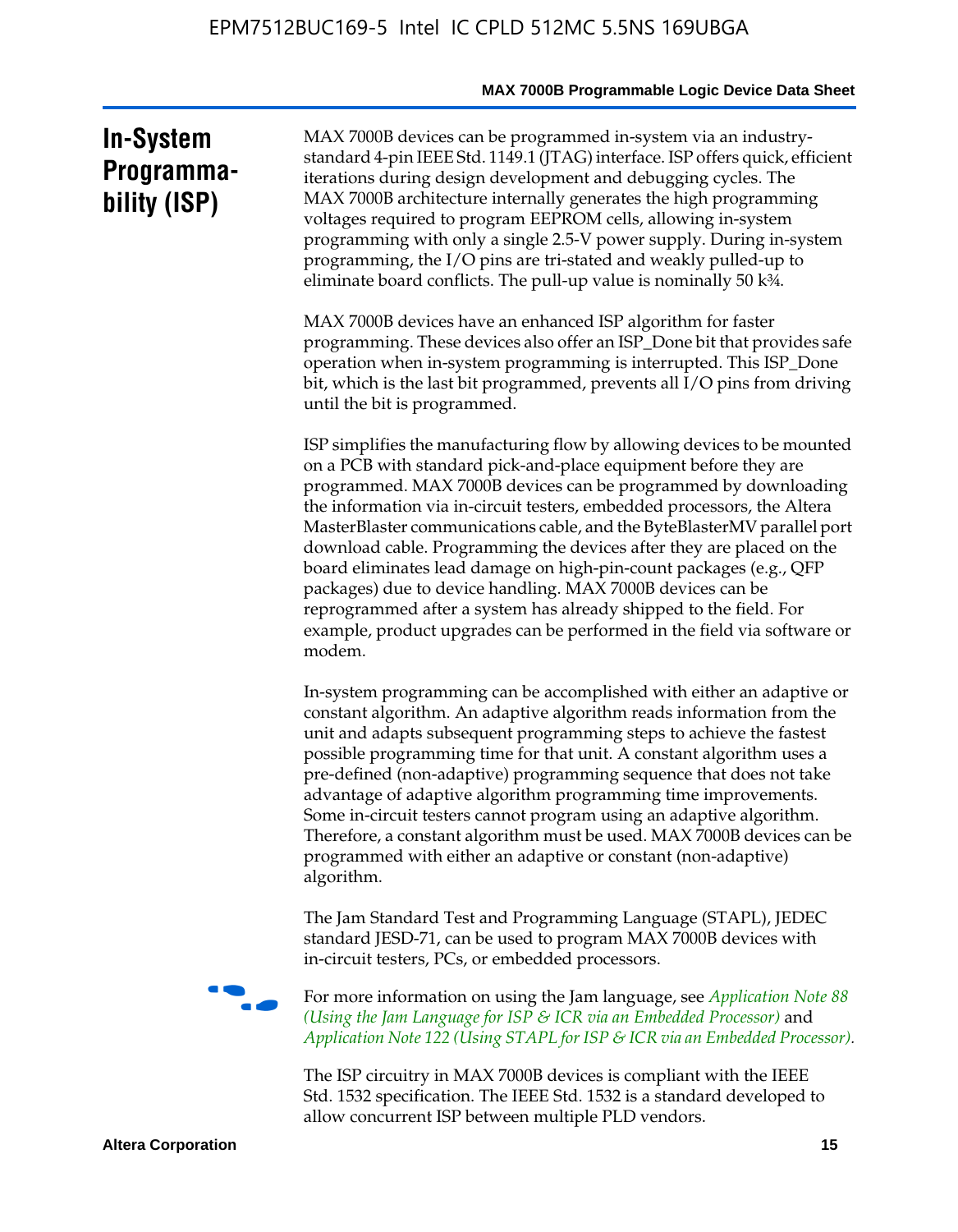### **Programming Sequence**

During in-system programming, instructions, addresses, and data are shifted into the MAX 7000B device through the TDI input pin. Data is shifted out through the TDO output pin and compared against the expected data.

Programming a pattern into the device requires the following six ISP stages. A stand-alone verification of a programmed pattern involves only stages 1, 2, 5, and 6.

- 1. *Enter ISP*. The enter ISP stage ensures that the I/O pins transition smoothly from user mode to ISP mode. The enter ISP stage requires 1 ms.
- 2. *Check ID*. Before any program or verify process, the silicon ID is checked. The time required to read this silicon ID is relatively small compared to the overall programming time.
- 3. *Bulk Erase*. Erasing the device in-system involves shifting in the instructions to erase the device and applying one erase pulse of 100 ms.
- 4. *Program*. Programming the device in-system involves shifting in the address and data and then applying the programming pulse to program the EEPROM cells. This process is repeated for each EEPROM address.
- 5. *Verify*. Verifying an Altera device in-system involves shifting in addresses, applying the read pulse to verify the EEPROM cells, and shifting out the data for comparison. This process is repeated for each EEPROM address.
- 6. *Exit ISP*. An exit ISP stage ensures that the I/O pins transition smoothly from ISP mode to user mode. The exit ISP stage requires 1 ms.

# **Programming Times**

The time required to implement each of the six programming stages can be broken into the following two elements:

- A pulse time to erase, program, or read the EEPROM cells.
- A shifting time based on the test clock (TCK) frequency and the number of TCK cycles to shift instructions, address, and data into the device.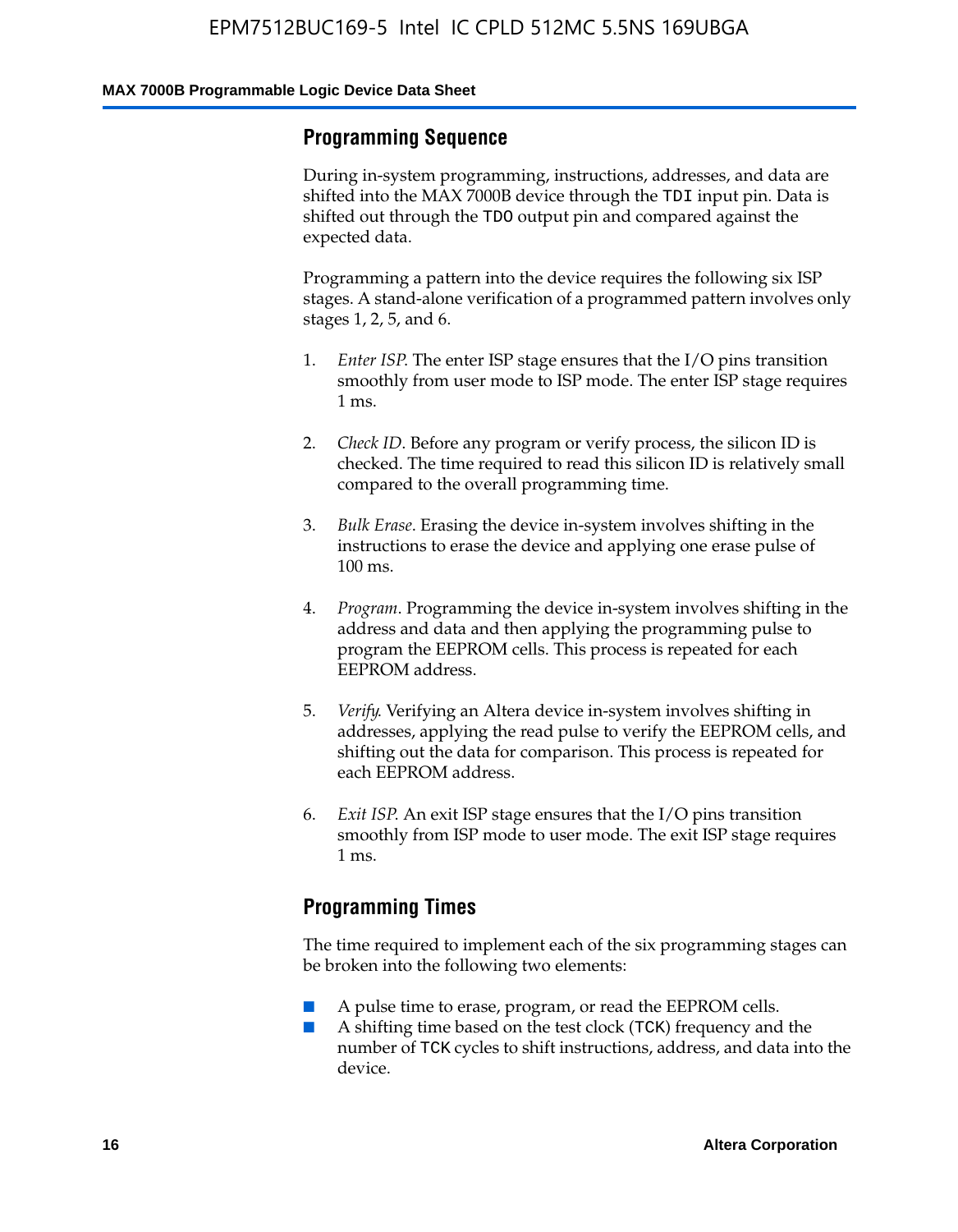By combining the pulse and shift times for each of the programming stages, the program or verify time can be derived as a function of the TCK frequency, the number of devices, and specific target device(s). Because different ISP-capable devices have a different number of EEPROM cells, both the total fixed and total variable times are unique for a single device.

#### *Programming a Single MAX 7000B Device*

The time required to program a single MAX 7000B device in-system can be calculated from the following formula:

| $t_{PROG} = t_{PPULSE} + \frac{Cycle_{PTCK}}{f_{TCK}}$ |                                                                                                    |
|--------------------------------------------------------|----------------------------------------------------------------------------------------------------|
| where: $t_{PROG}$<br>$t_{PPULSE}$                      | $=$ Programming time<br>= Sum of the fixed times to erase, program, and<br>verify the EEPROM cells |
| $Cycle_{PTCK}$<br>fтск                                 | = Number of TCK cycles to program a device<br>$=$ TCK frequency                                    |

The ISP times for a stand-alone verification of a single MAX 7000B device can be calculated from the following formula:

|                  | $t_{VER} = t_{VPULSE} + \frac{t_{TCK}}{f_{TCK}}$ | $Cycle_{VTCK}$                                                                                                                    |
|------------------|--------------------------------------------------|-----------------------------------------------------------------------------------------------------------------------------------|
| where: $t_{VFR}$ | $t_{VPULSE}$                                     | $=$ Verify time<br>$=$ Sum of the fixed times to verify the EEPROM cells<br>$CycleVTCK$ = Number of TCK cycles to verify a device |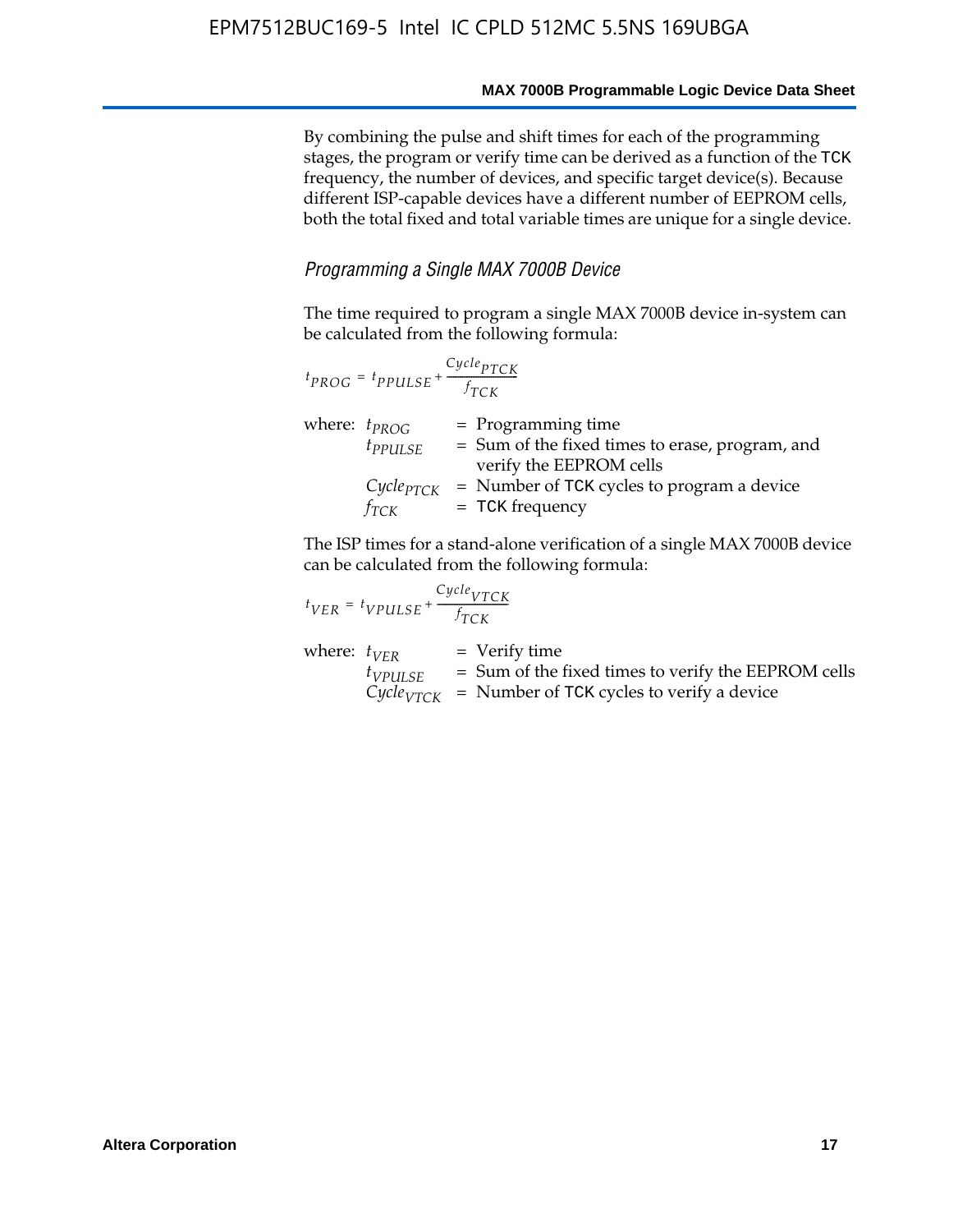### **MAX 7000B Programmable Logic Device Data Sheet**

The programming times described in Tables 4 through 6 are associated with the worst-case method using the enhanced ISP algorithm.

| Table 4. MAX 7000B t <sub>PULSE</sub> & Cycle <sub>TCK</sub> Values |                               |                       |                 |                       |  |                                 |  |
|---------------------------------------------------------------------|-------------------------------|-----------------------|-----------------|-----------------------|--|---------------------------------|--|
| <b>Device</b>                                                       | <b>Programming</b>            |                       |                 |                       |  | <b>Stand-Alone Verification</b> |  |
|                                                                     | <i>t<sub>PPULSE</sub></i> (s) | Cycle <sub>PTCK</sub> | $t_{VPULSE}(s)$ | Cycle <sub>vTCK</sub> |  |                                 |  |
| EMP7032B                                                            | 2.12                          | 70,000                | 0.002           | 18,000                |  |                                 |  |
| <b>EMP7064B</b>                                                     | 2.12                          | 120,000               | 0.002           | 35,000                |  |                                 |  |
| <b>EMP7128B</b>                                                     | 2.12                          | 222,000               | 0.002           | 69,000                |  |                                 |  |
| <b>EMP7256B</b>                                                     | 2.12                          | 466,000               | 0.002           | 151,000               |  |                                 |  |
| <b>EMP7512B</b>                                                     | 2.12                          | 914,000               | 0.002           | 300,000               |  |                                 |  |

Tables 5 and 6 show the in-system programming and stand alone verification times for several common test clock frequencies.

| Table 5. MAX 7000B In-System Programming Times for Different Test Clock Frequencies |        |       |       |       |                |                |                |               |   |
|-------------------------------------------------------------------------------------|--------|-------|-------|-------|----------------|----------------|----------------|---------------|---|
| <b>Device</b>                                                                       | İтск   |       |       |       |                |                |                | <b>Units</b>  |   |
|                                                                                     | 10 MHz | 5 MHz | 2 MHz | 1 MHz | <b>500 kHz</b> | <b>200 kHz</b> | <b>100 kHz</b> | <b>50 kHz</b> |   |
| <b>EMP7032B</b>                                                                     | 2.13   | 2.13  | 2.15  | 2.19  | 2.26           | 2.47           | 2.82           | 3.52          | s |
| <b>EMP7064B</b>                                                                     | 2.13   | 2.14  | 2.18  | 2.24  | 2.36           | 2.72           | 3.32           | 4.52          | s |
| <b>EMP7128B</b>                                                                     | 2.14   | 2.16  | 2.23  | 2.34  | 2.56           | 3.23           | 4.34           | 6.56          | s |
| <b>EMP7256B</b>                                                                     | 2.17   | 2.21  | 2.35  | 2.58  | 3.05           | 4.45           | 6.78           | 11.44         | s |
| <b>EMP7512B</b>                                                                     | 2.21   | 2.30  | 2.58  | 3.03  | 3.95           | 6.69           | 11.26          | 20.40         | s |

| Table 1. MAX 7000B Stand-Alone Verification Times for Different Test Clock Frequencies |                  |       |       |       |                |                |                |               |              |
|----------------------------------------------------------------------------------------|------------------|-------|-------|-------|----------------|----------------|----------------|---------------|--------------|
| <b>Device</b>                                                                          | t <sub>тск</sub> |       |       |       |                |                |                |               | <b>Units</b> |
|                                                                                        | <b>10 MHz</b>    | 5 MHz | 2 MHz | 1 MHz | <b>500 kHz</b> | <b>200 kHz</b> | <b>100 kHz</b> | <b>50 kHz</b> |              |
| <b>EMP7032B</b>                                                                        | 0.00             | 0.01  | 0.01  | 0.02  | 0.04           | 0.09           | 0.18           | 0.36          | s            |
| <b>EMP7064B</b>                                                                        | 0.01             | 0.01  | 0.02  | 0.04  | 0.07           | 0.18           | 0.35           | 0.70          | s            |
| <b>EMP7128B</b>                                                                        | 0.01             | 0.02  | 0.04  | 0.07  | 0.14           | 0.35           | 0.69           | 1.38          | s            |
| <b>EMP7256B</b>                                                                        | 0.02             | 0.03  | 0.08  | 0.15  | 0.30           | 0.76           | 1.51           | 3.02          | s            |
| <b>EMP7512B</b>                                                                        | 0.03             | 0.06  | 0.15  | 0.30  | 0.60           | 1.50           | 3.00           | 6.00          | s            |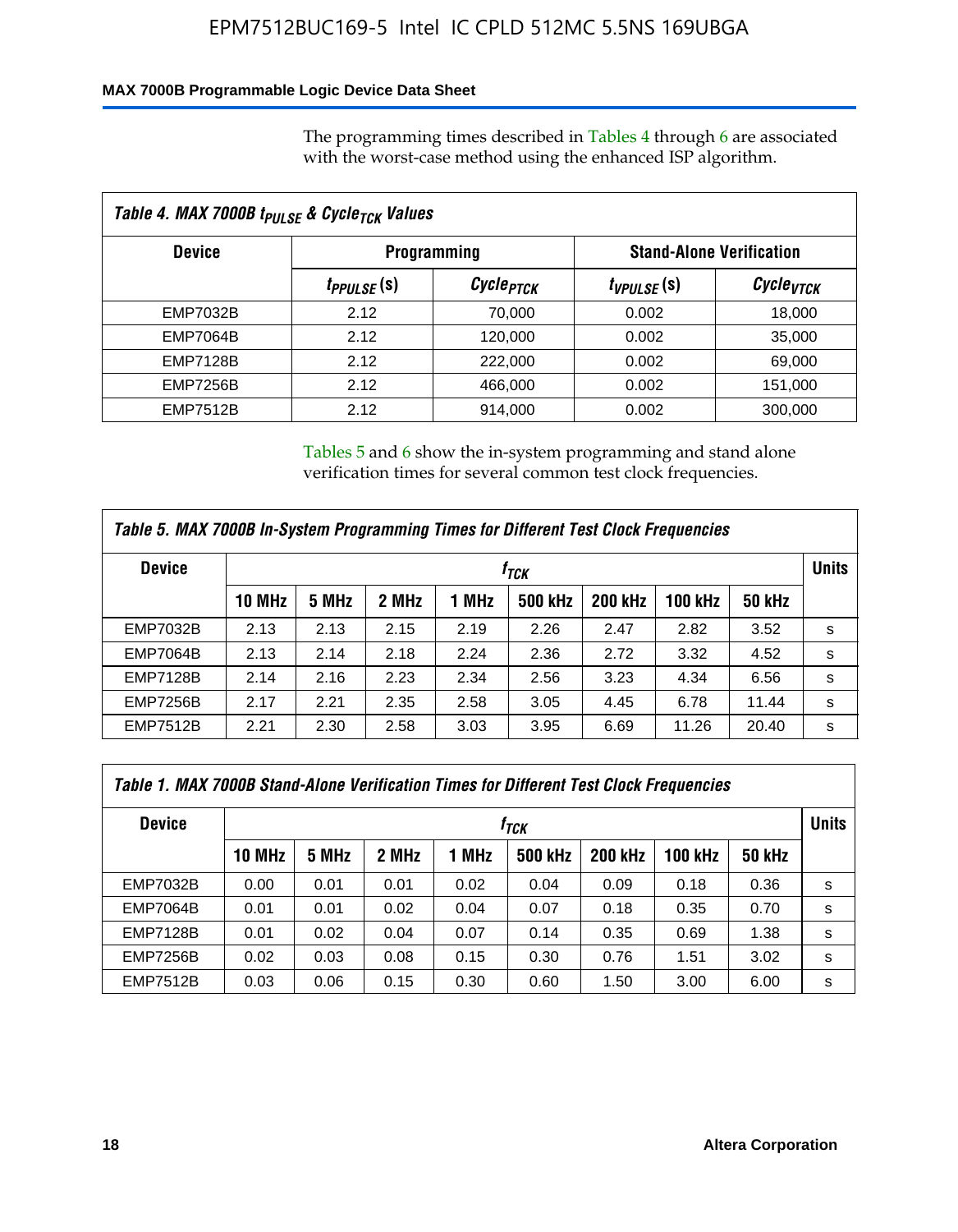|                                                                             | <b>MAX / 000D Programmable Logic Device Data Sheet</b>                                                                                                                                                                                                                                                                                                                                         |
|-----------------------------------------------------------------------------|------------------------------------------------------------------------------------------------------------------------------------------------------------------------------------------------------------------------------------------------------------------------------------------------------------------------------------------------------------------------------------------------|
| <b>Programming</b><br>with External<br><b>Hardware</b>                      | MAX 7000B devices can be programmed on Windows-based PCs with an<br>Altera Logic Programmer card, the Master Programming Unit (MPU),<br>and the appropriate device adapter. The MPU performs continuity<br>checking to ensure adequate electrical contact between the adapter and<br>the device.                                                                                               |
|                                                                             | For more information, see the Altera Programming Hardware Data Sheet.                                                                                                                                                                                                                                                                                                                          |
|                                                                             | The Altera software can use text- or waveform-format test vectors created<br>with the Altera Text Editor or Waveform Editor to test the programmed<br>device. For added design verification, designers can perform functional<br>testing to compare the functional device behavior with the results of<br>simulation.                                                                          |
|                                                                             | Data I/O, BP Microsystems, and other programming hardware<br>manufacturers provide programming support for Altera devices. For<br>more information, see Programming Hardware Manufacturers.                                                                                                                                                                                                    |
| <b>IEEE Std.</b><br>1149.1 (JTAG)<br><b>Boundary-Scan</b><br><b>Support</b> | MAX 7000B devices include the JTAG boundary-scan test circuitry<br>defined by IEEE Std. 1149.1. Table 6 describes the JTAG instructions<br>supported by MAX 7000B devices. The pin-out tables starting on page 59<br>of this data sheet show the location of the JTAG control pins for each<br>device. If the JTAG interface is not required, the JTAG pins are available<br>as user I/O pins. |

| Table 6. MAX 7000B JTAG Instructions |                                                                                                                                                                                                                                                                                            |  |  |  |  |  |
|--------------------------------------|--------------------------------------------------------------------------------------------------------------------------------------------------------------------------------------------------------------------------------------------------------------------------------------------|--|--|--|--|--|
| <b>JTAG Instruction</b>              | <b>Description</b>                                                                                                                                                                                                                                                                         |  |  |  |  |  |
| SAMPLE/PRELOAD                       | Allows a snapshot of signals at the device pins to be captured and examined during<br>normal device operation, and permits an initial data pattern output at the device pins.                                                                                                              |  |  |  |  |  |
| <b>EXTEST</b>                        | Allows the external circuitry and board-level interconnections to be tested by forcing a<br>test pattern at the output pins and capturing test results at the input pins.                                                                                                                  |  |  |  |  |  |
| <b>BYPASS</b>                        | Places the 1-bit bypass register between the TDI and TDO pins, which allows the<br>boundary-scan test data to pass synchronously through a selected device to adjacent<br>devices during normal operation.                                                                                 |  |  |  |  |  |
| <b>CLAMP</b>                         | Allows the values in the boundary-scan register to determine pin states while placing the<br>1-bit bypass register between the TDI and TDO pins.                                                                                                                                           |  |  |  |  |  |
| <b>IDCODE</b>                        | Selects the IDCODE register and places it between the TDI and TDO pins, allowing the<br>IDCODE to be serially shifted out of TDO.                                                                                                                                                          |  |  |  |  |  |
| <b>USERCODE</b>                      | Selects the 32-bit USERCODE register and places it between the TDI and TDO pins,<br>allowing the USERCODE value to be shifted out of TDO.                                                                                                                                                  |  |  |  |  |  |
| <b>ISP</b> Instructions              | These instructions are used when programming MAX 7000B devices via the JTAG ports<br>with the MasterBlaster or ByteBlasterMV download cable, or using a Jam File (.jam),<br>Jam Byte-Code File (.jbc), or Serial Vector Format File (.svf) via an embedded<br>processor or test equipment. |  |  |  |  |  |

# **MAX 7000B Programmable Logic Device Data Sheet**

⅂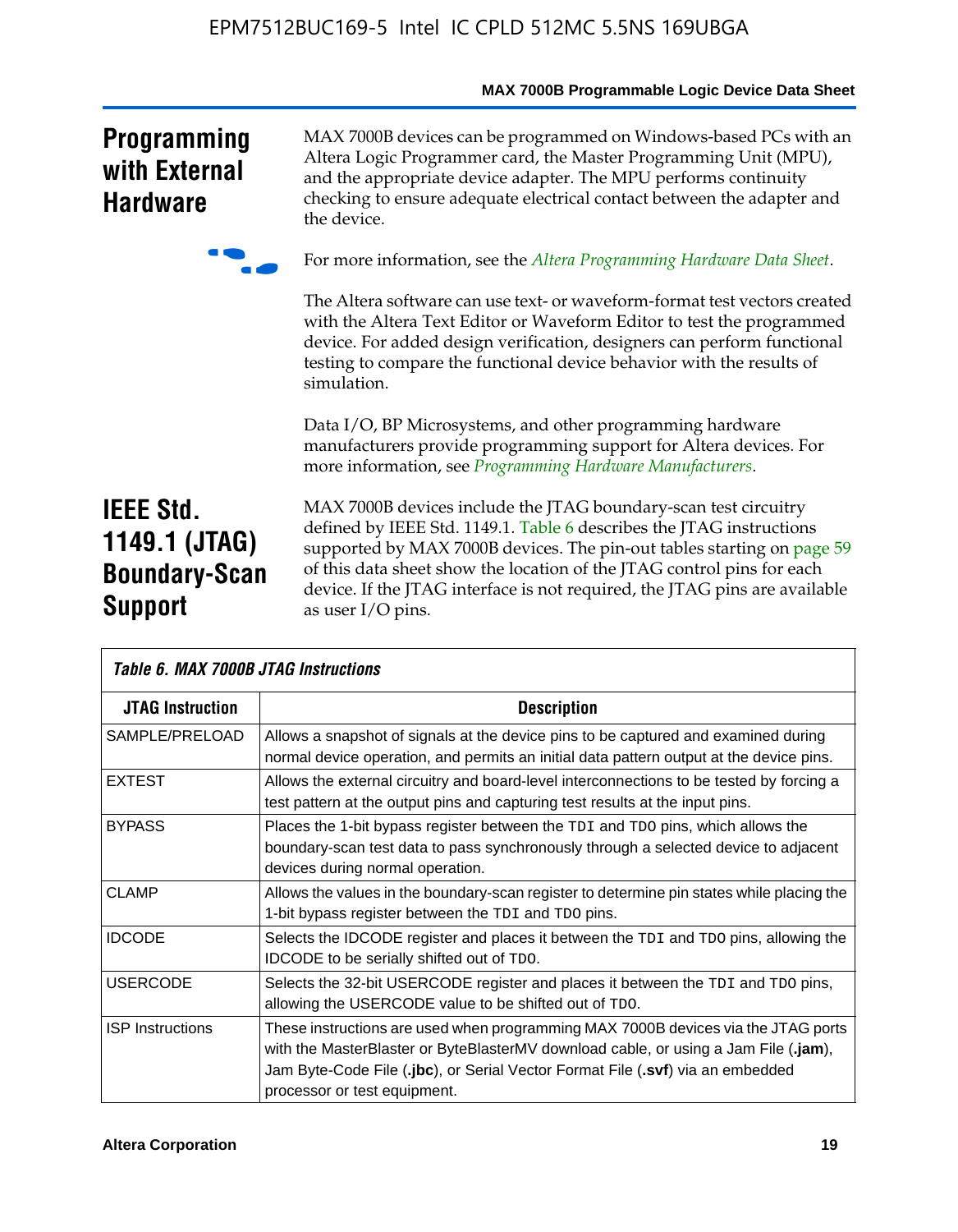#### **MAX 7000B Programmable Logic Device Data Sheet**

The instruction register length of MAX 7000B devices is ten bits. The MAX 7000B USERCODE register length is 32 bits. Tables 7 and 8 show the boundary-scan register length and device IDCODE information for MAX 7000B devices.

| Table 7. MAX 7000B Boundary-Scan Register Length |                                      |  |  |  |
|--------------------------------------------------|--------------------------------------|--|--|--|
| <b>Device</b>                                    | <b>Boundary-Scan Register Length</b> |  |  |  |
| EPM7032B                                         | 96                                   |  |  |  |
| <b>EPM7064B</b>                                  | 192                                  |  |  |  |
| <b>EPM7128B</b>                                  | 288                                  |  |  |  |
| <b>EPM7256B</b>                                  | 480                                  |  |  |  |
| <b>EPM7512B</b>                                  | 624                                  |  |  |  |

| Table 8. 32-Bit MAX 7000B Device IDCODE<br>Note (1) |                            |                           |                                             |                          |  |
|-----------------------------------------------------|----------------------------|---------------------------|---------------------------------------------|--------------------------|--|
| <b>Device</b>                                       | <b>IDCODE (32 Bits)</b>    |                           |                                             |                          |  |
|                                                     | <b>Version</b><br>(4 Bits) | Part Number (16 Bits)     | Manufacturer's<br><b>Identity (11 Bits)</b> | $(1 \text{ Bit})$<br>(2) |  |
| EPM7032B                                            | 0010                       | 0111 0000 0011 0010       | 00001101110                                 | 1                        |  |
| <b>EPM7064B</b>                                     | 0010                       | 0111 0000 0110 0100       | 00001101110                                 | 1                        |  |
| <b>EPM7128B</b>                                     | 0010                       | 0001 0010 1000<br>0111    | 00001101110                                 | 1                        |  |
| <b>EPM7256B</b>                                     | 0010                       | 0111 0010 0101 0110       | 00001101110                                 | 1                        |  |
| <b>EPM7512B</b>                                     | 0010                       | 0010<br>0111 0101<br>0001 | 00001101110                                 | 1                        |  |

*Notes:*

(1) The most significant bit (MSB) is on the left.

(2) The least significant bit (LSB) for all JTAG IDCODEs is 1.



f See *Application Note 39 (IEEE 1149.1 (JTAG) Boundary-Scan Testing in Altera Devices)* for more information on JTAG boundary-scan testing.

Figure 8 shows the timing information for the JTAG signals.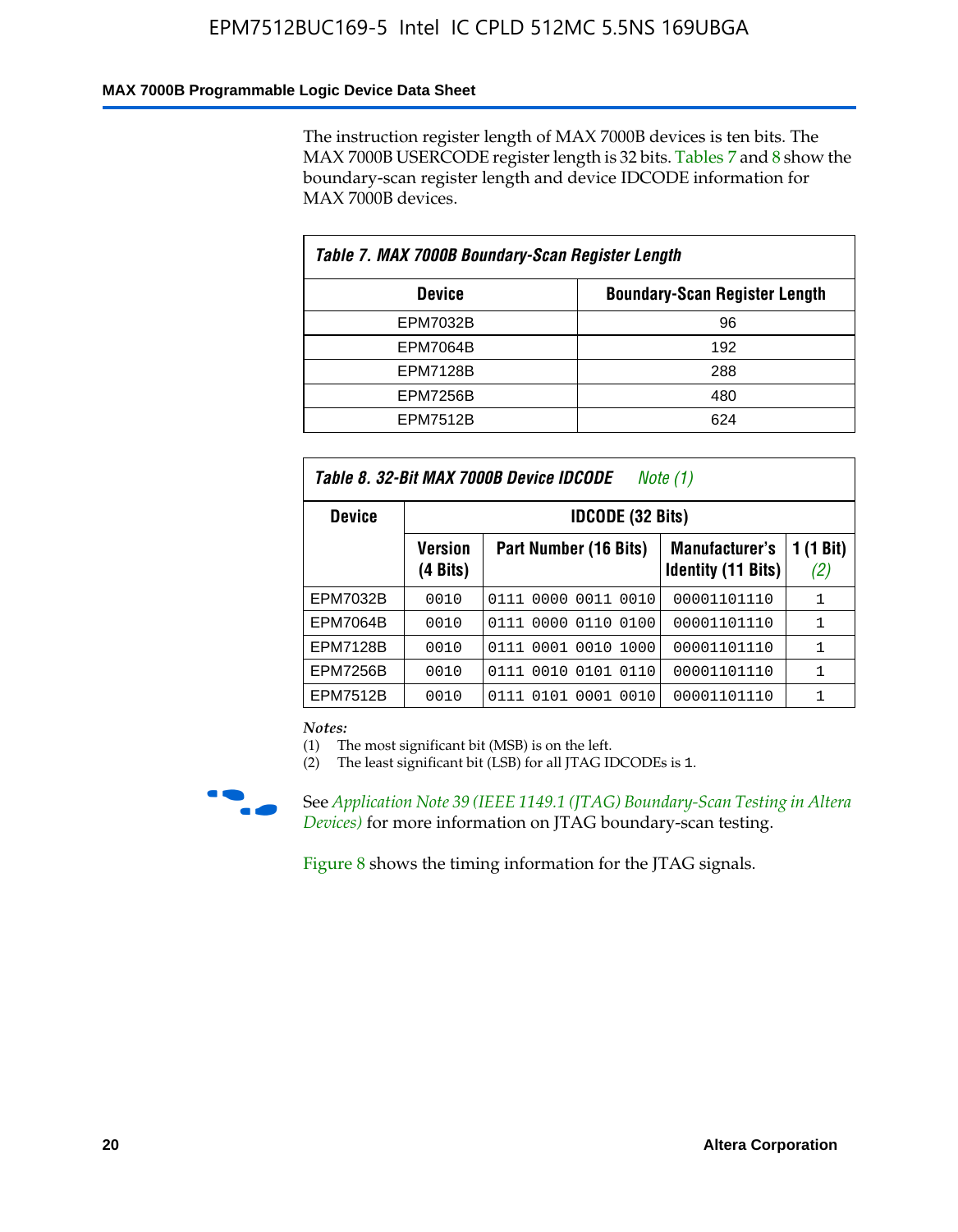

Table 9 shows the JTAG timing parameters and values for MAX 7000B devices.

| Note (1)          | Table 9. JTAG Timing Parameters & Values for MAX 7000B Devices |     |            |      |
|-------------------|----------------------------------------------------------------|-----|------------|------|
| Symbol            | <b>Parameter</b>                                               | Min | <b>Max</b> | Unit |
| tjcp              | TCK clock period                                               | 100 |            | ns   |
| t <sub>JCH</sub>  | TCK clock high time                                            | 50  |            | ns   |
| tjcl              | <b>TCK clock low time</b>                                      | 50  |            | ns   |
| tjesu             | JTAG port setup time                                           | 20  |            | ns   |
| t <sub>JPH</sub>  | JTAG port hold time                                            | 45  |            | ns   |
| tjpco             | JTAG port clock to output                                      |     | 25         | ns   |
| t <sub>JPZX</sub> | JTAG port high impedance to valid output                       |     | 25         | ns   |
| t <sub>JPXZ</sub> | JTAG port valid output to high impedance                       |     | 25         | ns   |
| tussu             | Capture register setup time                                    | 20  |            | ns   |
| tjsh              | Capture register hold time                                     | 45  |            | ns   |
| t <sub>JSCO</sub> | Update register clock to output                                |     | 25         | ns   |
| t <sub>JSZX</sub> | Update register high impedance to valid output                 |     | 25         | ns   |
| t <sub>JSXZ</sub> | Update register valid output to high impedance                 |     | 25         | ns   |

*Note:*

Г

(1) Timing parameters in this table apply to all  $V_{\text{CCIO}}$  levels.

٦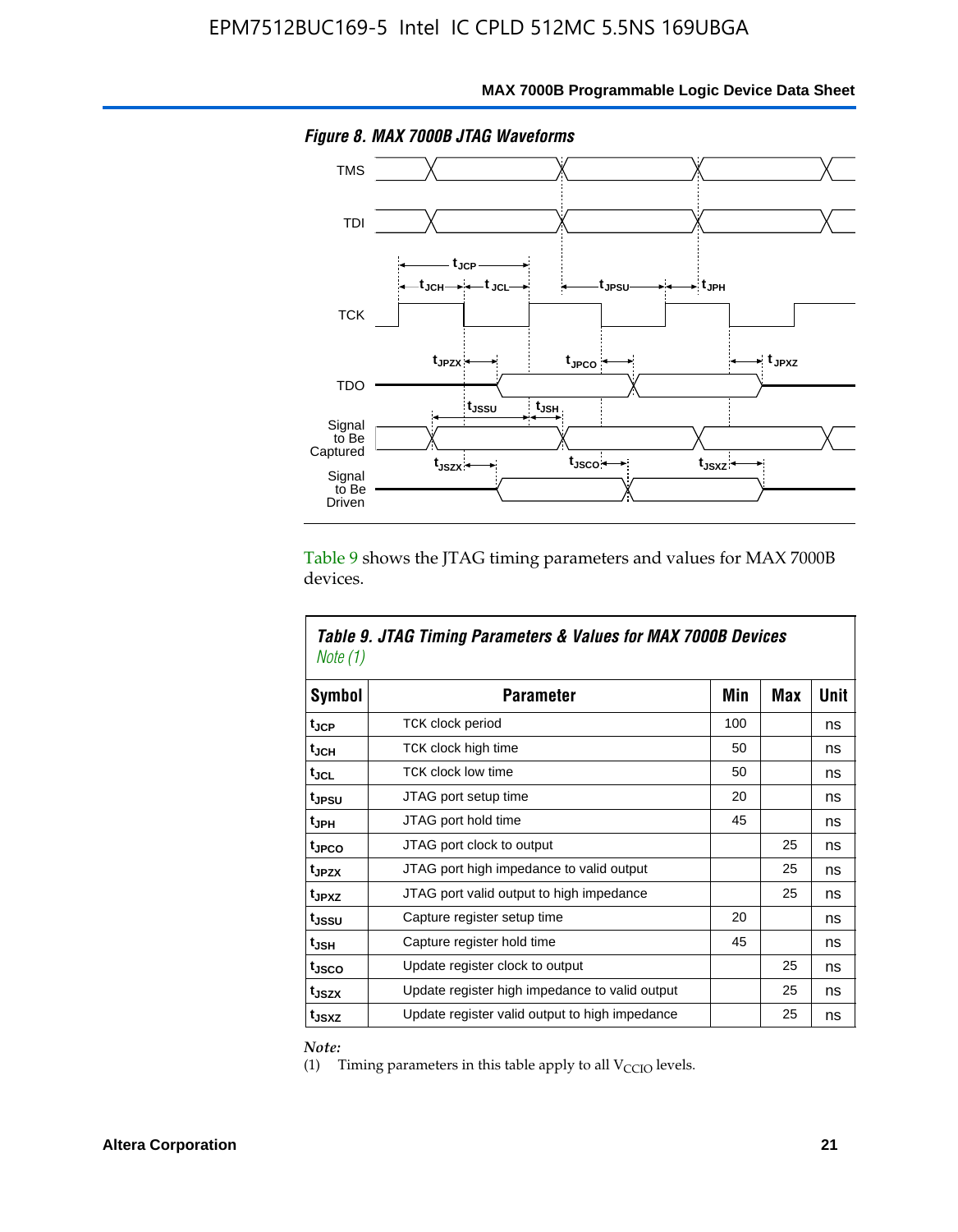**MAX 7000B Programmable Logic Device Data Sheet**

| <b>Programmable</b><br><b>Speed/Power</b><br><b>Control</b> | MAX 7000B devices offer a power-saving mode that supports low-power<br>operation across user-defined signal paths or the entire device. This<br>feature allows total power dissipation to be reduced by 50% or more,<br>because most logic applications require only a small fraction of all gates to<br>operate at maximum frequency.                                                                                                                          |
|-------------------------------------------------------------|-----------------------------------------------------------------------------------------------------------------------------------------------------------------------------------------------------------------------------------------------------------------------------------------------------------------------------------------------------------------------------------------------------------------------------------------------------------------|
|                                                             | The designer can program each individual macrocell in a MAX 7000B<br>device for either high-speed or low-power operation. As a result, speed-<br>critical paths in the design can run at high speed, while the remaining<br>paths can operate at reduced power. Macrocells that run at low power<br>incur a nominal timing delay adder $(t_{LPA})$ for the $t_{LAD}$ , $t_{LAC}$ , $t_{IC}$ , $t_{ACL}$ ,<br>$t_{CPPW}$ , $t_{EN}$ , and $t_{SEXP}$ parameters. |
| <b>Output</b><br><b>Configuration</b>                       | MAX 7000B device outputs can be programmed to meet a variety of<br>system-level requirements.                                                                                                                                                                                                                                                                                                                                                                   |
|                                                             | <b>MultiVolt I/O Interface</b>                                                                                                                                                                                                                                                                                                                                                                                                                                  |
|                                                             | The MAX 7000B device architecture supports the MultiVolt I/O interface<br>feature, which allows MAX 7000B devices to connect to systems with<br>differing supply voltages. MAX 7000B devices in all packages can be set<br>for 3.3-V, 2.5-V, or 1.8-V pin operation. These devices have one set of $V_{CC}$<br>pins for internal operation and input buffers (VCCINT), and another set for<br>I/O output drivers (VCCIO).                                       |

The VCCIO pins can be connected to either a 3.3-V, 2.5-V, or 1.8-V power supply, depending on the output requirements. When the VCCIO pins are connected to a 1.8-V power supply, the output levels are compatible with 1.8-V systems. When the VCCIO pins are connected to a 2.5- $\hat{V}$  power supply, the output levels are compatible with 2.5-V systems. When the VCCIO pins are connected to a 3.3-V power supply, the output high is at 3.3 V and is therefore compatible with 3.3-V or 5.0-V systems. Devices operating with  $V_{\text{CCIO}}$  levels of 2.5 V or 1.8 V incur a nominal timing delay adder.

Table 10 describes the MAX 7000B MultiVolt I/O support.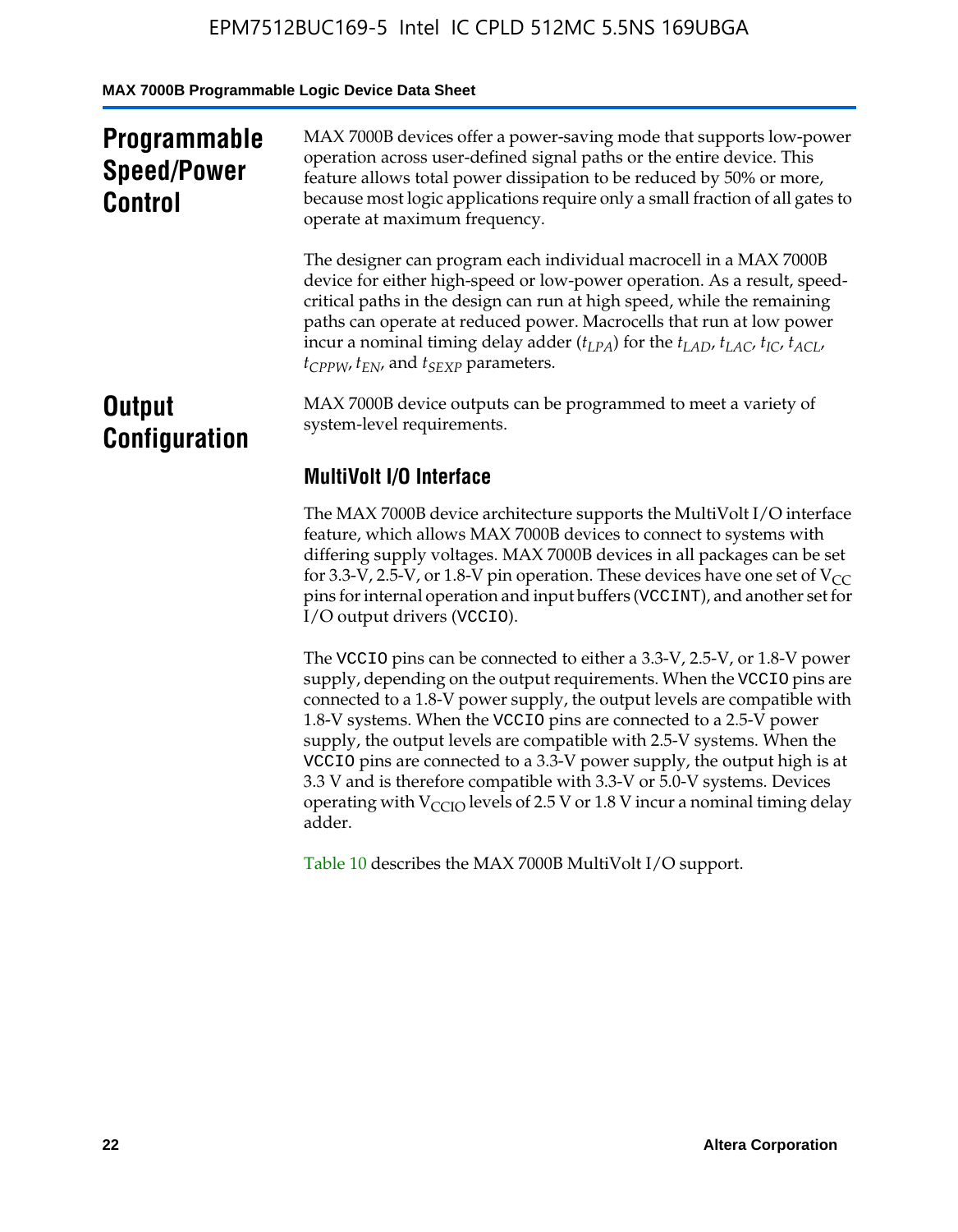| Table 10. MAX 7000B MultiVolt I/O Support |     |     |                  |     |     |     |                          |     |
|-------------------------------------------|-----|-----|------------------|-----|-----|-----|--------------------------|-----|
| $V_{\text{CCIO}}(V)$                      |     |     | Input Signal (V) |     |     |     | <b>Output Signal (V)</b> |     |
|                                           | 1.8 | 2.5 | 3.3              | 5.0 | 1.8 | 2.5 | 3.3                      | 5.0 |
| 1.8                                       |     |     |                  |     |     |     |                          |     |
| 2.5                                       |     |     |                  |     |     |     |                          |     |
| 3.3                                       |     |     |                  |     |     |     |                          |     |

# **Open-Drain Output Option**

MAX 7000B devices provide an optional open-drain (equivalent to open-collector) output for each I/O pin. This open-drain output enables the device to provide system-level control signals (e.g., interrupt and write enable signals) that can be asserted by any of several devices. It can also provide an additional wired-OR plane.

# **Programmable Ground Pins**

Each unused I/O pin on MAX 7000B devices may be used as an additional ground pin. This programmable ground feature does not require the use of the associated macrocell; therefore, the buried macrocell is still available for user logic.

# **Slew-Rate Control**

The output buffer for each MAX 7000B I/O pin has an adjustable output slew rate that can be configured for low-noise or high-speed performance. A faster slew rate provides high-speed transitions for high-performance systems. However, these fast transitions may introduce noise transients into the system. A slow slew rate reduces system noise, but adds a nominal delay of 4 to 5 ns. When the configuration cell is turned off, the slew rate is set for low-noise performance. Each I/O pin has an individual EEPROM bit that controls the slew rate, allowing designers to specify the slew rate on a pin-by-pin basis. The slew rate control affects both the rising and falling edges of the output signal.

# **Advanced I/O Standard Support**

The MAX 7000B I/O pins support the following I/O standards: LVTTL, LVCMOS, 1.8-V I/O, 2.5-V I/O, GTL+, SSTL-3 Class I and II, and SSTL-2 Class I and II.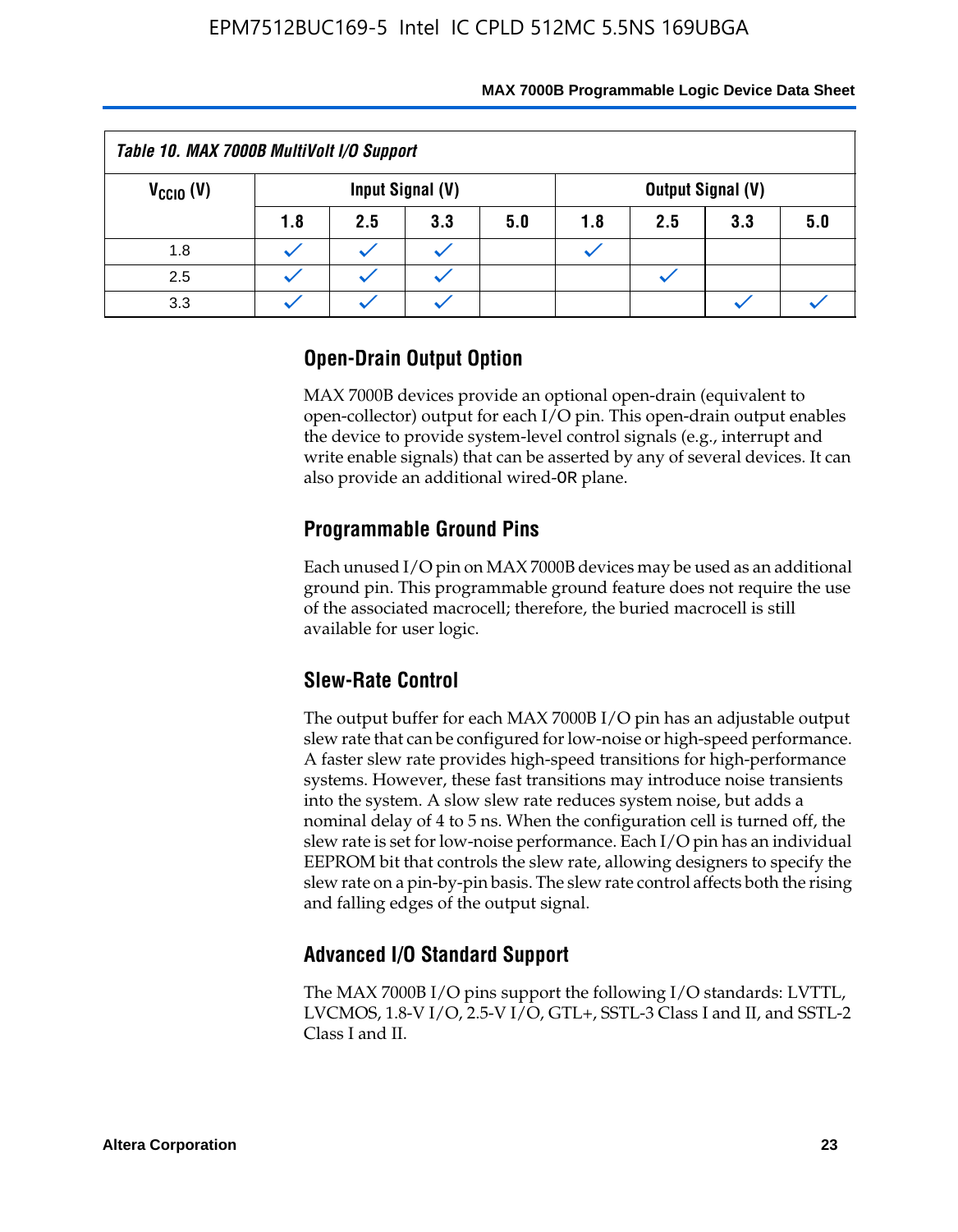#### **MAX 7000B Programmable Logic Device Data Sheet**

MAX 7000B devices contain two I/O banks. Both banks support all standards. Each I/O bank has its own VCCIO pins. A single device can support 1.8-V, 2.5-V, and 3.3-V interfaces; each bank can support a different standard independently. Within a bank, any one of the terminated standards can be supported.

Figure 9 shows the arrangement of the MAX 7000B I/O banks.



*Figure 9. MAX 7000B I/O Banks for Various Advanced I/O Standards*

Table 11 shows which macrocells have pins in each I/O bank.

| Table 11. Macrocell Pins Contained in Each I/O Bank |                |                  |  |  |
|-----------------------------------------------------|----------------|------------------|--|--|
| <b>Device</b>                                       | <b>Bank 1</b>  | <b>Bank 2</b>    |  |  |
| <b>EPM7032B</b>                                     | $1 - 16$       | 17-32            |  |  |
| <b>EPM7064B</b>                                     | $1 - 32$       | 33-64            |  |  |
| <b>EPM7128B</b>                                     | $1 - 64$       | 65-128           |  |  |
| <b>EPM7256B</b>                                     | 1-128, 177-181 | 129-176, 182-256 |  |  |
| <b>EPM7512B</b>                                     | 1-265          | 266-512          |  |  |

Each MAX 7000B device has two VREF pins. Each can be set to a separate  $V_{REF}$  level. Any I/O pin that uses one of the voltage-referenced standards (GTL+, SSTL-2, or SSTL-3) may use either of the two VREF pins. If these pins are not required as VREF pins, they may be individually programmed to function as user I/O pins.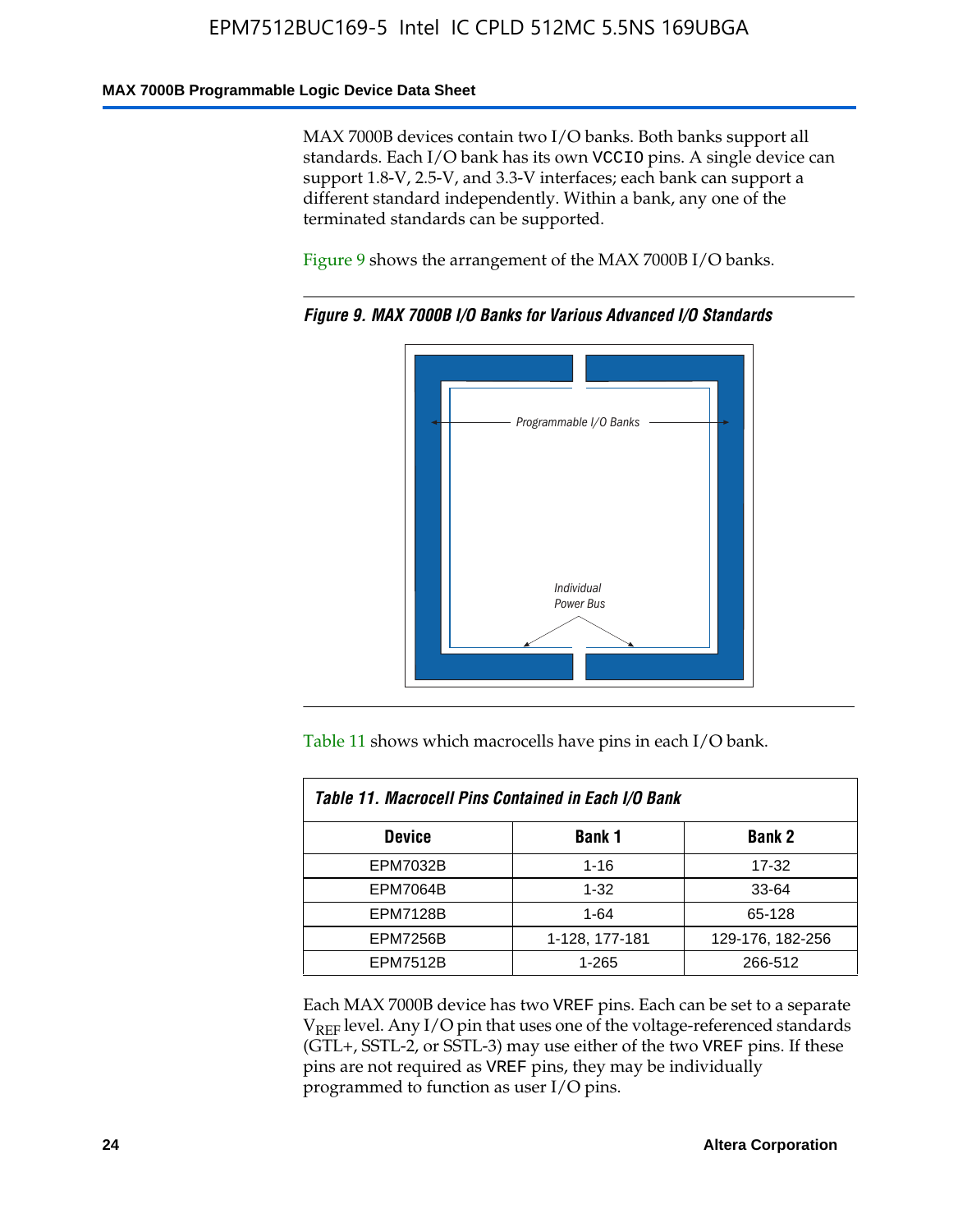### **Programmable Pull-Up Resistor**

Each MAX 7000B device I/O pin provides an optional programmable pull-up resistor during user mode. When this feature is enabled for an I/O pin, the pull-up resistor (typically 50 k¾) weakly holds the output to  $V_{\text{CCIO}}$  level.

### **Bus Hold**

Each MAX 7000B device I/O pin provides an optional bus-hold feature. When this feature is enabled for an I/O pin, the bus-hold circuitry weakly holds the signal at its last driven state. By holding the last driven state of the pin until the next input signals is present, the bus-hold feature can eliminate the need to add external pull-up or pull-down resistors to hold a signal level when the bus is tri-stated. The bus-hold circuitry also pulls undriven pins away from the input threshold voltage where noise can cause unintended high-frequency switching. This feature can be selected individually for each I/O pin. The bus-hold output will drive no higher than  $V_{\text{C}CD}$  to prevent overdriving signals. The propagation delays through the input and output buffers in MAX 7000B devices are not affected by whether the bus-hold feature is enabled or disabled.

The bus-hold circuitry weakly pulls the signal level to the last driven state through a resistor with a nominal resistance  $(R<sub>BH</sub>)$  of approximately 8.5 k¾. Table 12 gives specific sustaining current that will be driven through this resistor and overdrive current that will identify the next driven input level. This information is provided for each VCCIO voltage level.

| <b>Table 12. Bus Hold Parameters</b> |                           |       |                    |       |            |       |            |              |
|--------------------------------------|---------------------------|-------|--------------------|-------|------------|-------|------------|--------------|
| <b>Parameter</b>                     | <b>Conditions</b>         |       | <b>VCCIO Level</b> |       |            |       |            | <b>Units</b> |
|                                      |                           |       | 1.8V               |       | 2.5V       |       | 3.3V       |              |
|                                      |                           | Min   | <b>Max</b>         | Min   | <b>Max</b> | Min   | <b>Max</b> |              |
| Low sustaining current               | $V_{IN}$ > $V_{II}$ (max) | 30    |                    | 50    |            | 70    |            | μA           |
| High sustaining current              | $V_{IN}$ < $V_{IH}$ (min) | $-30$ |                    | $-50$ |            | $-70$ |            | μA           |
| Low overdrive current                | $0 V < V_{IN} < V_{CCIO}$ |       | 200                |       | 300        |       | 500        | μA           |
| High overdrive current               | $0 V < V_{IN} < V_{CCIO}$ |       | $-295$             |       | $-435$     |       | $-680$     | μA           |

The bus-hold circuitry is active only during user operation. At power-up, the bus-hold circuit initializes its initial hold value as  $V_{CC}$  approaches the recommended operation conditions. When transitioning from ISP to User Mode with bus hold enabled, the bus-hold circuit captures the value present on the pin at the end of programming.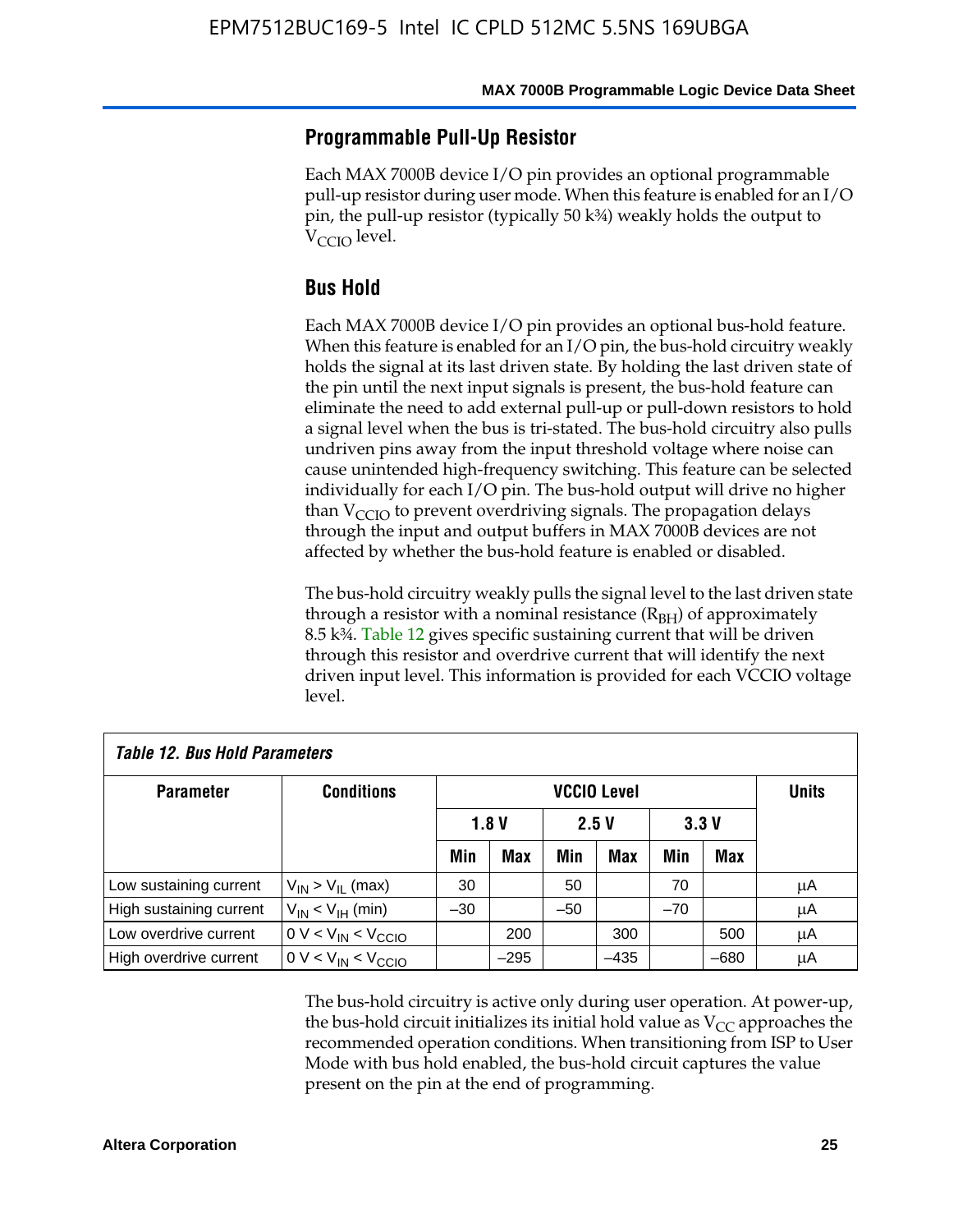#### **MAX 7000B Programmable Logic Device Data Sheet**

Two inverters implement the bus-hold circuitry in a loop that weakly drives back to the I/O pin in user mode.

Figure 10 shows a block diagram of the bus-hold circuit.

*Figure 10. Bus-Hold Circuit*



# **PCI Compatibility**

MAX 7000B devices are compatible with PCI applications as well as all 3.3-V electrical specifications in the *PCI Local Bus Specification Revision 2.2* except for the clamp diode. While having multiple clamp diodes on a signal trace may be redundant, designers can add an external clamp diode to meet the specification. Table 13 shows the MAX 7000B device speed grades that meet the PCI timing specifications.

| Table 13. MAX 7000B Device Speed Grades that Meet PCI Timing<br><b>Specifications</b> |                  |            |  |  |
|---------------------------------------------------------------------------------------|------------------|------------|--|--|
| <b>Device</b><br><b>Specification</b>                                                 |                  |            |  |  |
|                                                                                       | 33-MHz PCI       | 66-MHz PCI |  |  |
| <b>EPM7032B</b>                                                                       | All speed grades | -3         |  |  |
| <b>EPM7064B</b>                                                                       | All speed grades | -3         |  |  |
| <b>EPM7128B</b>                                                                       | All speed grades | -4         |  |  |
| <b>EPM7256B</b>                                                                       | All speed grades | $-5(1)$    |  |  |
| <b>EPM7512B</b>                                                                       | All speed grades | -5 (1)     |  |  |

#### *Note:*

(1) The EPM7256B and EPM7512B devices in a -5 speed grade meet all PCI timing specifications for 66-MHz operation except the Input Setup Time to CLK—Bused Signal parameter. However, these devices are within 1 ns of that parameter. EPM7256B and EPM7512B devices meet all other 66-MHz PCI timing specifications.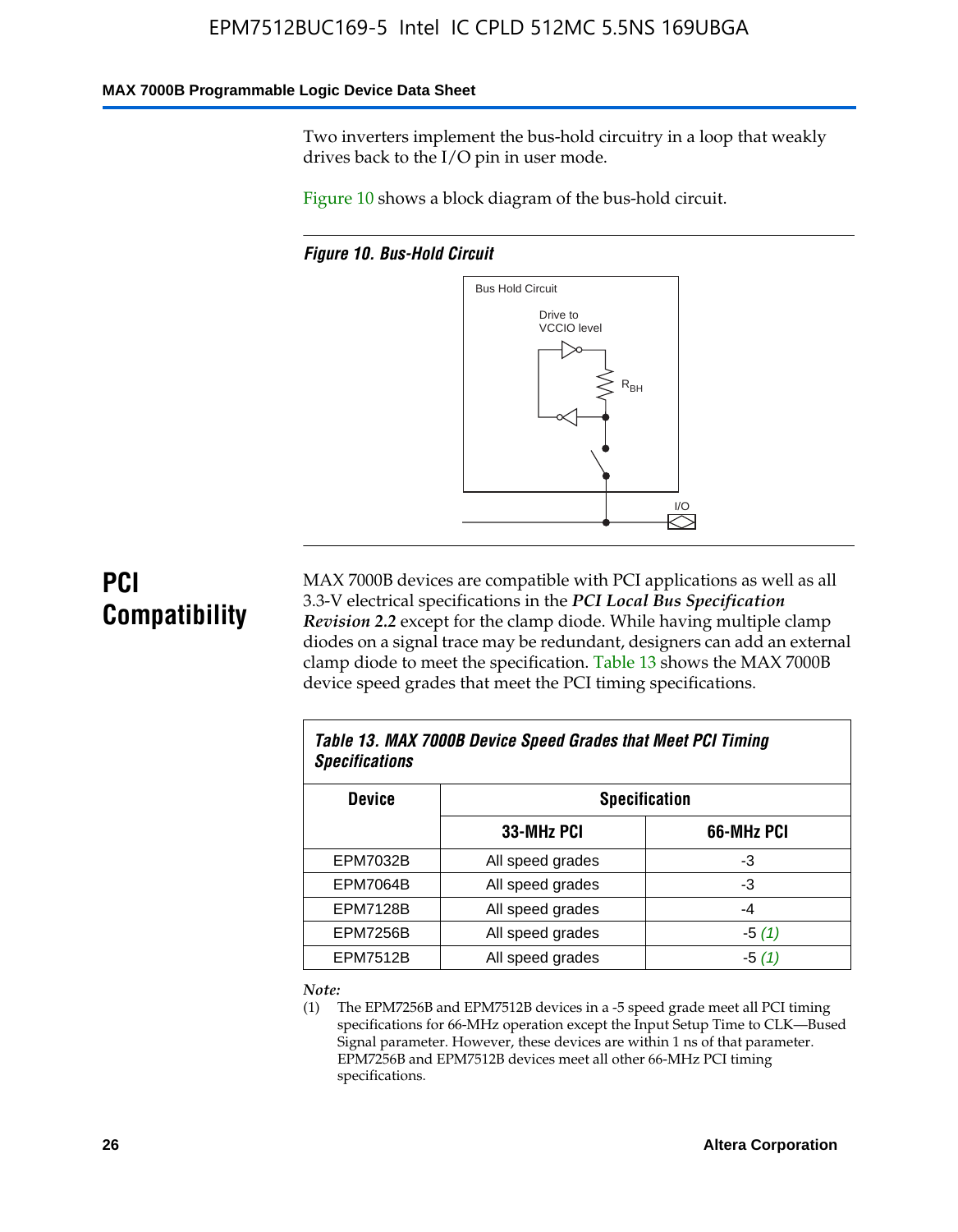|                                                      | MAX 7000B Programmable Logic Device Data Sheet                                                                                                                                                                                                                                                                                                                                                                                                                                              |
|------------------------------------------------------|---------------------------------------------------------------------------------------------------------------------------------------------------------------------------------------------------------------------------------------------------------------------------------------------------------------------------------------------------------------------------------------------------------------------------------------------------------------------------------------------|
| <b>Power</b><br>Sequencing &<br><b>Hot-Socketing</b> | Because MAX 7000B devices can be used in a mixed-voltage environment,<br>they have been designed specifically to tolerate any possible power-up<br>sequence. The $V_{\text{CCIO}}$ and $V_{\text{CCINT}}$ power planes can be powered in any<br>order.                                                                                                                                                                                                                                      |
|                                                      | Signals can be driven into MAX 7000B devices before and during power-<br>up (and power-down) without damaging the device. Additionally,<br>MAX 7000B devices do not drive out during power-up. Once operating<br>conditions are reached, MAX 7000B devices operate as specified by the<br>user.                                                                                                                                                                                             |
|                                                      | MAX 7000B device I/O pins will not source or sink more than 300 $\mu$ A of<br>DC current during power-up. All pins can be driven up to 4.1 V during<br>hot-socketing.                                                                                                                                                                                                                                                                                                                       |
| <b>Design Security</b>                               | All MAX 7000B devices contain a programmable security bit that controls<br>access to the data programmed into the device. When this bit is<br>programmed, a design implemented in the device cannot be copied or<br>retrieved. This feature provides a high level of design security, because<br>programmed data within EEPROM cells is invisible. The security bit that<br>controls this function, as well as all other programmed data, is reset only<br>when the device is reprogrammed. |
| <b>Generic Testing</b>                               | MAX 7000B devices are fully functionally tested. Complete testing of each<br>programmable EEPROM bit and all internal logic elements ensures 100%<br>programming yield. AC test measurements are taken under conditions<br>equivalent to those shown in Figure 11. Test patterns can be used and then<br>erased during early stages of the production flow.                                                                                                                                 |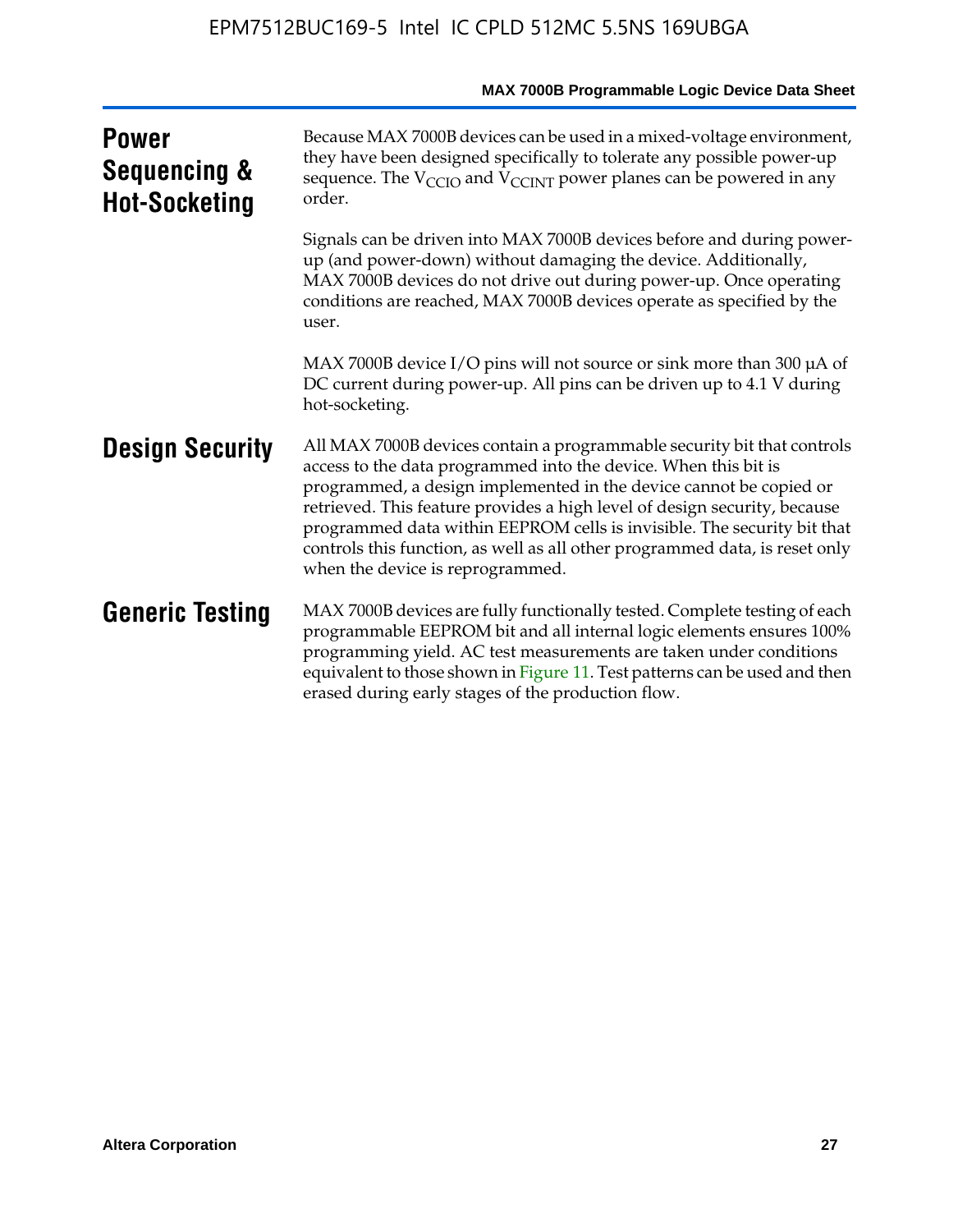#### **MAX 7000B Programmable Logic Device Data Sheet**

#### *Figure 11. MAX 7000B AC Test Conditions*



# **Operating Conditions**

Tables 14 through 17 provide information on absolute maximum ratings, recommended operating conditions, operating conditions, and capacitance for MAX 7000B devices.

|                          | Table 14. MAX 7000B Device Absolute Maximum Ratings<br>Note $(1)$ |                   |        |     |              |  |  |
|--------------------------|-------------------------------------------------------------------|-------------------|--------|-----|--------------|--|--|
| Symbol                   | <b>Parameter</b>                                                  | <b>Conditions</b> | Min    | Max | Unit         |  |  |
| <b>V<sub>CCINT</sub></b> | Supply voltage                                                    |                   | $-0.5$ | 3.6 | v            |  |  |
| V <sub>CCIO</sub>        | Supply voltage                                                    |                   | $-0.5$ | 3.6 | $\vee$       |  |  |
| $V_1$                    | DC input voltage                                                  | (2)               | $-2.0$ | 4.6 | V            |  |  |
| $I_{OUT}$                | DC output current, per pin                                        |                   | $-33$  | 50  | mA           |  |  |
| $T_{STG}$                | Storage temperature                                               | No bias           | $-65$  | 150 | $^{\circ}$ C |  |  |
| $T_A$                    | Ambient temperature                                               | Under bias        | $-65$  | 135 | $^{\circ}$ C |  |  |
| $T_{\text{J}}$           | Junction temperature                                              | Under bias        | $-65$  | 135 | ° C          |  |  |

To Test System

 $\overline{\phantom{a}}$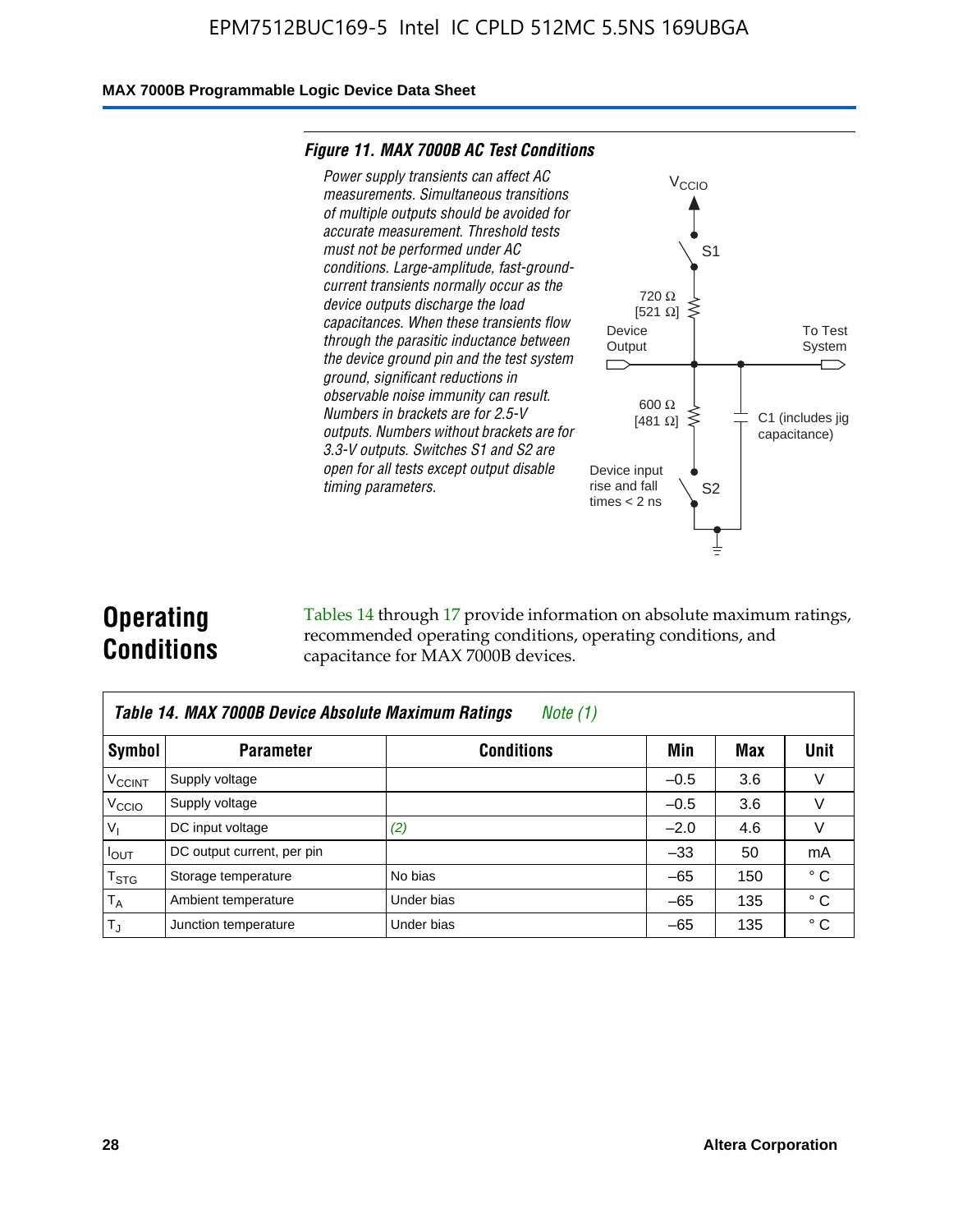|                    | <b>Table 15. MAX 7000B Device Recommended Operating Conditions</b> |                         |          |                   |              |  |  |
|--------------------|--------------------------------------------------------------------|-------------------------|----------|-------------------|--------------|--|--|
| Symbol             | <b>Parameter</b>                                                   | <b>Conditions</b>       | Min      | Max               | Unit         |  |  |
| $V_{\text{CCINT}}$ | Supply voltage for internal logic and<br>input buffers             | (10)                    | 2.375    | 2.625             | $\vee$       |  |  |
| V <sub>CCIO</sub>  | Supply voltage for output drivers,<br>3.3-V operation              |                         | 3.0      | 3.6               | $\vee$       |  |  |
|                    | Supply voltage for output drivers,<br>2.5-V operation              |                         | 2.375    | 2.625             | $\vee$       |  |  |
|                    | Supply voltage for output drivers,<br>1.8-V operation              |                         | 1.71     | 1.89              | $\vee$       |  |  |
| $V_{\text{CCISP}}$ | Supply voltage during in-system<br>programming                     |                         | 2.375    | 2.625             | $\vee$       |  |  |
| $V_{I}$            | Input voltage                                                      | (3)                     | $-0.5$   | 3.9               | $\vee$       |  |  |
| $V_{\rm O}$        | Output voltage                                                     |                         | 0        | $V_{\text{CCIO}}$ | $\vee$       |  |  |
| $T_A$              | Ambient temperature                                                | For commercial use      | $\Omega$ | 70                | $^{\circ}$ C |  |  |
|                    |                                                                    | For industrial use (11) | $-40$    | 85                | $^{\circ}$ C |  |  |
| $T_J$              | Junction temperature                                               | For commercial use      | $\Omega$ | 90                | $^{\circ}$ C |  |  |
|                    |                                                                    | For industrial use (11) | $-40$    | 105               | °C           |  |  |
| $t_{R}$            | Input rise time                                                    |                         |          | 40                | ns           |  |  |
| $t_F$              | Input fall time                                                    |                         |          | 40                | ns           |  |  |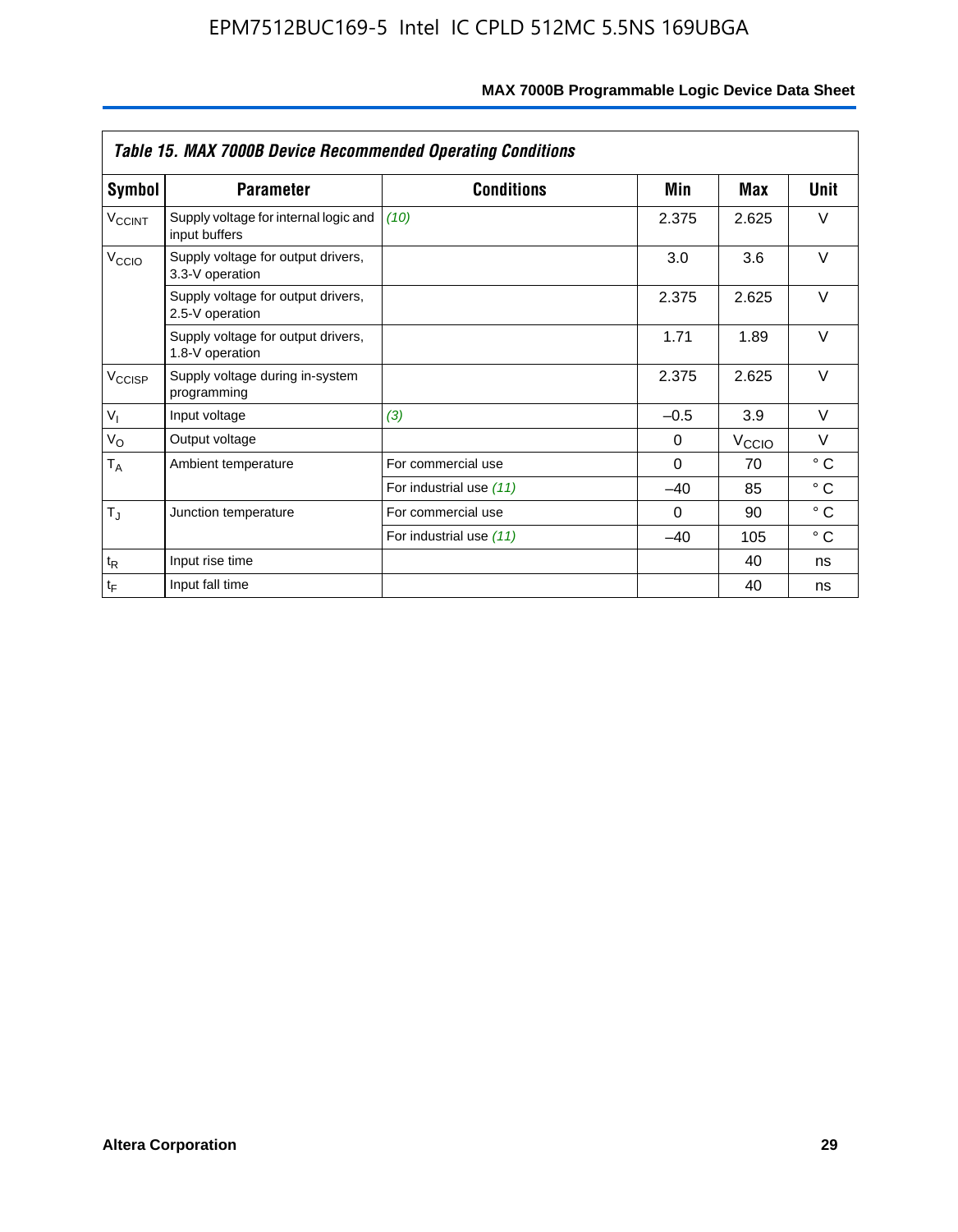|                 | <b>Table 16. MAX 7000B Device DC Operating Conditions</b>                               | Note $(4)$                                                                        |                                    |                                    |                |
|-----------------|-----------------------------------------------------------------------------------------|-----------------------------------------------------------------------------------|------------------------------------|------------------------------------|----------------|
| <b>Symbol</b>   | <b>Parameter</b>                                                                        | <b>Conditions</b>                                                                 | Min                                | <b>Max</b>                         | <b>Unit</b>    |
| $V_{\text{IH}}$ | High-level input voltage for 3.3-V<br><b>TTL/CMOS</b>                                   |                                                                                   | 2.0                                | 3.9                                | V              |
|                 | High-level input voltage for 2.5-V<br><b>TTL/CMOS</b>                                   |                                                                                   | 1.7                                | 3.9                                | V              |
|                 | High-level input voltage for 1.8-V<br><b>TTL/CMOS</b>                                   |                                                                                   | $0.65 \times$<br>$V_{\text{CCIQ}}$ | 3.9                                | $\vee$         |
| $V_{\rm H}$     | Low-level input voltage for 3.3-V<br>TTL/CMOS and PCI compliance                        |                                                                                   | $-0.5$                             | 0.8                                | V              |
|                 | Low-level input voltage for 2.5-V<br><b>TTL/CMOS</b>                                    |                                                                                   | $-0.5$                             | 0.7                                | V              |
|                 | Low-level input voltage for 1.8-V<br><b>TTL/CMOS</b>                                    |                                                                                   | $-0.5$                             | $0.35 \times$<br>V <sub>CCIO</sub> |                |
| $V_{OH}$        | 3.3-V high-level TTL output voltage                                                     | $I_{OH} = -8$ mA DC, $V_{CCIO} = 3.00$ V (5)                                      | 2.4                                |                                    | V              |
|                 | 3.3-V high-level CMOS output<br>voltage                                                 | $I_{OH} = -0.1$ mA DC, $V_{CCIO} = 3.00$ V (5)                                    | $V_{\text{CCIO}}-$<br>0.2          |                                    | $\vee$         |
|                 | 2.5-V high-level output voltage                                                         | $I_{OH}$ = -100 µA DC, $V_{CClO}$ = 2.30 V (5)                                    | 2.1                                |                                    | $\vee$         |
|                 |                                                                                         | $I_{OH} = -1$ mA DC, $V_{CClO} = 2.30$ V (5)                                      | 2.0                                |                                    | V              |
|                 |                                                                                         | $I_{OH} = -2$ mA DC, $V_{CCIO} = 2.30$ V (5)                                      | 1.7                                |                                    | V              |
|                 | 1.8-V high-level output voltage                                                         | $I_{OH} = -2$ mA DC, $V_{CCIO} = 1.65$ V (5)                                      | 1.2                                |                                    | V              |
| $V_{OL}$        | 3.3-V low-level TTL output voltage                                                      | $I_{OL}$ = 8 mA DC, $V_{CCIO}$ = 3.00 V (6)                                       |                                    | 0.4                                | V              |
|                 | 3.3-V low-level CMOS output<br>voltage                                                  | $I_{\text{OI}} = 0.1 \text{ mA DC}$ , $V_{\text{CCl}\Omega} = 3.00 \text{ V}$ (6) |                                    | 0.2                                | $\vee$         |
|                 | 2.5-V low-level output voltage                                                          | $I_{OL}$ = 100 µA DC, $V_{CClO}$ = 2.30 V (6)                                     |                                    | 0.2                                | V              |
|                 |                                                                                         | $I_{OL}$ = 1 mA DC, $V_{CCIO}$ = 2.30 V (6)                                       |                                    | 0.4                                | V              |
|                 |                                                                                         | $I_{OL}$ = 2 mA DC, $V_{CCIO}$ = 2.30 V (6)                                       |                                    | 0.7                                | V              |
|                 | 1.8-V low-level output voltage                                                          | $I_{OL}$ = 2 mA DC, $V_{CCIO}$ = 1.7 V (6)                                        |                                    | 0.4                                | $\vee$         |
| 4               | Input leakage current                                                                   | $V_1 = -0.5$ to 3.9 V (7)                                                         | $-10$                              | 10                                 | μA             |
| $I_{OZ}$        | Tri-state output off-state current                                                      | $V_1 = -0.5$ to 3.9 V (7)                                                         | $-10$                              | 10                                 | μA             |
| $R_{ISP}$       | Value of I/O pin pull-up resistor<br>during in-system programming or<br>during power up | $V_{\text{CCIO}} = 1.7$ to 3.6 V (8)                                              | 20                                 | 74                                 | $k\frac{3}{4}$ |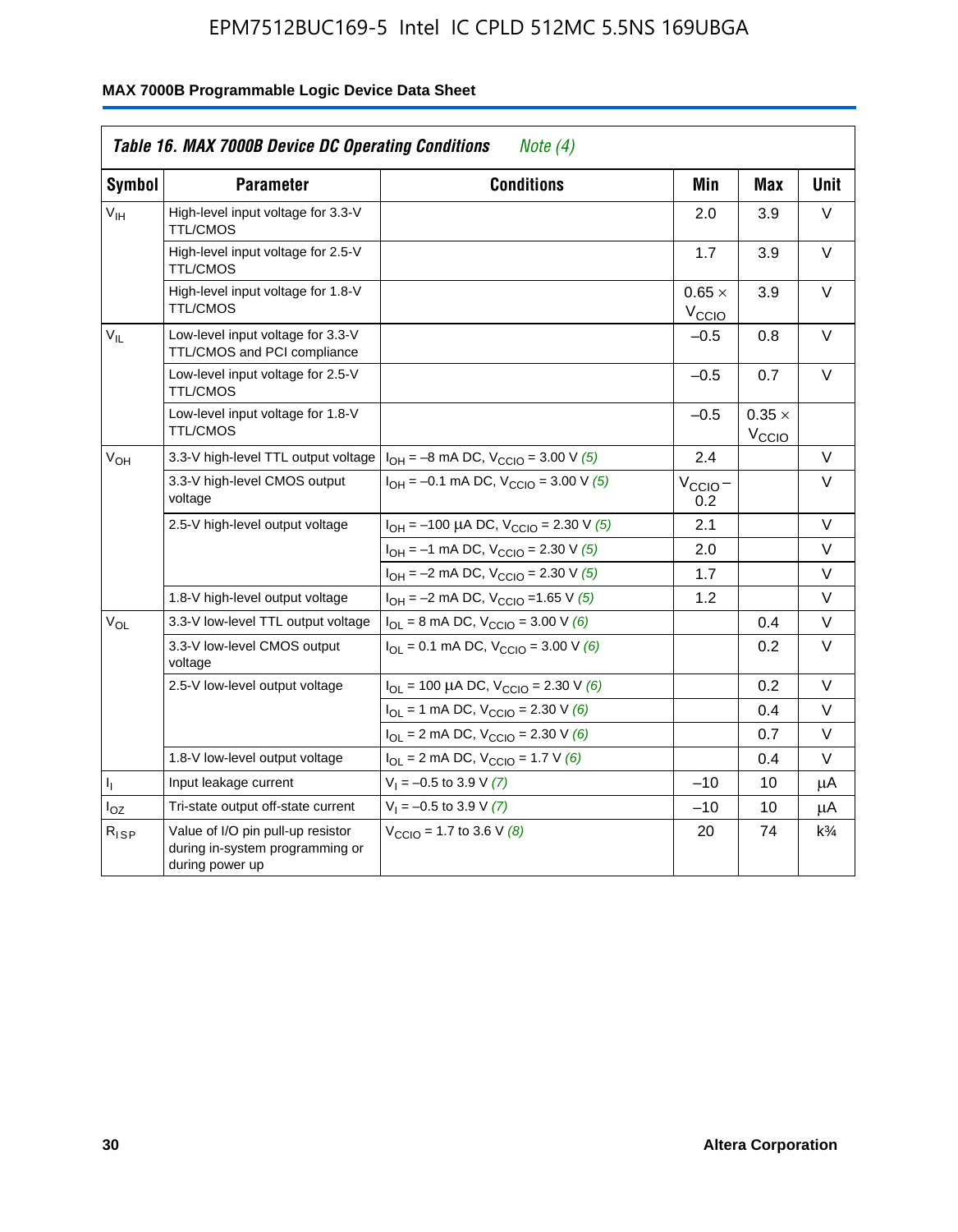|                   | Table 17. MAX 7000B Device Capacitance | Note (9)                      |     |     |      |
|-------------------|----------------------------------------|-------------------------------|-----|-----|------|
| Symbol            | <b>Parameter</b>                       | <b>Conditions</b>             | Min | Max | Unit |
| $C_{\mathsf{IN}}$ | Input pin capacitance                  | $V_{IN} = 0 V$ , f = 1.0 MHz  |     | 8   | pF   |
| $C_{\text{IO}}$   | I/O pin capacitance                    | $V_{OUIT} = 0 V, f = 1.0 MHz$ |     | 8   | pF   |

#### **MAX 7000B Programmable Logic Device Data Sheet**

*Notes to tables:*

(3) All pins, including dedicated inputs, I/O pins, and JTAG pins, may be driven before V<sub>CCINT</sub> and V<sub>CCIO</sub> are powered.

(4) These values are specified under the Recommended Operating Conditions in Table 15 on page 29.

(5) The parameter is measured with 50% of the outputs each sourcing the specified current. The  $I_{OH}$  parameter refers to high-level TTL or CMOS output current.

(6) The parameter is measured with 50% of the outputs each sinking the specified current. The  $I_{OL}$  parameter refers to low-level TTL or CMOS output current.

This value is specified for normal device operation. During power-up, the maximum leakage current is  $\pm 300$   $\mu$ A. (7) This value is specified for normal device operation. During power-up, the maximum leakage current is  $\pm 3$  (8) This pull-up exists while devices are being programmed in-system and in unprogrammed devices during

power-up. The pull-up resistor is from the pins to  $V_{\text{CCIO}}$ .

(9) Capacitance is measured at 25° C and is sample-tested only. Two of the dedicated input pins (OE1 and GCLRN) have a maximum capacitance of 15 pF.

(10) The POR time for all 7000B devices does not exceed 100 μs. The sufficient  $V_{\text{CCINT}}$  voltage level for POR is 2.375 V.

The device is fully initialized within the POR time after  $V_{\text{CCINT}}$  reaches the sufficient POR voltage level.<br>(11) These devices support in-system programming for  $-40^{\circ}$  to 100° C. For in-system programming support be –40° and 0° C, contact Altera Applications.

<sup>(1)</sup> See the *Operating Requirements for Altera Devices Data Sheet*.

<sup>(2)</sup> Minimum DC input voltage is –0.5 V. During transitions, the inputs may undershoot to –2.0 V or overshoot to 4.6 V for input currents less than 100 mA and periods shorter than 20 ns.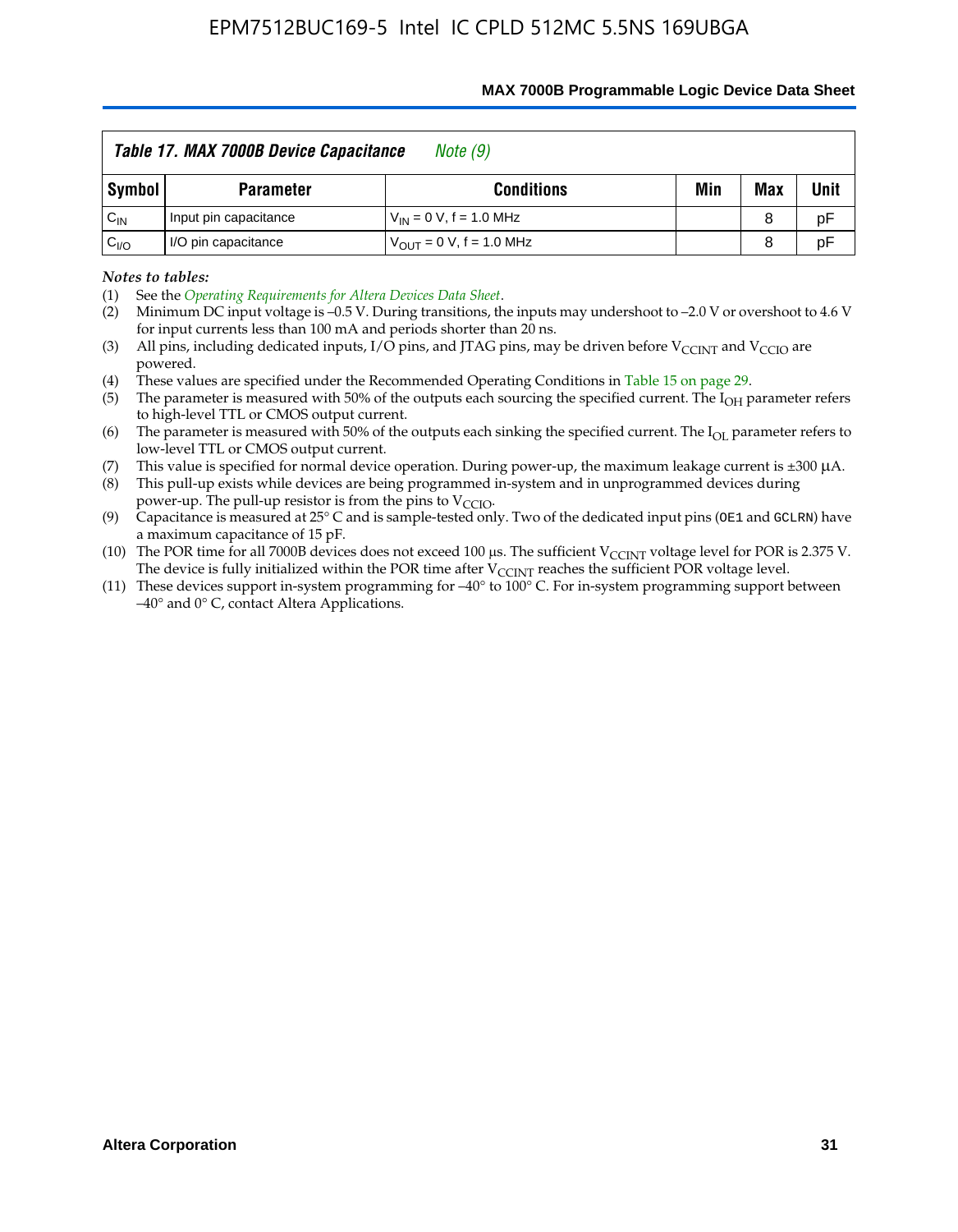### **MAX 7000B Programmable Logic Device Data Sheet**

Figure 12 shows the typical output drive characteristics of MAX 7000B devices.

*Figure 12. Output Drive Characteristics of MAX 7000B Devices*

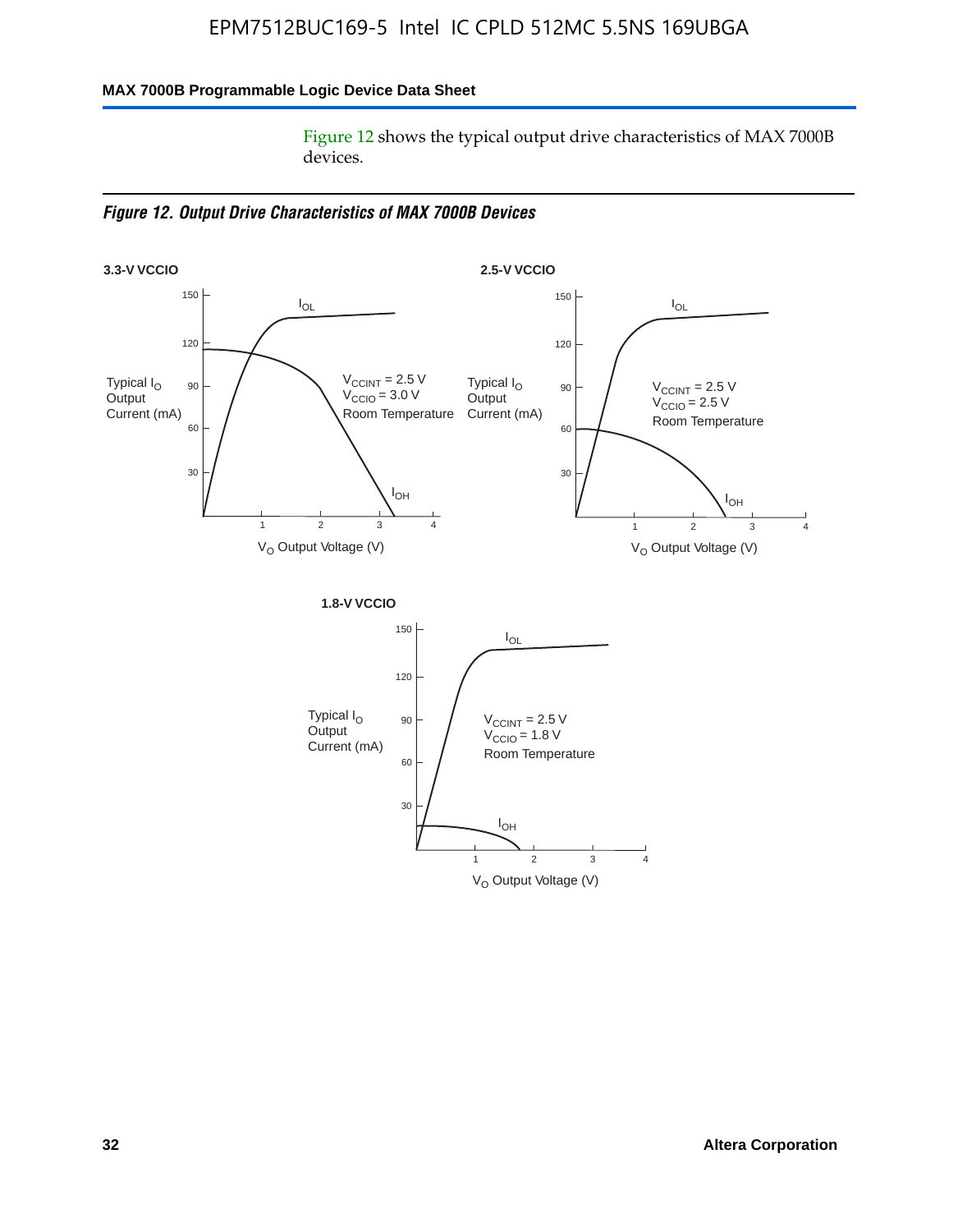#### **MAX 7000B Programmable Logic Device Data Sheet**

**Timing Model** MAX 7000B device timing can be analyzed with the Altera software, with a variety of popular industry-standard EDA simulators and timing analyzers, or with the timing model shown in Figure 13. MAX 7000B devices have predictable internal delays that enable the designer to determine the worst-case timing of any design. The Altera software provides timing simulation, point-to-point delay prediction, and detailed timing analysis for device-wide performance evaluation.

#### *Figure 13. MAX 7000B Timing Model*



The timing characteristics of any signal path can be derived from the timing model and parameters of a particular device. External timing parameters, which represent pin-to-pin timing delays, can be calculated as the sum of internal parameters. Figure 14 shows the timing relationship between internal and external delay parameters.



f See *Application Note 94 (Understanding MAX 7000 Timing)* for more information.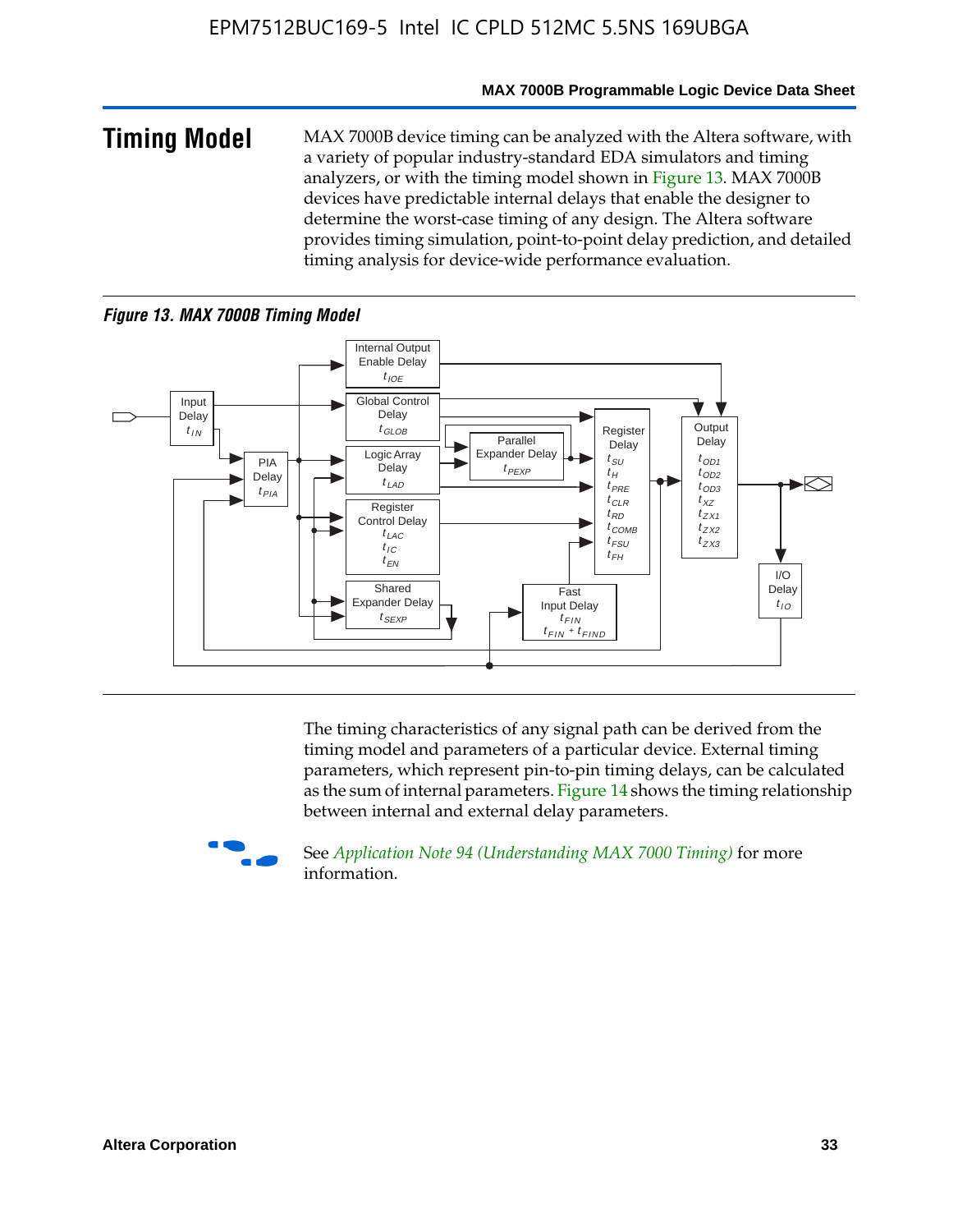#### *Figure 14. MAX 7000B Switching Waveforms*



**34 Altera Corporation**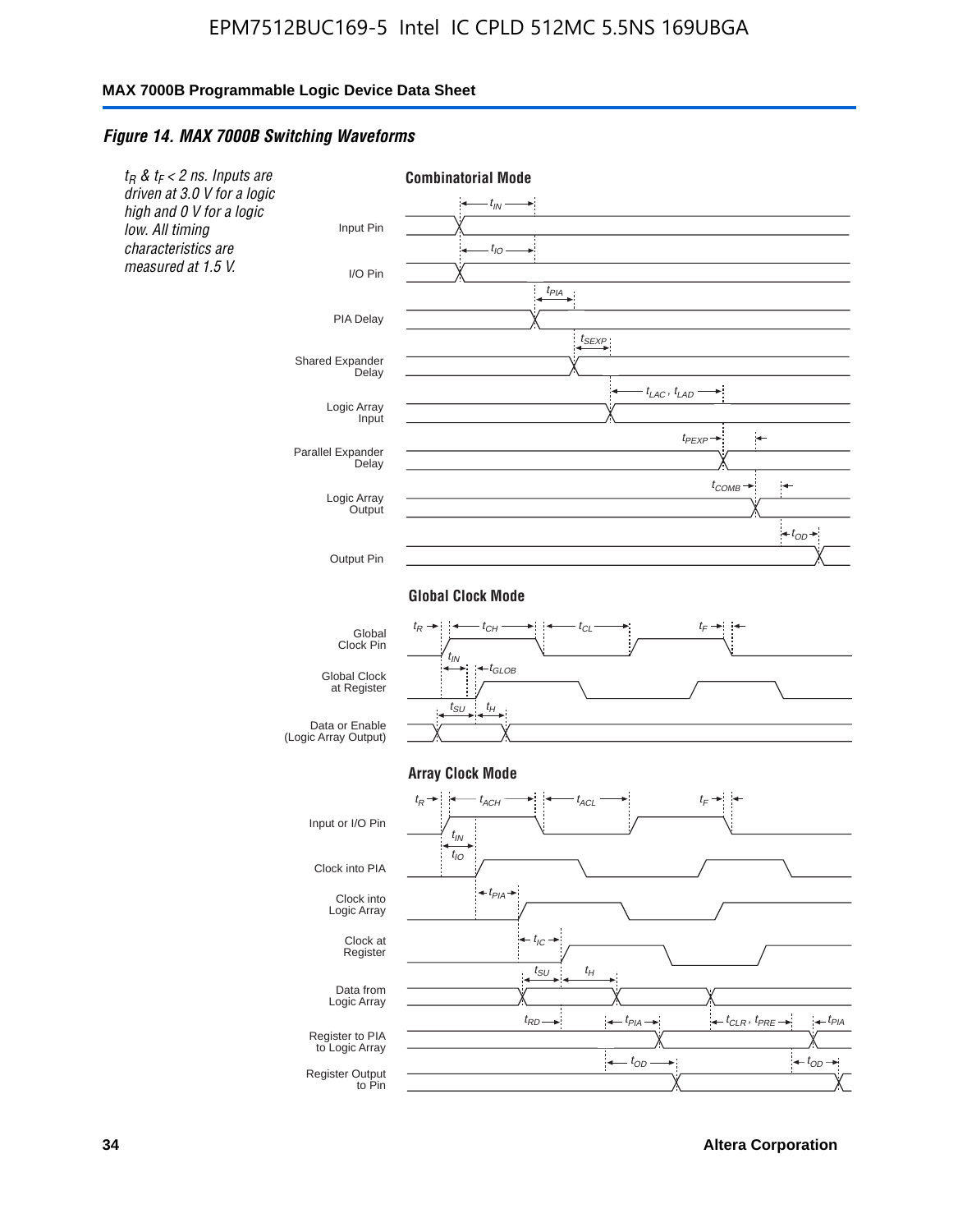|                          | <b>Table 18. EPM7032B External Timing Parameters</b>            |                    | Notes (1) |            |                    |     |        |            |             |
|--------------------------|-----------------------------------------------------------------|--------------------|-----------|------------|--------------------|-----|--------|------------|-------------|
| <b>Symbol</b>            | <b>Parameter</b>                                                | <b>Conditions</b>  |           |            | <b>Speed Grade</b> |     |        |            | <b>Unit</b> |
|                          |                                                                 |                    | $-3.5$    |            | $-5.0$             |     | $-7.5$ |            |             |
|                          |                                                                 |                    | Min       | <b>Max</b> | Min                | Max | Min    | <b>Max</b> |             |
| t <sub>PD1</sub>         | Input to non-registered<br>output                               | $C1 = 35$ pF $(2)$ |           | 3.5        |                    | 5.0 |        | 7.5        | ns          |
| t <sub>PD2</sub>         | I/O input to non-registered<br>output                           | $C1 = 35$ pF $(2)$ |           | 3.5        |                    | 5.0 |        | 7.5        | ns          |
| tsu                      | Global clock setup time                                         | (2)                | 2.1       |            | 3.0                |     | 4.5    |            | ns          |
| t <sub>H</sub>           | Global clock hold time                                          | (2)                | 0.0       |            | 0.0                |     | 0.0    |            | ns          |
| t <sub>FSU</sub>         | Global clock setup time of<br>fast input                        |                    | 1.0       |            | 1.0                |     | 1.5    |            | ns          |
| t <sub>FH</sub>          | Global clock hold time of<br>fast input                         |                    | 1.0       |            | 1.0                |     | 1.0    |            | ns          |
| t <sub>FZHSU</sub>       | Global clock setup time of<br>fast input with zero hold<br>time |                    | 2.0       |            | 2.5                |     | 3.0    |            | ns          |
| t <sub>FZНН</sub>        | Global clock hold time of<br>fast input with zero hold<br>time  |                    | 0.0       |            | 0.0                |     | 0.0    |            | ns          |
| t <sub>CO1</sub>         | Global clock to output<br>delay                                 | $C1 = 35 pF$       | 1.0       | 2.4        | 1.0                | 3.4 | 1.0    | 5.0        | ns          |
| t <sub>СН</sub>          | Global clock high time                                          |                    | 1.5       |            | 2.0                |     | 3.0    |            | ns          |
| $t_{\scriptstyle\rm CL}$ | Global clock low time                                           |                    | 1.5       |            | 2.0                |     | 3.0    |            | ns          |
| t <sub>ASU</sub>         | Array clock setup time                                          | (2)                | 0.9       |            | 1.3                |     | 1.9    |            | ns          |
| t <sub>АН</sub>          | Array clock hold time                                           | (2)                | 0.2       |            | 0.3                |     | 0.6    |            | ns          |
| t <sub>ACO1</sub>        | Array clock to output delay                                     | $C1 = 35$ pF $(2)$ | 1.0       | 3.6        | 1.0                | 5.1 | 1.0    | 7.6        | ns          |
| t <sub>АСН</sub>         | Array clock high time                                           |                    | 1.5       |            | 2.0                |     | 3.0    |            | ns          |
| t <sub>ACL</sub>         | Array clock low time                                            |                    | 1.5       |            | 2.0                |     | 3.0    |            | ns          |
| t <sub>CPPW</sub>        | Minimum pulse width for<br>clear and preset                     |                    | 1.5       |            | 2.0                |     | 3.0    |            | ns          |
| t <sub>CNT</sub>         | Minimum global clock<br>period                                  | (2)                |           | 3.3        |                    | 4.7 |        | 7.0        | ns          |
| f <sub>CNT</sub>         | Maximum internal global<br>clock frequency                      | (2), (3)           | 303.0     |            | 212.8              |     | 142.9  |            | <b>MHz</b>  |
| <sup>t</sup> acnt        | Minimum array clock<br>period                                   | (2)                |           | 3.3        |                    | 4.7 |        | 7.0        | ns          |
| f <sub>acnt</sub>        | Maximum internal array<br>clock frequency                       | (2), (3)           | 303.0     |            | 212.8              |     | 142.9  |            | MHz         |

# Tables 18 through 32 show MAX 7000B device timing parameters.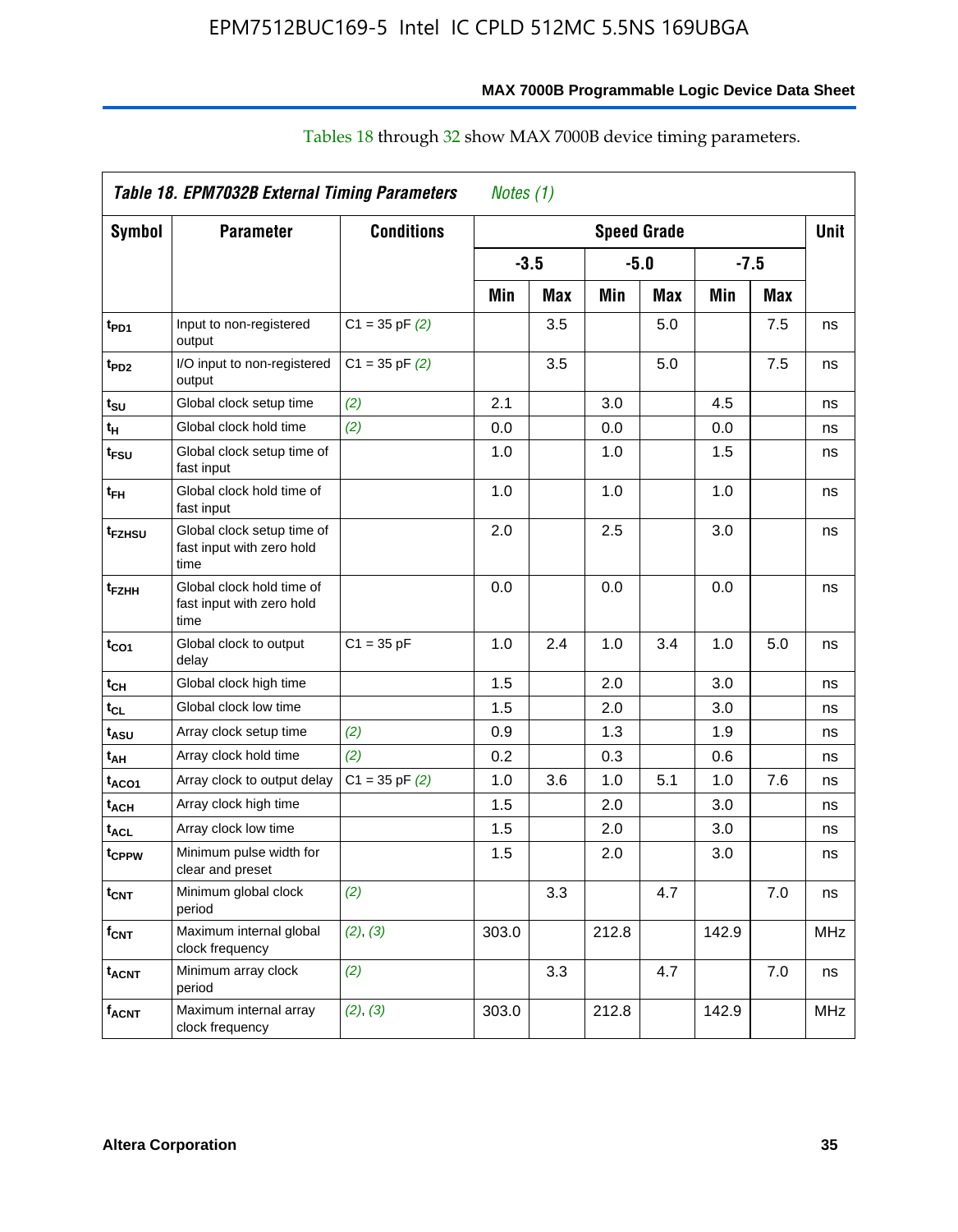| <b>Symbol</b>               | <b>Parameter</b>                                                                                            | <b>Conditions</b> |     |        |     | <b>Speed Grade</b> |     |        | <b>Unit</b> |
|-----------------------------|-------------------------------------------------------------------------------------------------------------|-------------------|-----|--------|-----|--------------------|-----|--------|-------------|
|                             |                                                                                                             |                   |     | $-3.5$ |     | $-5.0$             |     | $-7.5$ |             |
|                             |                                                                                                             |                   | Min | Max    | Min | Max                | Min | Max    |             |
| $t_{\mathsf{IN}}$           | Input pad and buffer delay                                                                                  |                   |     | 0.3    |     | 0.5                |     | 0.7    | ns          |
| $t_{IO}$                    | I/O input pad and buffer delay                                                                              |                   |     | 0.3    |     | 0.5                |     | 0.7    | ns          |
| $t_{\sf FIN}$               | Fast input delay                                                                                            |                   |     | 0.9    |     | 1.3                |     | 2.0    | ns          |
| <sup>t</sup> FIND           | Programmable delay adder for<br>fast input                                                                  |                   |     | 1.0    |     | 1.5                |     | 1.5    | ns          |
| t <sub>SEXP</sub>           | Shared expander delay                                                                                       |                   |     | 1.5    |     | 2.1                |     | 3.2    | ns          |
| t <sub>PEXP</sub>           | Parallel expander delay                                                                                     |                   |     | 0.4    |     | 0.6                |     | 0.9    | ns          |
| t <sub>LAD</sub>            | Logic array delay                                                                                           |                   |     | 1.4    |     | 2.0                |     | 3.1    | ns          |
| $t_{LAC}$                   | Logic control array delay                                                                                   |                   |     | 1.2    |     | 1.7                |     | 2.6    | ns          |
| $t_{IOE}$                   | Internal output enable delay                                                                                |                   |     | 0.1    |     | 0.2                |     | 0.3    | ns          |
| $t_{OD1}$                   | Output buffer and pad delay<br>slow slew rate $=$ off<br>$V_{\text{CCIO}} = 3.3 \text{ V}$                  | $C1 = 35 pF$      |     | 0.9    |     | 1.2                |     | 1.8    | ns          |
| $t_{OD3}$                   | Output buffer and pad delay<br>slow slew rate $=$ on<br>$V_{\text{CCIO}} = 2.5 \text{ V or } 3.3 \text{ V}$ | $C1 = 35 pF$      |     | 5.9    |     | 6.2                |     | 6.8    | ns          |
| $t_{ZX1}$                   | Output buffer enable delay<br>slow slew rate $=$ off<br>$V_{\text{CCIO}} = 3.3 \text{ V}$                   | $C1 = 35 pF$      |     | 1.6    |     | 2.2                |     | 3.4    | ns          |
| $t_{ZX3}$                   | Output buffer enable delay<br>slow slew rate $=$ on<br>$V_{\text{CCIO}} = 2.5 \text{ V or } 3.3 \text{ V}$  | $C1 = 35 pF$      |     | 6.6    |     | 7.2                |     | 8.4    | ns          |
| $t_{XZ}$                    | Output buffer disable delay                                                                                 | $C1 = 5pF$        |     | 1.6    |     | 2.2                |     | 3.4    | ns          |
| $t_{\scriptstyle\text{SU}}$ | Register setup time                                                                                         |                   | 0.7 |        | 1.1 |                    | 1.6 |        | ns          |
| t <sub>Η</sub>              | Register hold time                                                                                          |                   | 0.4 |        | 0.5 |                    | 0.9 |        | ns          |
| t <sub>FSU</sub>            | Register setup time of fast input                                                                           |                   | 0.8 |        | 0.8 |                    | 1.1 |        | ns          |
| t <sub>FH</sub>             | Register hold time of fast input                                                                            |                   | 1.2 |        | 1.2 |                    | 1.4 |        | ns          |
| t <sub>RD</sub>             | Register delay                                                                                              |                   |     | 0.5    |     | 0.6                |     | 0.9    | ns          |
| t <sub>COMB</sub>           | Combinatorial delay                                                                                         |                   |     | 0.2    |     | 0.3                |     | 0.5    | ns          |
| $t_{\mathcal{IC}}$          | Array clock delay                                                                                           |                   |     | 1.2    |     | 1.8                |     | 2.8    | ns          |
| $t_{EN}$                    | Register enable time                                                                                        |                   |     | 1.2    |     | 1.7                |     | 2.6    | ns          |
| t <sub>GLOB</sub>           | Global control delay                                                                                        |                   |     | 0.7    |     | 1.1                |     | 1.6    | ns          |
| $t_{PRE}$                   | Register preset time                                                                                        |                   |     | 1.0    |     | 1.3                |     | 1.9    | ns          |
| $t_{\text{CLR}}$            | Register clear time                                                                                         |                   |     | 1.0    |     | 1.3                |     | 1.9    | ns          |
| t <sub>PIA</sub>            | PIA delay                                                                                                   | (2)               |     | 0.7    |     | 1.0                |     | 1.4    | ns          |
| t <sub>LPA</sub>            | Low-power adder                                                                                             | (4)               |     | 1.5    |     | 2.1                |     | 3.2    | ns          |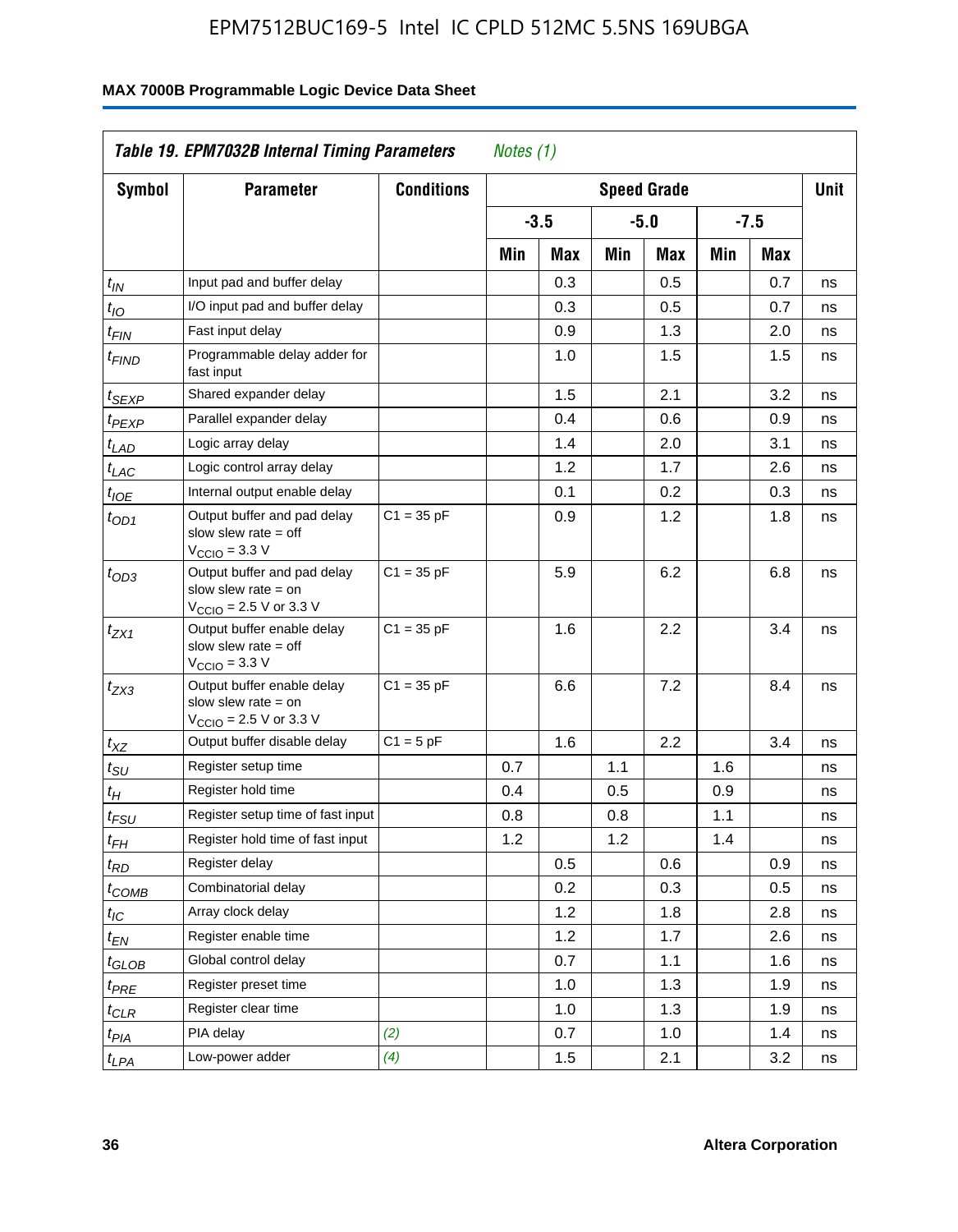| <b>I/O Standard</b> | <b>Parameter</b>                |     |        |     | <b>Speed Grade</b> |     |        | <b>Unit</b> |
|---------------------|---------------------------------|-----|--------|-----|--------------------|-----|--------|-------------|
|                     |                                 |     | $-3.5$ |     | $-5.0$             |     | $-7.5$ |             |
|                     |                                 | Min | Max    | Min | Max                | Min | Max    |             |
| 3.3 V TTL/CMOS      | Input to (PIA)                  |     | 0.0    |     | 0.0                |     | 0.0    | ns          |
|                     | Input to global clock and clear |     | 0.0    |     | 0.0                |     | 0.0    | ns          |
|                     | Input to fast input register    |     | 0.0    |     | 0.0                |     | 0.0    | ns          |
|                     | All outputs                     |     | 0.0    |     | 0.0                |     | 0.0    | ns          |
| 2.5 V TTL/CMOS      | Input to PIA                    |     | 0.3    |     | 0.4                |     | 0.6    | ns          |
|                     | Input to global clock and clear |     | 0.3    |     | 0.4                |     | 0.6    | ns          |
|                     | Input to fast input register    |     | 0.2    |     | 0.3                |     | 0.4    | ns          |
|                     | All outputs                     |     | 0.2    |     | 0.3                |     | 0.4    | ns          |
| 1.8 V TTL/CMOS      | Input to PIA                    |     | 0.5    |     | 0.8                |     | 1.1    | ns          |
|                     | Input to global clock and clear |     | 0.5    |     | 0.8                |     | 1.1    | ns          |
|                     | Input to fast input register    |     | 0.4    |     | 0.5                |     | 0.8    | ns          |
|                     | All outputs                     |     | 1.2    |     | 1.8                |     | 2.6    | ns          |
| SSTL-2 Class I      | Input to PIA                    |     | 1.3    |     | 1.9                |     | 2.8    | ns          |
|                     | Input to global clock and clear |     | 1.2    |     | 1.8                |     | 2.6    | ns          |
|                     | Input to fast input register    |     | 0.9    |     | 1.3                |     | 1.9    | ns          |
|                     | All outputs                     |     | 0.0    |     | 0.0                |     | 0.0    | ns          |
| SSTL-2 Class II     | Input to PIA                    |     | 1.3    |     | 1.9                |     | 2.8    | ns          |
|                     | Input to global clock and clear |     | 1.2    |     | 1.8                |     | 2.6    | ns          |
|                     | Input to fast input register    |     | 0.9    |     | 1.3                |     | 1.9    | ns          |
|                     | All outputs                     |     | $-0.1$ |     | $-0.1$             |     | $-0.2$ | ns          |
| SSTL-3 Class I      | Input to PIA                    |     | 1.2    |     | 1.8                |     | 2.6    | ns          |
|                     | Input to global clock and clear |     | 0.9    |     | 1.3                |     | 1.9    | ns          |
|                     | Input to fast input register    |     | 0.8    |     | 1.1                |     | 1.7    | ns          |
|                     | All outputs                     |     | 0.0    |     | 0.0                |     | 0.0    | ns          |
| SSTL-3 Class II     | Input to PIA                    |     | 1.2    |     | 1.8                |     | 2.6    | ns          |
|                     | Input to global clock and clear |     | 0.9    |     | 1.3                |     | 1.9    | ns          |
|                     | Input to fast input register    |     | 0.8    |     | 1.1                |     | 1.7    | ns          |
|                     | All outputs                     |     | 0.0    |     | 0.0                |     | 0.0    | ns          |
| GTL+                | Input to PIA                    |     | 1.6    |     | 2.3                |     | 3.4    | ns          |
|                     | Input to global clock and clear |     | 1.6    |     | 2.3                |     | 3.4    | ns          |
|                     | Input to fast input register    |     | 1.5    |     | 2.1                |     | 3.2    | ns          |
|                     | All outputs                     |     | 0.0    |     | 0.0                |     | 0.0    | ns          |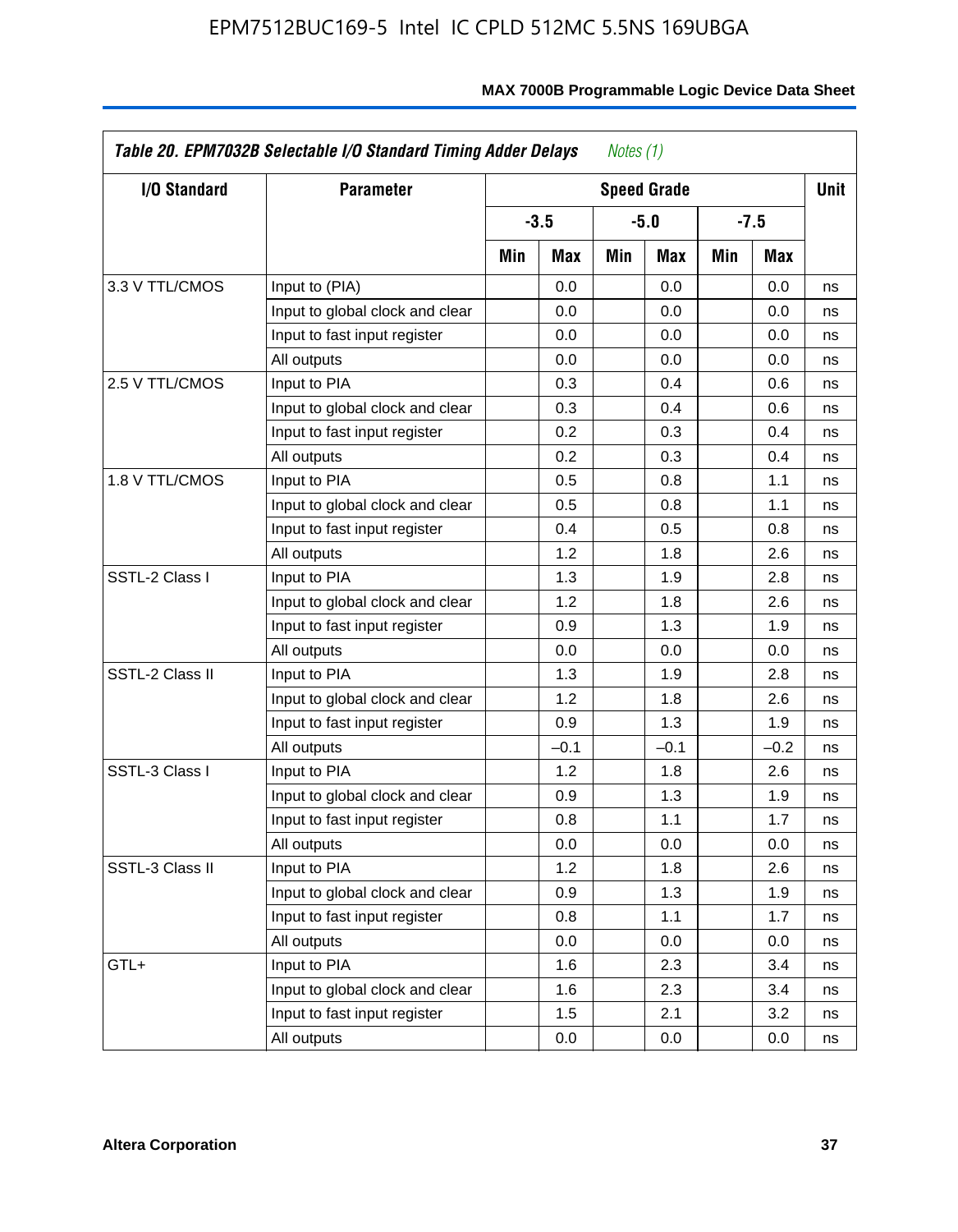### **MAX 7000B Programmable Logic Device Data Sheet**

|              | Table 20. EPM7032B Selectable I/O Standard Timing Adder Delays |     |                    | Notes (1) |            |        |     |    |  |  |
|--------------|----------------------------------------------------------------|-----|--------------------|-----------|------------|--------|-----|----|--|--|
| I/O Standard | <b>Parameter</b>                                               |     | <b>Speed Grade</b> |           |            |        |     |    |  |  |
|              |                                                                |     | $-3.5$             |           | -5.0       | $-7.5$ |     |    |  |  |
|              |                                                                | Min | <b>Max</b>         | Min       | <b>Max</b> | Min    | Max |    |  |  |
| PCI          | Input to PIA                                                   |     | 0.0                |           | 0.0        |        | 0.0 | ns |  |  |
|              | Input to global clock and clear                                |     | 0.0                |           | 0.0        |        | 0.0 | ns |  |  |
|              | Input to fast input register                                   |     | 0.0                |           | 0.0        |        | 0.0 | ns |  |  |
|              | All outputs                                                    |     | 0.0                |           | 0.0        |        | 0.0 | ns |  |  |

*Notes to tables:*

(1) These values are specified under the Recommended Operating Conditions in Table 15 on page 29. See Figure 14 for more information on switching waveforms.

(2) These values are specified for a PIA fan-out of all LABs.

(3) Measured with a 16-bit loadable, enabled, up/down counter programmed into each LAB.

(4) The *tLPA* parameter must be added to the *tLAD*, *tLAC*, *tIC*, *tACL*, *tCPPW*, *tEN*, and *tSEXP* parameters for macrocells running in low-power mode.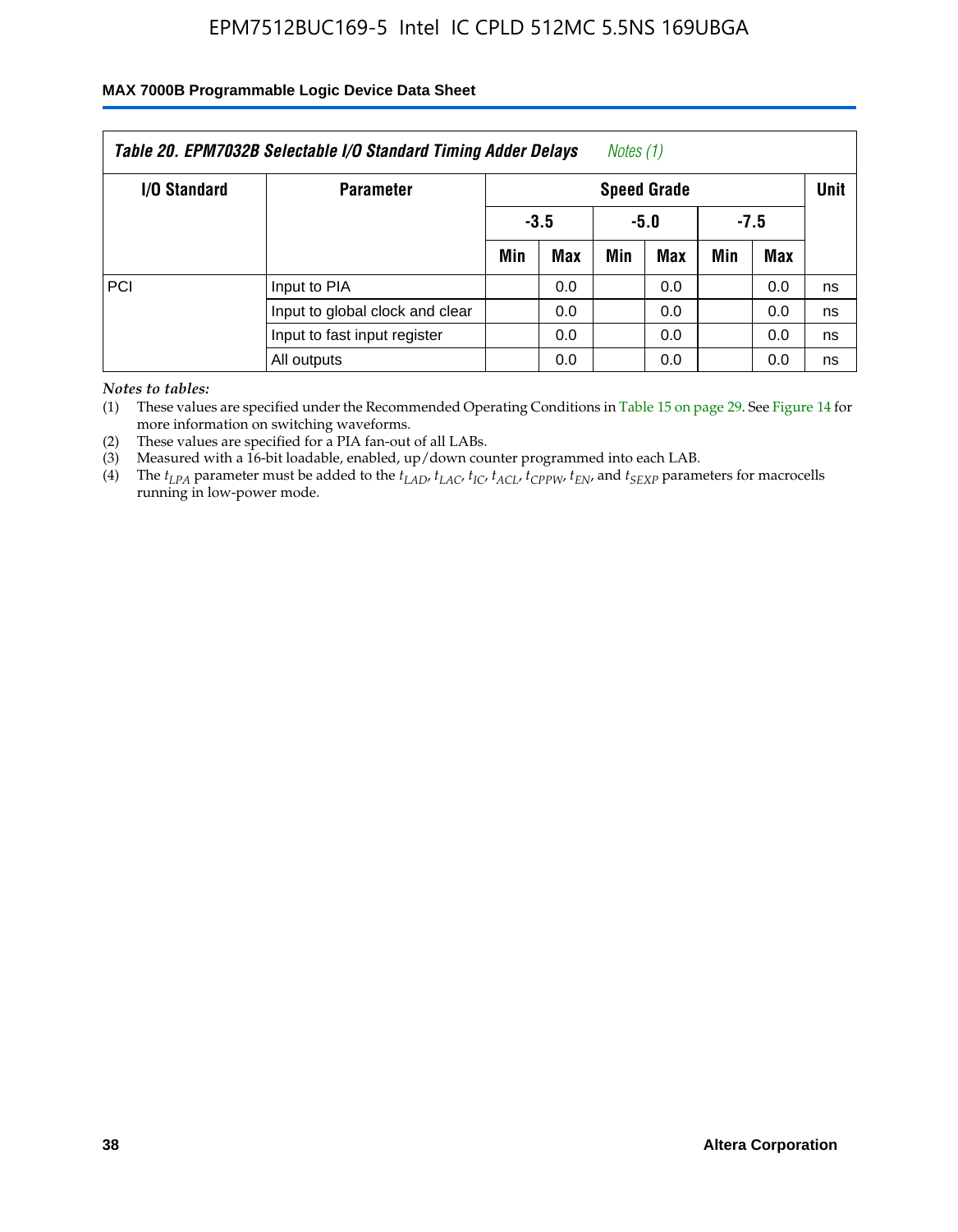|                             | Table 21. EPM7064B External Timing Parameters                   |                    | Note $(1)$ |     |                    |     |       |            |             |
|-----------------------------|-----------------------------------------------------------------|--------------------|------------|-----|--------------------|-----|-------|------------|-------------|
| <b>Symbol</b>               | <b>Parameter</b>                                                | <b>Conditions</b>  |            |     | <b>Speed Grade</b> |     |       |            | <b>Unit</b> |
|                             |                                                                 |                    |            | -3  |                    | -5  |       | $-7$       |             |
|                             |                                                                 |                    | Min        | Max | Min                | Max | Min   | <b>Max</b> |             |
| t <sub>PD1</sub>            | Input to non-registered<br>output                               | $C1 = 35$ pF $(2)$ |            | 3.5 |                    | 5.0 |       | 7.5        | ns          |
| t <sub>PD2</sub>            | I/O input to non-registered<br>output                           | $C1 = 35$ pF $(2)$ |            | 3.5 |                    | 5.0 |       | 7.5        | ns          |
| t <sub>su</sub>             | Global clock setup time                                         | (2)                | 2.1        |     | 3.0                |     | 4.5   |            | ns          |
| $\mathfrak{t}_{\mathsf{H}}$ | Global clock hold time                                          | (2)                | 0.0        |     | 0.0                |     | 0.0   |            | ns          |
| t <sub>FSU</sub>            | Global clock setup time of<br>fast input                        |                    | 1.0        |     | 1.0                |     | 1.5   |            | ns          |
| $t_{FH}$                    | Global clock hold time of<br>fast input                         |                    | 1.0        |     | 1.0                |     | 1.0   |            | ns          |
| t <sub>FZHSU</sub>          | Global clock setup time of<br>fast input with zero hold<br>time |                    | 2.0        |     | 2.5                |     | 3.0   |            | ns          |
| t <sub>FZHH</sub>           | Global clock hold time of<br>fast input with zero hold<br>time  |                    | 0.0        |     | 0.0                |     | 0.0   |            | ns          |
| $t_{CO1}$                   | Global clock to output<br>delay                                 | $C1 = 35 pF$       | 1.0        | 2.4 | 1.0                | 3.4 | 1.0   | 5.0        | ns          |
| $t_{\text{CH}}$             | Global clock high time                                          |                    | 1.5        |     | 2.0                |     | 3.0   |            | ns          |
| $t_{CL}$                    | Global clock low time                                           |                    | 1.5        |     | 2.0                |     | 3.0   |            | ns          |
| t <sub>ASU</sub>            | Array clock setup time                                          | (2)                | 0.9        |     | 1.3                |     | 1.9   |            | ns          |
| t <sub>AH</sub>             | Array clock hold time                                           | (2)                | 0.2        |     | 0.3                |     | 0.6   |            | ns          |
| t <sub>ACO1</sub>           | Array clock to output delay                                     | $C1 = 35$ pF $(2)$ | 1.0        | 3.6 | 1.0                | 5.1 | 1.0   | 7.6        | ns          |
| <sup>t</sup> ACH            | Array clock high time                                           |                    | 1.5        |     | 2.0                |     | 3.0   |            | ns          |
| <b>t<sub>ACL</sub></b>      | Array clock low time                                            |                    | 1.5        |     | 2.0                |     | 3.0   |            | ns          |
| t <sub>CPPW</sub>           | Minimum pulse width for<br>clear and preset                     |                    | 1.5        |     | 2.0                |     | 3.0   |            | ns          |
| $t_{\text{CNT}}$            | Minimum global clock<br>period                                  | (2)                |            | 3.3 |                    | 4.7 |       | 7.0        | ns          |
| $f_{\text{CNT}}$            | Maximum internal global<br>clock frequency                      | (2), (3)           | 303.0      |     | 212.8              |     | 142.9 |            | <b>MHz</b>  |
| <b>t<sub>ACNT</sub></b>     | Minimum array clock<br>period                                   | (2)                |            | 3.3 |                    | 4.7 |       | 7.0        | ns          |
| <b>f<sub>ACNT</sub></b>     | Maximum internal array<br>clock frequency                       | (2), (3)           | 303.0      |     | 212.8              |     | 142.9 |            | <b>MHz</b>  |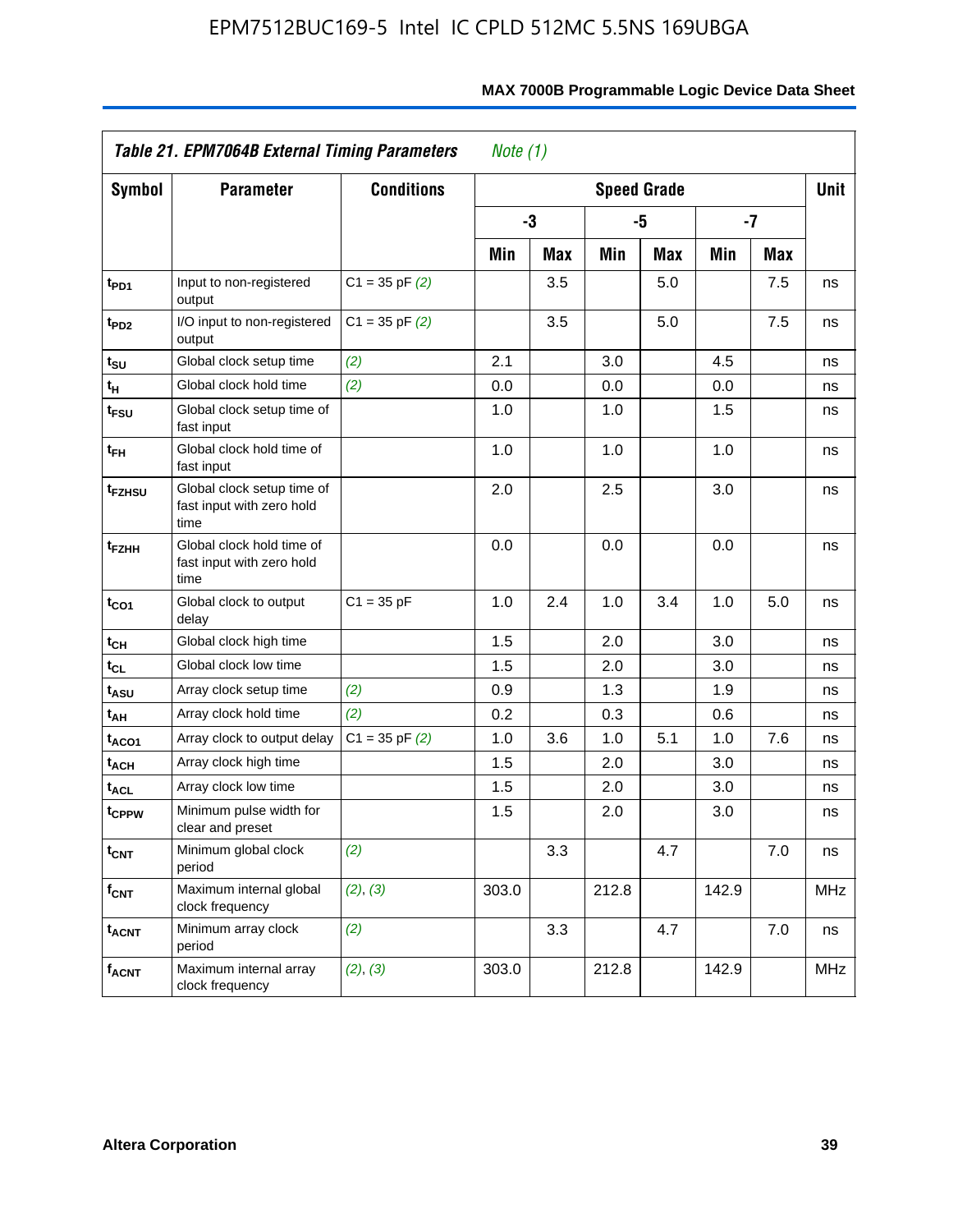| <b>Symbol</b>               | <b>Parameter</b>                                                                                           | <b>Conditions</b> |     |     |     | <b>Speed Grade</b> |     |            | <b>Unit</b> |
|-----------------------------|------------------------------------------------------------------------------------------------------------|-------------------|-----|-----|-----|--------------------|-----|------------|-------------|
|                             |                                                                                                            |                   |     | -3  |     | -5                 |     | -7         |             |
|                             |                                                                                                            |                   | Min | Max | Min | Max                | Min | <b>Max</b> |             |
| $t_{\mathit{IN}}$           | Input pad and buffer delay                                                                                 |                   |     | 0.3 |     | 0.5                |     | 0.7        | ns          |
| $t_{IO}$                    | I/O input pad and buffer delay                                                                             |                   |     | 0.3 |     | 0.5                |     | 0.7        | ns          |
| $t_{\sf FIN}$               | Fast input delay                                                                                           |                   |     | 0.9 |     | 1.3                |     | 2.0        | ns          |
| <sup>t</sup> FIND           | Programmable delay adder for<br>fast input                                                                 |                   |     | 1.0 |     | 1.5                |     | 1.5        | ns          |
| t <sub>SEXP</sub>           | Shared expander delay                                                                                      |                   |     | 1.5 |     | 2.1                |     | 3.2        | ns          |
| t <sub>PEXP</sub>           | Parallel expander delay                                                                                    |                   |     | 0.4 |     | 0.6                |     | 0.9        | ns          |
| t <sub>LAD</sub>            | Logic array delay                                                                                          |                   |     | 1.4 |     | 2.0                |     | 3.1        | ns          |
| $t_{LAC}$                   | Logic control array delay                                                                                  |                   |     | 1.2 |     | 1.7                |     | 2.6        | ns          |
| $t_{\mathit{IOE}}$          | Internal output enable delay                                                                               |                   |     | 0.1 |     | 0.2                |     | 0.3        | ns          |
| $t_{OD1}$                   | Output buffer and pad delay<br>slow slew rate $=$ off<br>$VCCIO = 3.3 V$                                   | $C1 = 35 pF$      |     | 0.9 |     | 1.2                |     | 1.8        | ns          |
| $t_{OD3}$                   | Output buffer and pad delay<br>slow slew rate $=$ on<br>V <sub>CCIO</sub> = 2.5 V or 3.3 V                 | $C1 = 35 pF$      |     | 5.9 |     | 6.2                |     | 6.8        | ns          |
| $t_{ZX1}$                   | Output buffer enable delay<br>slow slew rate $=$ off<br>$V_{\text{CCIO}} = 3.3 \text{ V}$                  | $C1 = 35 pF$      |     | 1.6 |     | 2.2                |     | 3.4        | ns          |
| $t_{ZX3}$                   | Output buffer enable delay<br>slow slew rate $=$ on<br>$V_{\text{CCIO}} = 2.5 \text{ V or } 3.3 \text{ V}$ | $C1 = 35 pF$      |     | 6.6 |     | 7.2                |     | 8.4        | ns          |
| $t_{XZ}$                    | Output buffer disable delay                                                                                | $C1 = 5pF$        |     | 1.6 |     | 2.2                |     | 3.4        | ns          |
| $t_{\scriptstyle\text{SU}}$ | Register setup time                                                                                        |                   | 0.7 |     | 1.1 |                    | 1.6 |            | ns          |
| t <sub>Η</sub>              | Register hold time                                                                                         |                   | 0.4 |     | 0.5 |                    | 0.9 |            | ns          |
| $t_{\mathit{FSU}}$          | Register setup time of fast input                                                                          |                   | 0.8 |     | 0.8 |                    | 1.1 |            | ns          |
| t <sub>FH</sub>             | Register hold time of fast input                                                                           |                   | 1.2 |     | 1.2 |                    | 1.4 |            | ns          |
| $t_{RD}$                    | Register delay                                                                                             |                   |     | 0.5 |     | 0.6                |     | 0.9        | ns          |
| $t_{COMB}$                  | Combinatorial delay                                                                                        |                   |     | 0.2 |     | 0.3                |     | 0.5        | ns          |
| $t_{\mathcal{IC}}$          | Array clock delay                                                                                          |                   |     | 1.2 |     | 1.8                |     | 2.8        | ns          |
| $t_{EN}$                    | Register enable time                                                                                       |                   |     | 1.2 |     | 1.7                |     | 2.6        | ns          |
| t <sub>GLOB</sub>           | Global control delay                                                                                       |                   |     | 0.7 |     | 1.1                |     | 1.6        | ns          |
| $t_{PRE}$                   | Register preset time                                                                                       |                   |     | 1.0 |     | 1.3                |     | 1.9        | ns          |
| $t_{\sf CLR}$               | Register clear time                                                                                        |                   |     | 1.0 |     | 1.3                |     | 1.9        | ns          |
| t <sub>PIA</sub>            | PIA delay                                                                                                  | (2)               |     | 0.7 |     | 1.0                |     | 1.4        | ns          |
| t <sub>LPA</sub>            | Low-power adder                                                                                            | (4)               |     | 1.5 |     | 2.1                |     | 3.2        | ns          |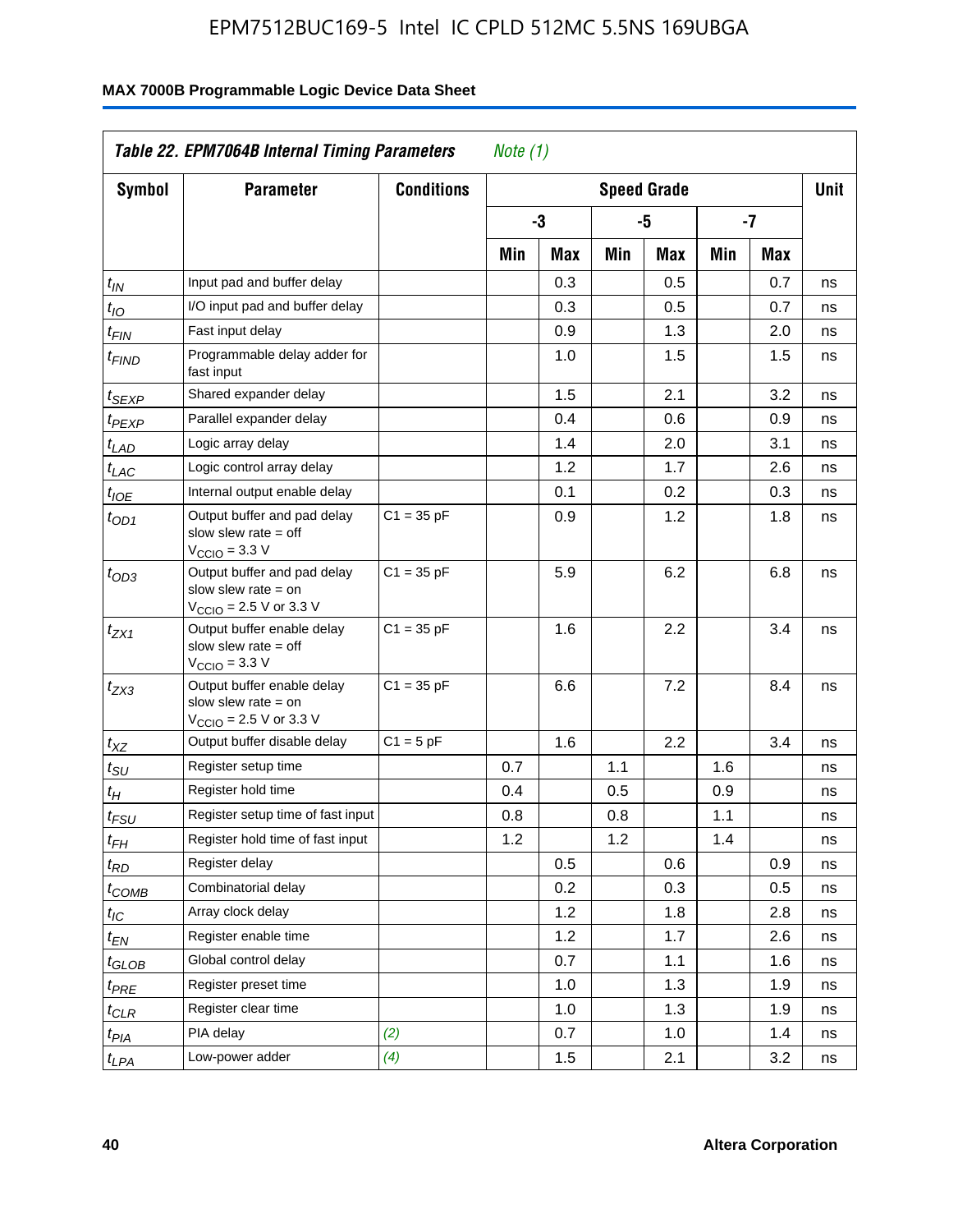| I/O Standard    | <b>Parameter</b>                |     |            |     | <b>Speed Grade</b> |     |        | Unit |
|-----------------|---------------------------------|-----|------------|-----|--------------------|-----|--------|------|
|                 |                                 |     | $-3$       |     | -5                 |     | -7     |      |
|                 |                                 | Min | <b>Max</b> | Min | Max                | Min | Max    |      |
| 3.3 V TTL/CMOS  | Input to PIA                    |     | 0.0        |     | 0.0                |     | 0.0    | ns   |
|                 | Input to global clock and clear |     | 0.0        |     | 0.0                |     | 0.0    | ns   |
|                 | Input to fast input register    |     | 0.0        |     | 0.0                |     | 0.0    | ns   |
|                 | All outputs                     |     | 0.0        |     | 0.0                |     | 0.0    | ns   |
| 2.5 V TTL/CMOS  | Input to PIA                    |     | 0.3        |     | 0.4                |     | 0.6    | ns   |
|                 | Input to global clock and clear |     | 0.3        |     | 0.4                |     | 0.6    | ns   |
|                 | Input to fast input register    |     | 0.2        |     | 0.3                |     | 0.4    | ns   |
|                 | All outputs                     |     | 0.2        |     | 0.3                |     | 0.4    | ns   |
| 1.8 V TTL/CMOS  | Input to PIA                    |     | 0.5        |     | 0.7                |     | 1.1    | ns   |
|                 | Input to global clock and clear |     | 0.5        |     | 0.7                |     | 1.1    | ns   |
|                 | Input to fast input register    |     | 0.4        |     | 0.6                |     | 0.9    | ns   |
|                 | All outputs                     |     | 1.2        |     | 1.7                |     | 2.6    | ns   |
| SSTL-2 Class I  | Input to PIA                    |     | 1.3        |     | 1.9                |     | 2.8    | ns   |
|                 | Input to global clock and clear |     | 1.2        |     | 1.7                |     | 2.6    | ns   |
|                 | Input to fast input register    |     | 0.9        |     | 1.3                |     | 1.9    | ns   |
|                 | All outputs                     |     | 0.0        |     | 0.0                |     | 0.0    | ns   |
| SSTL-2 Class II | Input to PIA                    |     | 1.3        |     | 1.9                |     | 2.8    | ns   |
|                 | Input to global clock and clear |     | 1.2        |     | 1.7                |     | 2.6    | ns   |
|                 | Input to fast input register    |     | 0.9        |     | 1.3                |     | 1.9    | ns   |
|                 | All outputs                     |     | $-0.1$     |     | $-0.1$             |     | $-0.2$ | ns   |
| SSTL-3 Class I  | Input to PIA                    |     | 1.2        |     | 1.7                |     | 2.6    | ns   |
|                 | Input to global clock and clear |     | 0.9        |     | 1.3                |     | 1.9    | ns   |
|                 | Input to fast input register    |     | 0.8        |     | 1.1                |     | 1.7    | ns   |
|                 | All outputs                     |     | 0.0        |     | 0.0                |     | 0.0    | ns   |
| SSTL-3 Class II | Input to PIA                    |     | 1.2        |     | 1.7                |     | 2.6    | ns   |
|                 | Input to global clock and clear |     | 0.9        |     | 1.3                |     | 1.9    | ns   |
|                 | Input to fast input register    |     | 0.8        |     | 1.1                |     | 1.7    | ns   |
|                 | All outputs                     |     | 0.0        |     | 0.0                |     | 0.0    | ns   |
| GTL+            | Input to PIA                    |     | 1.6        |     | 2.3                |     | 3.4    | ns   |
|                 | Input to global clock and clear |     | 1.6        |     | 2.3                |     | 3.4    | ns   |
|                 | Input to fast input register    |     | 1.5        |     | 2.1                |     | 3.2    | ns   |
|                 | All outputs                     |     | 0.0        |     | 0.0                |     | 0.0    | ns   |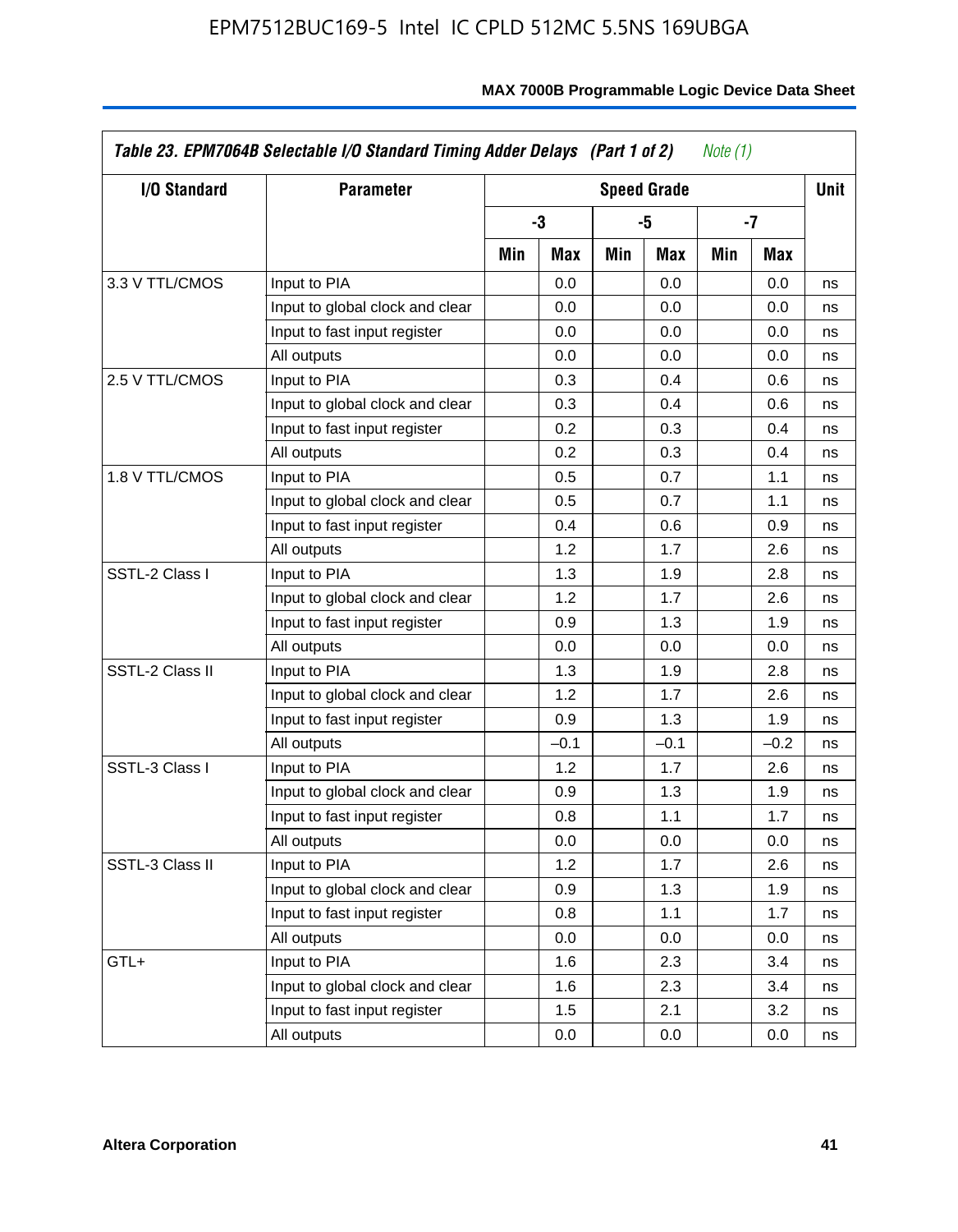#### **MAX 7000B Programmable Logic Device Data Sheet**

|              | Table 23. EPM7064B Selectable I/O Standard Timing Adder Delays (Part 2 of 2) |     |                    |     |            | Note (1) |     |    |  |  |
|--------------|------------------------------------------------------------------------------|-----|--------------------|-----|------------|----------|-----|----|--|--|
| I/O Standard | <b>Parameter</b>                                                             |     | <b>Speed Grade</b> |     |            |          |     |    |  |  |
|              |                                                                              |     | -3                 |     | -5         | -7       |     |    |  |  |
|              |                                                                              | Min | <b>Max</b>         | Min | <b>Max</b> | Min      | Max |    |  |  |
| PCI          | Input to PIA                                                                 |     | 0.0                |     | 0.0        |          | 0.0 | ns |  |  |
|              | Input to global clock and clear                                              |     | 0.0                |     | 0.0        |          | 0.0 | ns |  |  |
|              | Input to fast input register                                                 |     | 0.0                |     | 0.0        |          | 0.0 | ns |  |  |
|              | All outputs                                                                  |     | 0.0                |     | 0.0        |          | 0.0 | ns |  |  |

*Notes to tables:*

(1) These values are specified under the Recommended Operating Conditions in Table 15 on page 29. See Figure 14 for more information on switching waveforms.

(2) These values are specified for a PIA fan-out of all LABs.

(3) Measured with a 16-bit loadable, enabled, up/down counter programmed into each LAB.

(4) The  $t_{LPA}$  parameter must be added to the  $t_{LAD}$ ,  $t_{LAC}$ ,  $t_{IC}$ ,  $t_{ACL}$ ,  $t_{CPPW}$ ,  $t_{EN}$ , and  $t_{SEXP}$  parameters for macrocells running in low-power mode.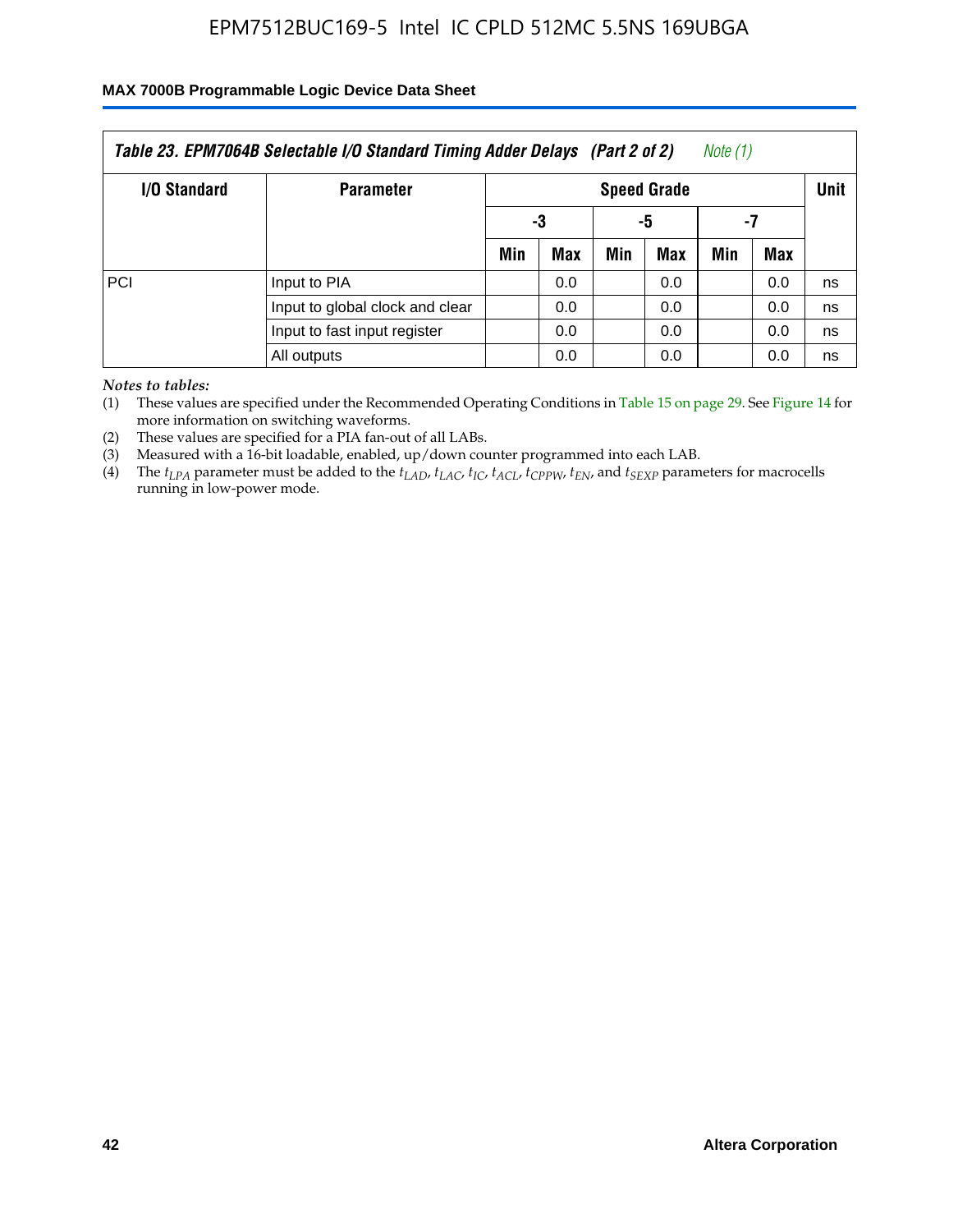|                         | <b>Table 24. EPM7128B External Timing Parameters</b>            |                    | Note $(1)$ |            |       |                    |      |            |             |
|-------------------------|-----------------------------------------------------------------|--------------------|------------|------------|-------|--------------------|------|------------|-------------|
| Symbol                  | <b>Parameter</b>                                                | <b>Conditions</b>  |            |            |       | <b>Speed Grade</b> |      |            | <b>Unit</b> |
|                         |                                                                 |                    |            | -4         |       | $-7$               |      | $-10$      |             |
|                         |                                                                 |                    | Min        | <b>Max</b> | Min   | <b>Max</b>         | Min  | <b>Max</b> |             |
| t <sub>PD1</sub>        | Input to non-registered<br>output                               | $C1 = 35$ pF $(2)$ |            | 4.0        |       | 7.5                |      | 10.0       | ns          |
| t <sub>PD2</sub>        | I/O input to non-registered<br>output                           | $C1 = 35$ pF $(2)$ |            | 4.0        |       | 7.5                |      | 10.0       | ns          |
| t <sub>su</sub>         | Global clock setup time                                         | (2)                | 2.5        |            | 4.5   |                    | 6.1  |            | ns          |
| $t_H$                   | Global clock hold time                                          | (2)                | 0.0        |            | 0.0   |                    | 0.0  |            | ns          |
| t <sub>FSU</sub>        | Global clock setup time of<br>fast input                        |                    | 1.0        |            | 1.5   |                    | 1.5  |            | ns          |
| $t_{FH}$                | Global clock hold time of<br>fast input                         |                    | 1.0        |            | 1.0   |                    | 1.0  |            | ns          |
| t <sub>FZHSU</sub>      | Global clock setup time of<br>fast input with zero hold<br>time |                    | 2.0        |            | 3.0   |                    | 3.0  |            | ns          |
| t <sub>FZHH</sub>       | Global clock hold time of<br>fast input with zero hold<br>time  |                    | 0.0        |            | 0.0   |                    | 0.0  |            | ns          |
| $t_{CO1}$               | Global clock to output<br>delay                                 | $C1 = 35 pF$       | 1.0        | 2.8        | 1.0   | 5.7                | 1.0  | 7.5        | ns          |
| t <sub>CH</sub>         | Global clock high time                                          |                    | 1.5        |            | 3.0   |                    | 4.0  |            | ns          |
| $t_{CL}$                | Global clock low time                                           |                    | 1.5        |            | 3.0   |                    | 4.0  |            | ns          |
| t <sub>ASU</sub>        | Array clock setup time                                          | (2)                | 1.2        |            | 2.0   |                    | 2.8  |            | ns          |
| t <sub>АН</sub>         | Array clock hold time                                           | (2)                | 0.2        |            | 0.7   |                    | 0.9  |            | ns          |
| t <sub>ACO1</sub>       | Array clock to output delay                                     | $C1 = 35$ pF $(2)$ | 1.0        | 4.1        | 1.0   | 8.2                | 1.0  | 10.8       | ns          |
| <sup>t</sup> ach        | Array clock high time                                           |                    | 1.5        |            | 3.0   |                    | 4.0  |            | ns          |
| <b>t<sub>ACL</sub></b>  | Array clock low time                                            |                    | 1.5        |            | 3.0   |                    | 4.0  |            | ns          |
| tcPPW                   | Minimum pulse width for<br>clear and preset                     |                    | 1.5        |            | 3.0   |                    | 4.0  |            | ns          |
| $t_{\text{CNT}}$        | Minimum global clock<br>period                                  | (2)                |            | 4.1        |       | 7.9                |      | 10.6       | ns          |
| $f_{\mathsf{CNT}}$      | Maximum internal global<br>clock frequency                      | (2), (3)           | 243.9      |            | 126.6 |                    | 94.3 |            | <b>MHz</b>  |
| <b>t<sub>ACNT</sub></b> | Minimum array clock<br>period                                   | (2)                |            | 4.1        |       | 7.9                |      | 10.6       | ns          |
| $f_{ACNT}$              | Maximum internal array<br>clock frequency                       | (2), (3)           | 243.9      |            | 126.6 |                    | 94.3 |            | <b>MHz</b>  |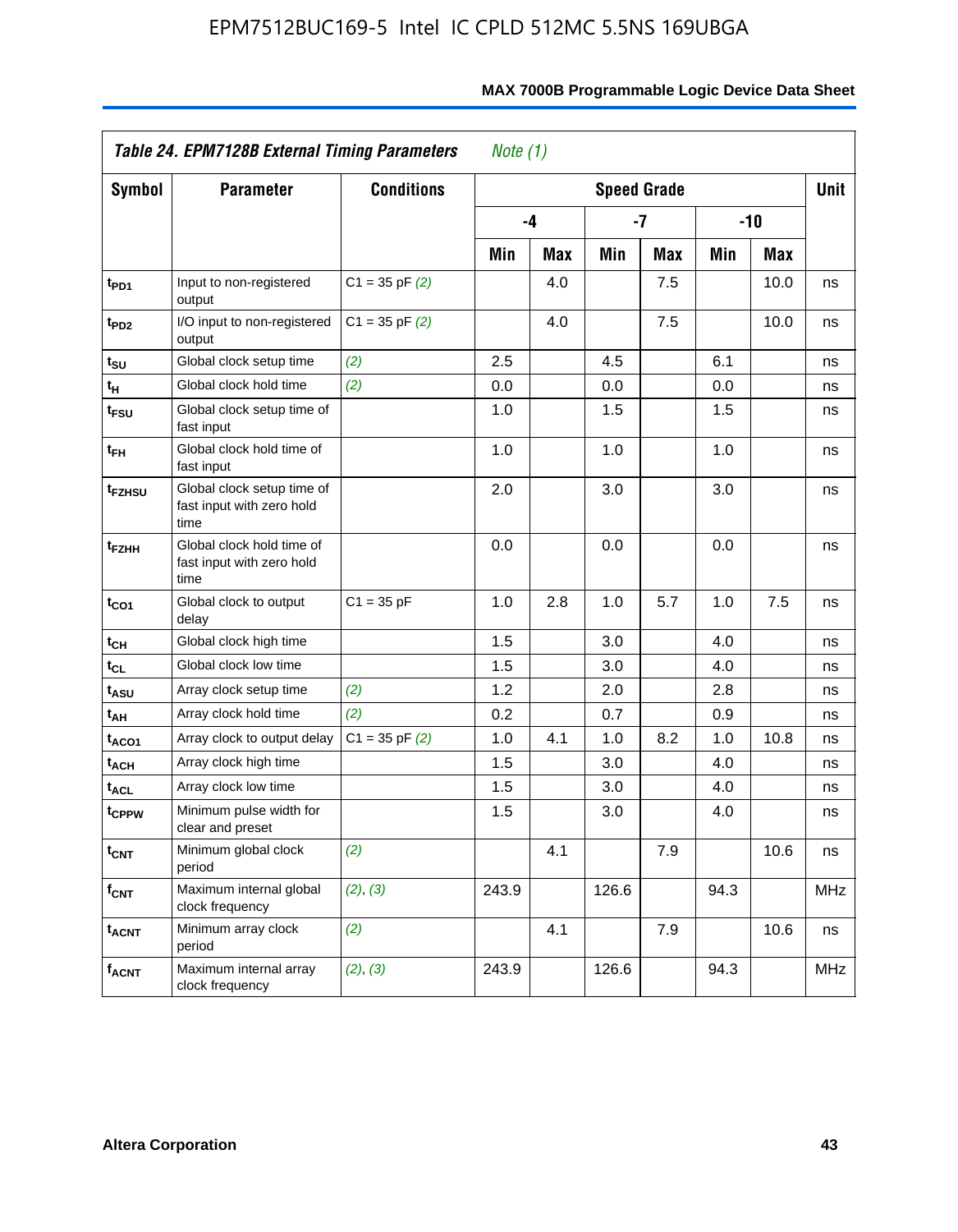| Symbol                | <b>Parameter</b>                                                                                            | <b>Conditions</b> |     |     |     | <b>Speed Grade</b> |     |                  | <b>Unit</b> |
|-----------------------|-------------------------------------------------------------------------------------------------------------|-------------------|-----|-----|-----|--------------------|-----|------------------|-------------|
|                       |                                                                                                             |                   |     | -4  |     | $-7$               |     | $-10$            |             |
|                       |                                                                                                             |                   | Min | Max | Min | Max                | Min | Max              |             |
| $t_{IN}$              | Input pad and buffer delay                                                                                  |                   |     | 0.3 |     | 0.6                |     | 0.8              | ns          |
| $t_{IO}$              | I/O input pad and buffer delay                                                                              |                   |     | 0.3 |     | 0.6                |     | 0.8              | ns          |
| $t_{\text{FIN}}$      | Fast input delay                                                                                            |                   |     | 1.3 |     | 2.9                |     | 3.7              | ns          |
| <sup>t</sup> FIND     | Programmable delay adder for<br>fast input                                                                  |                   |     | 1.0 |     | 1.5                |     | 1.5              | ns          |
| $t_{SEXP}$            | Shared expander delay                                                                                       |                   |     | 1.5 |     | 2.8                |     | 3.8              | ns          |
| t <sub>PEXP</sub>     | Parallel expander delay                                                                                     |                   |     | 0.4 |     | 0.8                |     | 1.0              | ns          |
| t <sub>LAD</sub>      | Logic array delay                                                                                           |                   |     | 1.6 |     | 2.9                |     | 3.8              | ns          |
| t <sub>LAC</sub>      | Logic control array delay                                                                                   |                   |     | 1.4 |     | 2.6                |     | 3.4              | ns          |
| $t_{IOE}$             | Internal output enable delay                                                                                |                   |     | 0.1 |     | 0.3                |     | 0.4              | ns          |
| $t_{OD1}$             | Output buffer and pad delay<br>slow slew rate $=$ off<br>$V_{\text{CCIO}} = 3.3 \text{ V}$                  | $C1 = 35 pF$      |     | 0.9 |     | 1.7                |     | $2.2\phantom{0}$ | ns          |
| $t_{OD3}$             | Output buffer and pad delay<br>slow slew rate $=$ on<br>$V_{\text{CCIO}} = 2.5 \text{ V or } 3.3 \text{ V}$ | $C1 = 35 pF$      |     | 5.9 |     | 6.7                |     | 7.2              | ns          |
| tzx1                  | Output buffer enable delay<br>slow slew rate $=$ off<br>$V_{\text{CCIO}} = 3.3 \text{ V}$                   | $C1 = 35 pF$      |     | 1.8 |     | 3.3                |     | 4.4              | ns          |
| $t_{ZX3}$             | Output buffer enable delay<br>slow slew rate $=$ on<br>$V_{\text{CCIO}} = 2.5 \text{ V or } 3.3 \text{ V}$  | $C1 = 35 pF$      |     | 6.8 |     | 8.3                |     | 9.4              | ns          |
| $t_{XZ}$              | Output buffer disable delay                                                                                 | $C1 = 5pF$        |     | 1.8 |     | 3.3                |     | 4.4              | ns          |
| $t_{\rm SU}$          | Register setup time                                                                                         |                   | 1.0 |     | 1.9 |                    | 2.6 |                  | ns          |
| t <sub>Η</sub>        | Register hold time                                                                                          |                   | 0.4 |     | 0.8 |                    | 1.1 |                  | ns          |
| $t_{\mathit{FSU}}$    | Register setup time of fast input                                                                           |                   | 0.8 |     | 0.9 |                    | 0.9 |                  | ns          |
| $t_{FH}$              | Register hold time of fast input                                                                            |                   | 1.2 |     | 1.6 |                    | 1.6 |                  | ns          |
| $t_{RD}$              | Register delay                                                                                              |                   |     | 0.5 |     | 1.1                |     | 1.4              | ns          |
| $t_{\rm COMB}$        | Combinatorial delay                                                                                         |                   |     | 0.2 |     | 0.3                |     | 0.4              | ns          |
| $t_{\mathcal{IC}}$    | Array clock delay                                                                                           |                   |     | 1.4 |     | 2.8                |     | 3.6              | ns          |
| $t_{EN}$              | Register enable time                                                                                        |                   |     | 1.4 |     | 2.6                |     | 3.4              | ns          |
| t <sub>GLOB</sub>     | Global control delay                                                                                        |                   |     | 1.1 |     | 2.3                |     | 3.1              | ns          |
| $t_{PRE}$             | Register preset time                                                                                        |                   |     | 1.0 |     | 1.9                |     | 2.6              | ns          |
| ${}^t\rm{CLR}$        | Register clear time                                                                                         |                   |     | 1.0 |     | 1.9                |     | 2.6              | ns          |
| $t_{PI\underline{A}}$ | PIA delay                                                                                                   | (2)               |     | 1.0 |     | 2.0                |     | 2.8              | ns          |
| $t_{LPA}$             | Low-power adder                                                                                             | (4)               |     | 1.5 |     | 2.8                |     | 3.8              | ns          |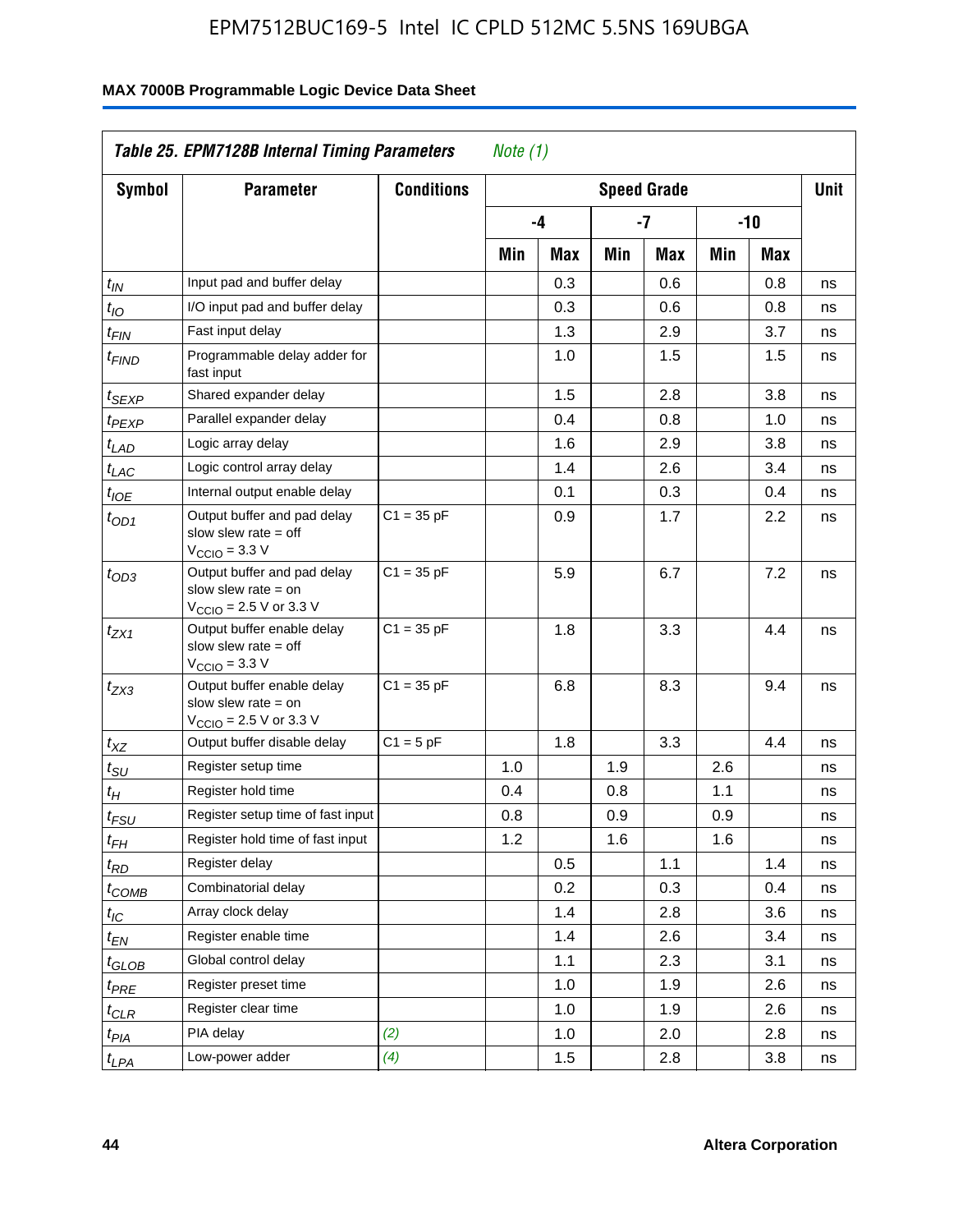| I/O Standard    | <b>Parameter</b>                |     |        |     | <b>Speed Grade</b> |     |        | <b>Unit</b> |
|-----------------|---------------------------------|-----|--------|-----|--------------------|-----|--------|-------------|
|                 |                                 |     | -4     |     | -7                 |     | -10    |             |
|                 |                                 | Min | Max    | Min | Max                | Min | Max    |             |
| 3.3 V TTL/CMOS  | Input to PIA                    |     | 0.0    |     | 0.0                |     | 0.0    | ns          |
|                 | Input to global clock and clear |     | 0.0    |     | 0.0                |     | 0.0    | ns          |
|                 | Input to fast input register    |     | 0.0    |     | 0.0                |     | 0.0    | ns          |
|                 | All outputs                     |     | 0.0    |     | 0.0                |     | 0.0    | ns          |
| 2.5 V TTL/CMOS  | Input to PIA                    |     | 0.3    |     | 0.6                |     | 0.8    | ns          |
|                 | Input to global clock and clear |     | 0.3    |     | 0.6                |     | 0.8    | ns          |
|                 | Input to fast input register    |     | 0.2    |     | 0.4                |     | 0.5    | ns          |
|                 | All outputs                     |     | 0.2    |     | 0.4                |     | 0.5    | ns          |
| 1.8 V TTL/CMOS  | Input to PIA                    |     | 0.5    |     | 0.9                |     | 1.3    | ns          |
|                 | Input to global clock and clear |     | 0.5    |     | 0.9                |     | 1.3    | ns          |
|                 | Input to fast input register    |     | 0.4    |     | 0.8                |     | 1.0    | ns          |
|                 | All outputs                     |     | 1.2    |     | 2.3                |     | 3.0    | ns          |
| SSTL-2 Class I  | Input to PIA                    |     | 1.4    |     | 2.6                |     | 3.5    | ns          |
|                 | Input to global clock and clear |     | 1.2    |     | 2.3                |     | 3.0    | ns          |
|                 | Input to fast input register    |     | 1.0    |     | 1.9                |     | 2.5    | ns          |
|                 | All outputs                     |     | 0.0    |     | 0.0                |     | 0.0    | ns          |
| SSTL-2 Class II | Input to PIA                    |     | 1.4    |     | 2.6                |     | 3.5    | ns          |
|                 | Input to global clock and clear |     | 1.2    |     | 2.3                |     | 3.0    | ns          |
|                 | Input to fast input register    |     | 1.0    |     | 1.9                |     | 2.5    | ns          |
|                 | All outputs                     |     | $-0.1$ |     | $-0.2$             |     | $-0.3$ | ns          |
| SSTL-3 Class I  | Input to PIA                    |     | 1.3    |     | 2.4                |     | 3.3    | ns          |
|                 | Input to global clock and clear |     | 1.0    |     | 1.9                |     | 2.5    | ns          |
|                 | Input to fast input register    |     | 0.9    |     | 1.7                |     | 2.3    | ns          |
|                 | All outputs                     |     | 0.0    |     | 0.0                |     | 0.0    | ns          |
| SSTL-3 Class II | Input to PIA                    |     | 1.3    |     | 2.4                |     | 3.3    | ns          |
|                 | Input to global clock and clear |     | 1.0    |     | 1.9                |     | 2.5    | ns          |
|                 | Input to fast input register    |     | 0.9    |     | 1.7                |     | 2.3    | ns          |
|                 | All outputs                     |     | 0.0    |     | 0.0                |     | 0.0    | ns          |
| GTL+            | Input to PIA                    |     | 1.7    |     | 3.2                |     | 4.3    | ns          |
|                 | Input to global clock and clear |     | 1.7    |     | 3.2                |     | 4.3    | ns          |
|                 | Input to fast input register    |     | 1.6    |     | 3.0                |     | 4.0    | ns          |
|                 | All outputs                     |     | 0.0    |     | 0.0                |     | 0.0    | ns          |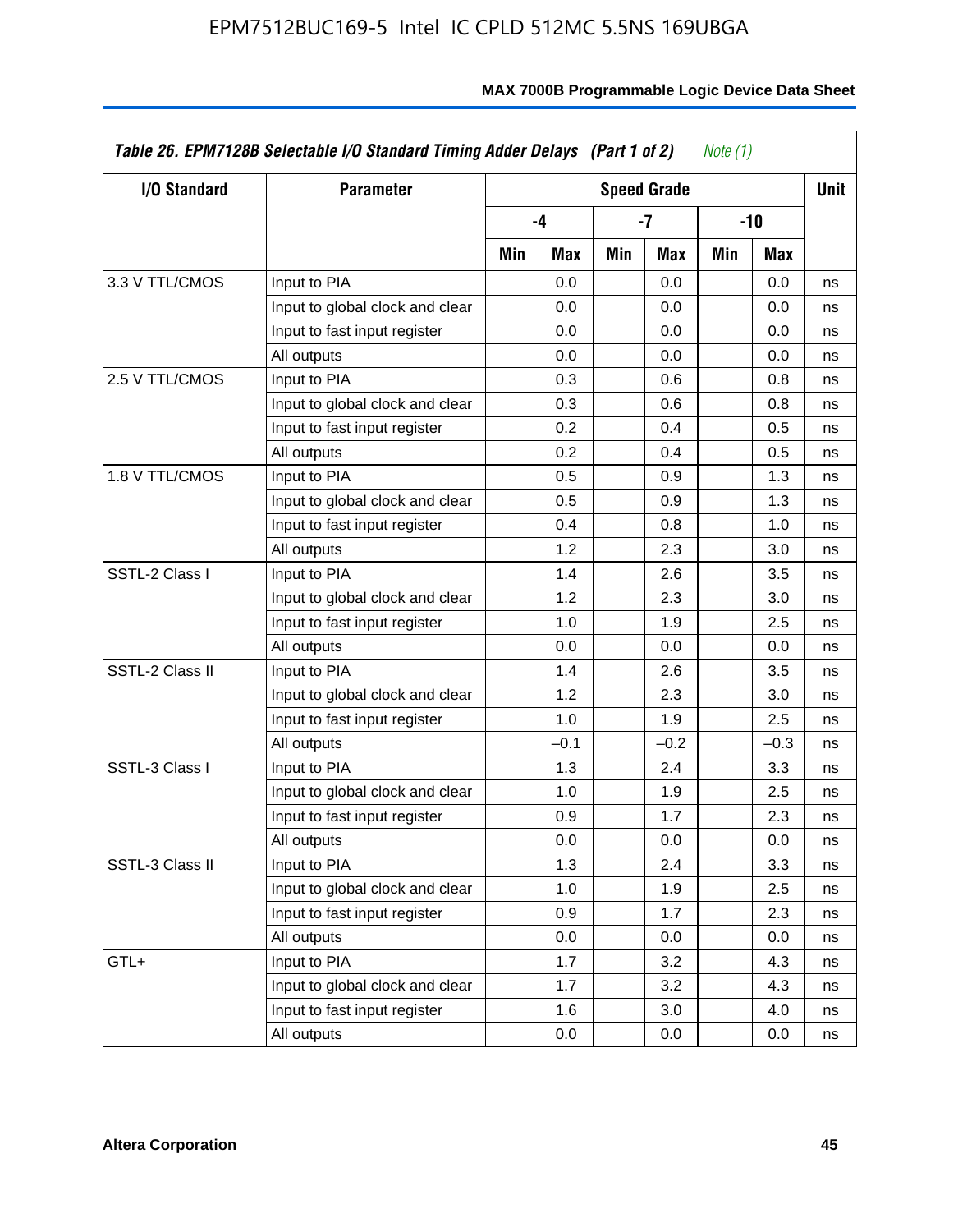#### **MAX 7000B Programmable Logic Device Data Sheet**

| Table 26. EPM7128B Selectable I/O Standard Timing Adder Delays (Part 2 of 2)<br>Note (1) |                              |                    |     |     |     |             |     |    |  |
|------------------------------------------------------------------------------------------|------------------------------|--------------------|-----|-----|-----|-------------|-----|----|--|
| I/O Standard                                                                             | <b>Parameter</b>             | <b>Speed Grade</b> |     |     |     | <b>Unit</b> |     |    |  |
|                                                                                          |                              | -4                 |     | -7  |     | -10         |     |    |  |
|                                                                                          |                              | Min                | Max | Min | Max | Min         | Max |    |  |
| PCI                                                                                      | Input to PIA                 |                    | 0.0 |     | 0.0 |             | 0.0 | ns |  |
| Input to global clock and clear                                                          |                              |                    | 0.0 |     | 0.0 |             | 0.0 | ns |  |
|                                                                                          | Input to fast input register |                    | 0.0 |     | 0.0 |             | 0.0 | ns |  |
|                                                                                          | All outputs                  |                    | 0.0 |     | 0.0 |             | 0.0 | ns |  |

*Notes to tables:*

(1) These values are specified under the Recommended Operating Conditions in Table 15 on page 29. See Figure 14 for more information on switching waveforms.

(2) These values are specified for a PIA fan-out of one LAB (16 macrocells). For each additional LAB fan-out in these devices, add an additional 0.1 ns to the PIA timing value.

(3) Measured with a 16-bit loadable, enabled, up/down counter programmed into each LAB.

(4) The  $t_{LPA}$  parameter must be added to the  $t_{LAP}$ ,  $t_{LAC}$ ,  $t_{IC}$ ,  $t_{ACL}$ ,  $t_{CPPW}$ ,  $t_{EN}$ , and  $t_{SEXP}$  parameters for macrocells running in low-power mode.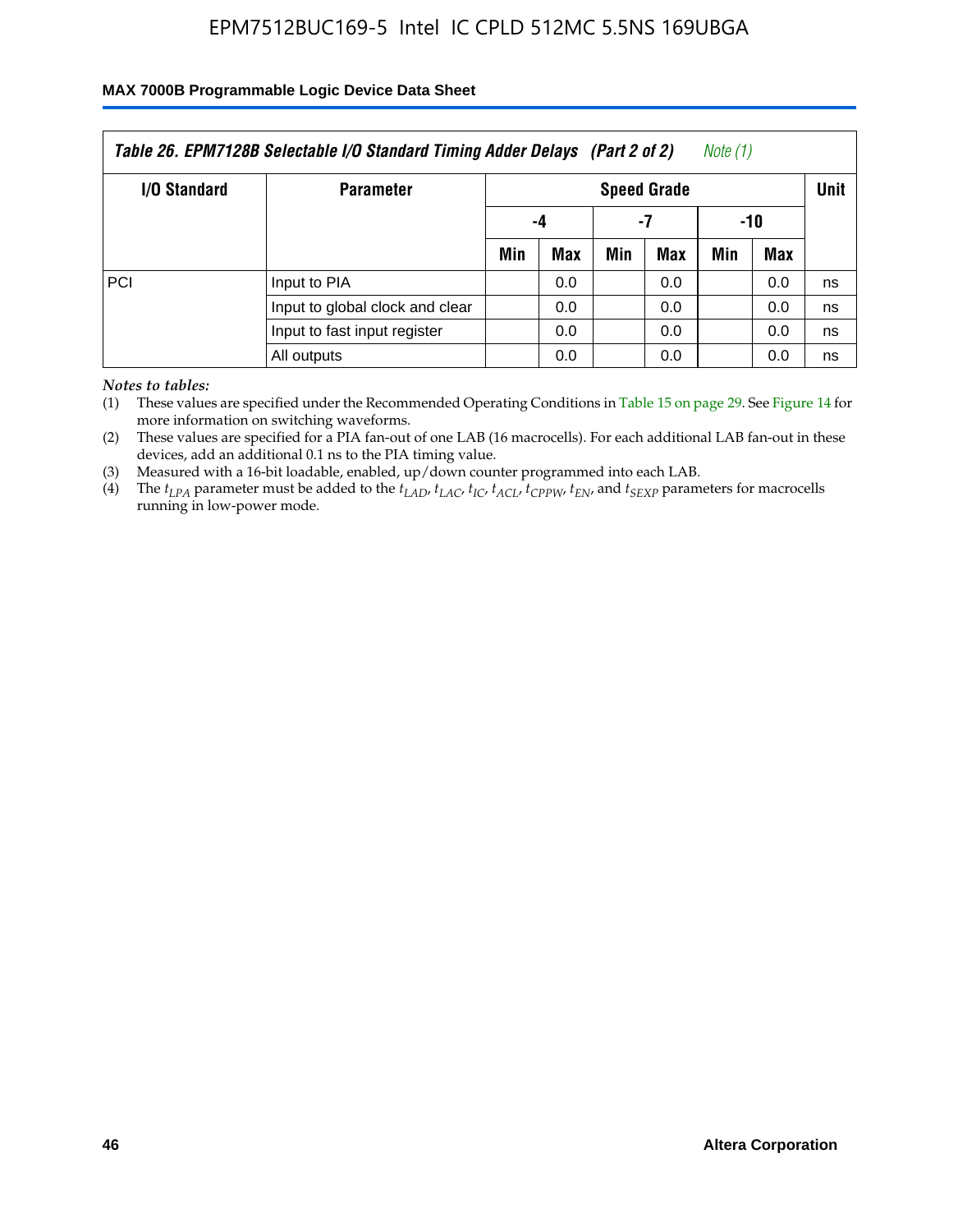|                            | Table 27. EPM7256B External Timing Parameters                   | Note $(1)$         |       |            |       |                    |      |            |             |
|----------------------------|-----------------------------------------------------------------|--------------------|-------|------------|-------|--------------------|------|------------|-------------|
| <b>Symbol</b>              | <b>Parameter</b>                                                | <b>Conditions</b>  |       |            |       | <b>Speed Grade</b> |      |            | <b>Unit</b> |
|                            |                                                                 |                    |       | -5         |       | $-7$               |      | $-10$      |             |
|                            |                                                                 |                    | Min   | <b>Max</b> | Min   | <b>Max</b>         | Min  | <b>Max</b> |             |
| t <sub>PD1</sub>           | Input to non-registered<br>output                               | $C1 = 35$ pF $(2)$ |       | 5.0        |       | 7.5                |      | 10.0       | ns          |
| t <sub>PD2</sub>           | I/O input to non-registered<br>output                           | $C1 = 35 pF(2)$    |       | 5.0        |       | 7.5                |      | 10.0       | ns          |
| t <sub>su</sub>            | Global clock setup time                                         | (2)                | 3.3   |            | 4.8   |                    | 6.6  |            | ns          |
| $t_H$                      | Global clock hold time                                          | (2)                | 0.0   |            | 0.0   |                    | 0.0  |            | ns          |
| t <sub>FSU</sub>           | Global clock setup time of<br>fast input                        |                    | 1.0   |            | 1.5   |                    | 1.5  |            | ns          |
| t <sub>FH</sub>            | Global clock hold time for<br>fast input                        |                    | 1.0   |            | 1.0   |                    | 1.0  |            | ns          |
| t <sub>FZHSU</sub>         | Global clock setup time of<br>fast input with zero hold<br>time |                    | 2.5   |            | 3.0   |                    | 3.0  |            | ns          |
| t <sub>FZHH</sub>          | Global clock hold time of<br>fast input with zero hold<br>time  |                    | 0.0   |            | 0.0   |                    | 0.0  |            | ns          |
| $t_{CO1}$                  | Global clock to output<br>delay                                 | $C1 = 35 pF$       | 1.0   | 3.3        | 1.0   | 5.1                | 1.0  | 6.7        | ns          |
| $\mathfrak{t}_{\text{CH}}$ | Global clock high time                                          |                    | 2.0   |            | 3.0   |                    | 4.0  |            | ns          |
| $t_{CL}$                   | Global clock low time                                           |                    | 2.0   |            | 3.0   |                    | 4.0  |            | ns          |
| t <sub>ASU</sub>           | Array clock setup time                                          | (2)                | 1.4   |            | 2.0   |                    | 2.8  |            | ns          |
| $t_{AH}$                   | Array clock hold time                                           | (2)                | 0.4   |            | 0.8   |                    | 1.0  |            | ns          |
| t <sub>ACO1</sub>          | Array clock to output delay                                     | $C1 = 35$ pF $(2)$ | 1.0   | 5.2        | 1.0   | 7.9                | 1.0  | 10.5       | ns          |
| $t_{ACH}$                  | Array clock high time                                           |                    | 2.0   |            | 3.0   |                    | 4.0  |            | ns          |
| <sup>t</sup> ACL           | Array clock low time                                            |                    | 2.0   |            | 3.0   |                    | 4.0  |            | ns          |
| t <sub>CPPW</sub>          | Minimum pulse width for<br>clear and preset                     |                    | 2.0   |            | 3.0   |                    | 4.0  |            | ns          |
| <b>t<sub>CNT</sub></b>     | Minimum global clock<br>period                                  | (2)                |       | 5.3        |       | 7.9                |      | 10.6       | ns          |
| $f_{\mathsf{CNT}}$         | Maximum internal global<br>clock frequency                      | (2), (3)           | 188.7 |            | 126.6 |                    | 94.3 |            | <b>MHz</b>  |
| $t_{ACNT}$                 | Minimum array clock<br>period                                   | (2)                |       | 5.3        |       | 7.9                |      | 10.6       | ns          |
| <b>f<sub>ACNT</sub></b>    | Maximum internal array<br>clock frequency                       | (2), (3)           | 188.7 |            | 126.6 |                    | 94.3 |            | <b>MHz</b>  |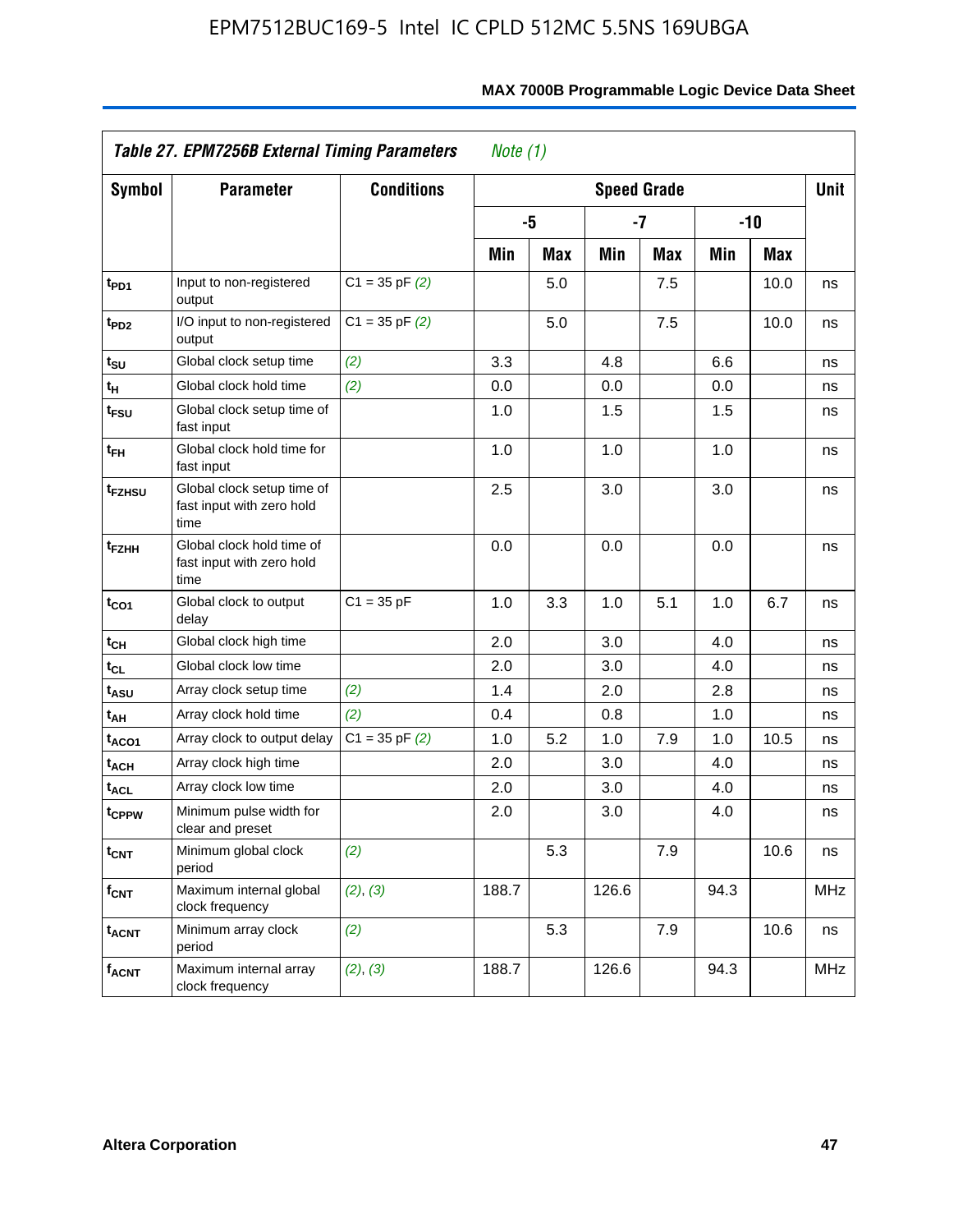| <b>Symbol</b>         | <b>Parameter</b>                                                                                            | <b>Conditions</b> | <b>Speed Grade</b> |     |     |      |     |     |    |
|-----------------------|-------------------------------------------------------------------------------------------------------------|-------------------|--------------------|-----|-----|------|-----|-----|----|
|                       |                                                                                                             |                   |                    | -5  |     | $-7$ |     | -10 |    |
|                       |                                                                                                             |                   | Min                | Max | Min | Max  | Min | Max |    |
| $t_{\mathsf{IN}}$     | Input pad and buffer delay                                                                                  |                   |                    | 0.4 |     | 0.6  |     | 0.8 | ns |
| $t_{IO}$              | I/O input pad and buffer delay                                                                              |                   |                    | 0.4 |     | 0.6  |     | 0.8 | ns |
| $t_{\sf FIN}$         | Fast input delay                                                                                            |                   |                    | 1.5 |     | 2.5  |     | 3.1 | ns |
| <sup>t</sup> FIND     | Programmable delay adder for<br>fast input                                                                  |                   |                    | 1.5 |     | 1.5  |     | 1.5 | ns |
| t <sub>SEXP</sub>     | Shared expander delay                                                                                       |                   |                    | 1.5 |     | 2.3  |     | 3.0 | ns |
| t <sub>PEXP</sub>     | Parallel expander delay                                                                                     |                   |                    | 0.4 |     | 0.6  |     | 0.8 | ns |
| t <sub>LAD</sub>      | Logic array delay                                                                                           |                   |                    | 1.7 |     | 2.5  |     | 3.3 | ns |
| t <sub>LAC</sub>      | Logic control array delay                                                                                   |                   |                    | 1.5 |     | 2.2  |     | 2.9 | ns |
| $t_{\mathit{IOE}}$    | Internal output enable delay                                                                                |                   |                    | 0.1 |     | 0.2  |     | 0.3 | ns |
| $t_{OD1}$             | Output buffer and pad delay<br>slow slew rate $=$ off<br>$V_{\text{CCIO}} = 3.3 \text{ V}$                  | $C1 = 35 pF$      |                    | 0.9 |     | 1.4  |     | 1.9 | ns |
| $t_{OD3}$             | Output buffer and pad delay<br>slow slew rate $=$ on<br>$V_{\text{CCIO}} = 2.5 \text{ V or } 3.3 \text{ V}$ | $C1 = 35 pF$      |                    | 5.9 |     | 6.4  |     | 6.9 | ns |
| t <sub>ZX1</sub>      | Output buffer enable delay<br>slow slew rate $=$ off<br>$V_{\text{CCIO}} = 3.3 \text{ V}$                   | $C1 = 35 pF$      |                    | 2.2 |     | 3.3  |     | 4.5 | ns |
| $t_{ZX3}$             | Output buffer enable delay<br>slow slew rate $=$ on<br>$V_{\text{CCIO}} = 2.5 \text{ V or } 3.3 \text{ V}$  | $C1 = 35 pF$      |                    | 7.2 |     | 8.3  |     | 9.5 | ns |
| $t_{XZ}$              | Output buffer disable delay                                                                                 | $C1 = 5pF$        |                    | 2.2 |     | 3.3  |     | 4.5 | ns |
| $t_{\text{SU}}$       | Register setup time                                                                                         |                   | 1.2                |     | 1.8 |      | 2.5 |     | ns |
| $t_H$                 | Register hold time                                                                                          |                   | 0.6                |     | 1.0 |      | 1.3 |     | ns |
| $t_{FSU}$             | Register setup time of fast input                                                                           |                   | 0.8                |     | 1.1 |      | 1.1 |     | ns |
| $t_{FH}$              | Register hold time of fast input                                                                            |                   | 1.2                |     | 1.4 |      | 1.4 |     | ns |
| $t_{RD}$              | Register delay                                                                                              |                   |                    | 0.7 |     | 1.0  |     | 1.3 | ns |
| $t_{COMB}$            | Combinatorial delay                                                                                         |                   |                    | 0.3 |     | 0.4  |     | 0.5 | ns |
| $t_{\mathcal{IC}}$    | Array clock delay                                                                                           |                   |                    | 1.5 |     | 2.3  |     | 3.0 | ns |
| $t_{EN}$              | Register enable time                                                                                        |                   |                    | 1.5 |     | 2.2  |     | 2.9 | ns |
| t <sub>GLOB</sub>     | Global control delay                                                                                        |                   |                    | 1.3 |     | 2.1  |     | 2.7 | ns |
| $t_{PRE}$             | Register preset time                                                                                        |                   |                    | 1.0 |     | 1.6  |     | 2.1 | ns |
| ${}^t\rm{CLR}$        | Register clear time                                                                                         |                   |                    | 1.0 |     | 1.6  |     | 2.1 | ns |
| $t_{PI\underline{A}}$ | PIA delay                                                                                                   | (2)               |                    | 1.7 |     | 2.6  |     | 3.3 | ns |
| $t_{LPA}$             | Low-power adder                                                                                             | (4)               |                    | 2.0 |     | 3.0  |     | 4.0 | ns |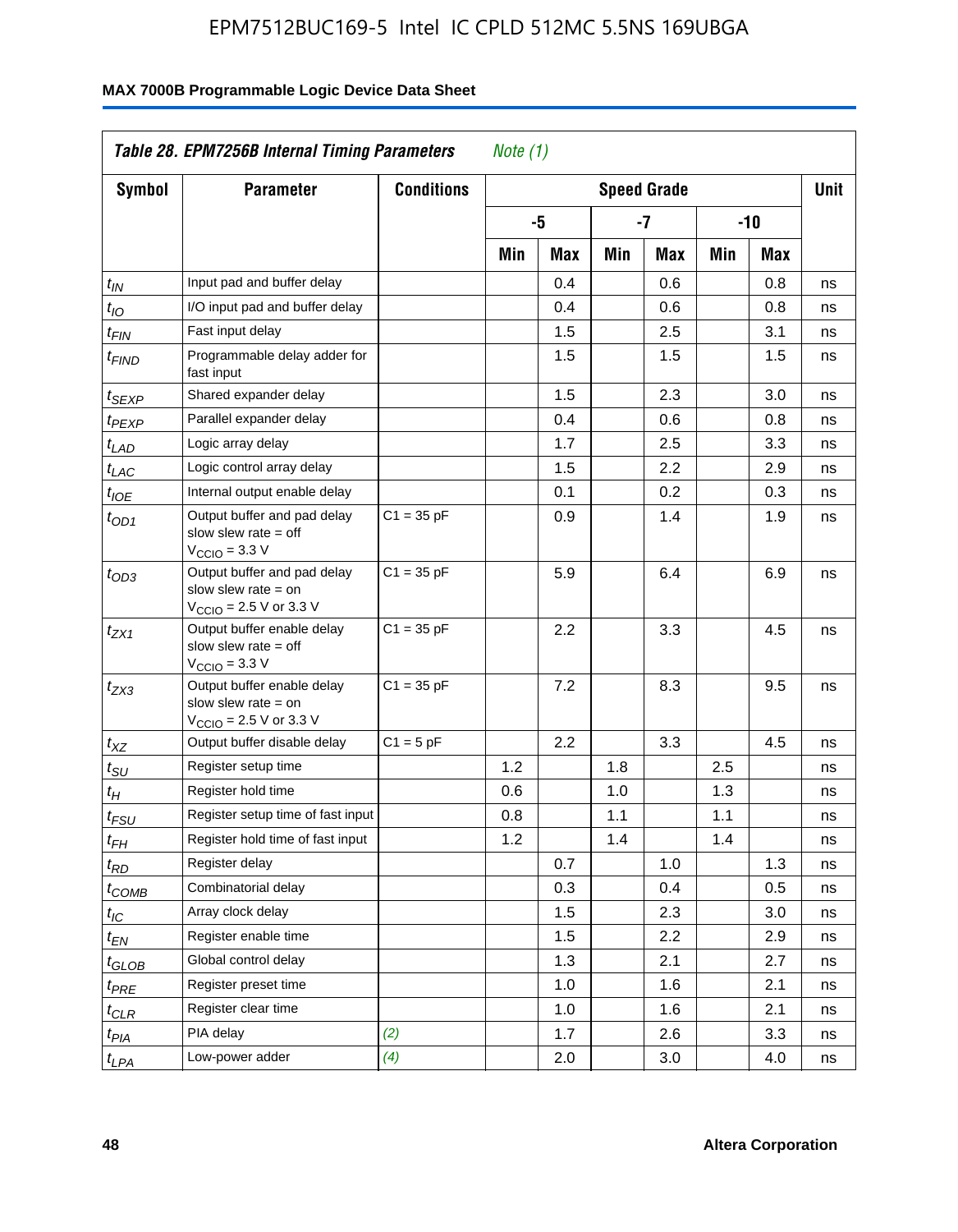| I/O Standard    | <b>Parameter</b>                | <b>Speed Grade</b> |        |     |        |     |        | <b>Unit</b> |
|-----------------|---------------------------------|--------------------|--------|-----|--------|-----|--------|-------------|
|                 |                                 | -5                 |        | -7  |        |     | -10    |             |
|                 |                                 | Min                | Max    | Min | Max    | Min | Max    |             |
| 3.3 V TTL/CMOS  | Input to PIA                    |                    | 0.0    |     | 0.0    |     | 0.0    | ns          |
|                 | Input to global clock and clear |                    | 0.0    |     | 0.0    |     | 0.0    | ns          |
|                 | Input to fast input register    |                    | 0.0    |     | 0.0    |     | 0.0    | ns          |
|                 | All outputs                     |                    | 0.0    |     | 0.0    |     | 0.0    | ns          |
| 2.5 V TTL/CMOS  | Input to PIA                    |                    | 0.4    |     | 0.6    |     | 0.8    | ns          |
|                 | Input to global clock and clear |                    | 0.3    |     | 0.5    |     | 0.6    | ns          |
|                 | Input to fast input register    |                    | 0.2    |     | 0.3    |     | 0.4    | ns          |
|                 | All outputs                     |                    | 0.2    |     | 0.3    |     | 0.4    | ns          |
| 1.8 V TTL/CMOS  | Input to PIA                    |                    | 0.6    |     | 0.9    |     | 1.2    | ns          |
|                 | Input to global clock and clear |                    | 0.6    |     | 0.9    |     | 1.2    | ns          |
|                 | Input to fast input register    |                    | 0.5    |     | 0.8    |     | 1.0    | ns          |
|                 | All outputs                     |                    | 1.3    |     | 2.0    |     | 2.6    | ns          |
| SSTL-2 Class I  | Input to PIA                    |                    | 1.5    |     | 2.3    |     | 3.0    | ns          |
|                 | Input to global clock and clear |                    | 1.3    |     | 2.0    |     | 2.6    | ns          |
|                 | Input to fast input register    |                    | 1.1    |     | 1.7    |     | 2.2    | ns          |
|                 | All outputs                     |                    | 0.0    |     | 0.0    |     | 0.0    | ns          |
| SSTL-2 Class II | Input to PIA                    |                    | 1.5    |     | 2.3    |     | 3.0    | ns          |
|                 | Input to global clock and clear |                    | 1.3    |     | 2.0    |     | 2.6    | ns          |
|                 | Input to fast input register    |                    | 1.1    |     | 1.7    |     | 2.2    | ns          |
|                 | All outputs                     |                    | $-0.1$ |     | $-0.2$ |     | $-0.2$ | ns          |
| SSTL-3 Class I  | Input to PIA                    |                    | 1.4    |     | 2.1    |     | 2.8    | ns          |
|                 | Input to global clock and clear |                    | 1.1    |     | 1.7    |     | 2.2    | ns          |
|                 | Input to fast input register    |                    | 1.0    |     | 1.5    |     | 2.0    | ns          |
|                 | All outputs                     |                    | 0.0    |     | 0.0    |     | 0.0    | ns          |
| SSTL-3 Class II | Input to PIA                    |                    | 1.4    |     | 2.1    |     | 2.8    | ns          |
|                 | Input to global clock and clear |                    | 1.1    |     | 1.7    |     | 2.2    | ns          |
|                 | Input to fast input register    |                    | 1.0    |     | 1.5    |     | 2.0    | ns          |
|                 | All outputs                     |                    | 0.0    |     | 0.0    |     | 0.0    | ns          |
| GTL+            | Input to PIA                    |                    | 1.8    |     | 2.7    |     | 3.6    | ns          |
|                 | Input to global clock and clear |                    | 1.8    |     | 2.7    |     | 3.6    | ns          |
|                 | Input to fast input register    |                    | 1.7    |     | 2.6    |     | 3.4    | ns          |
|                 | All outputs                     |                    | 0.0    |     | 0.0    |     | 0.0    | ns          |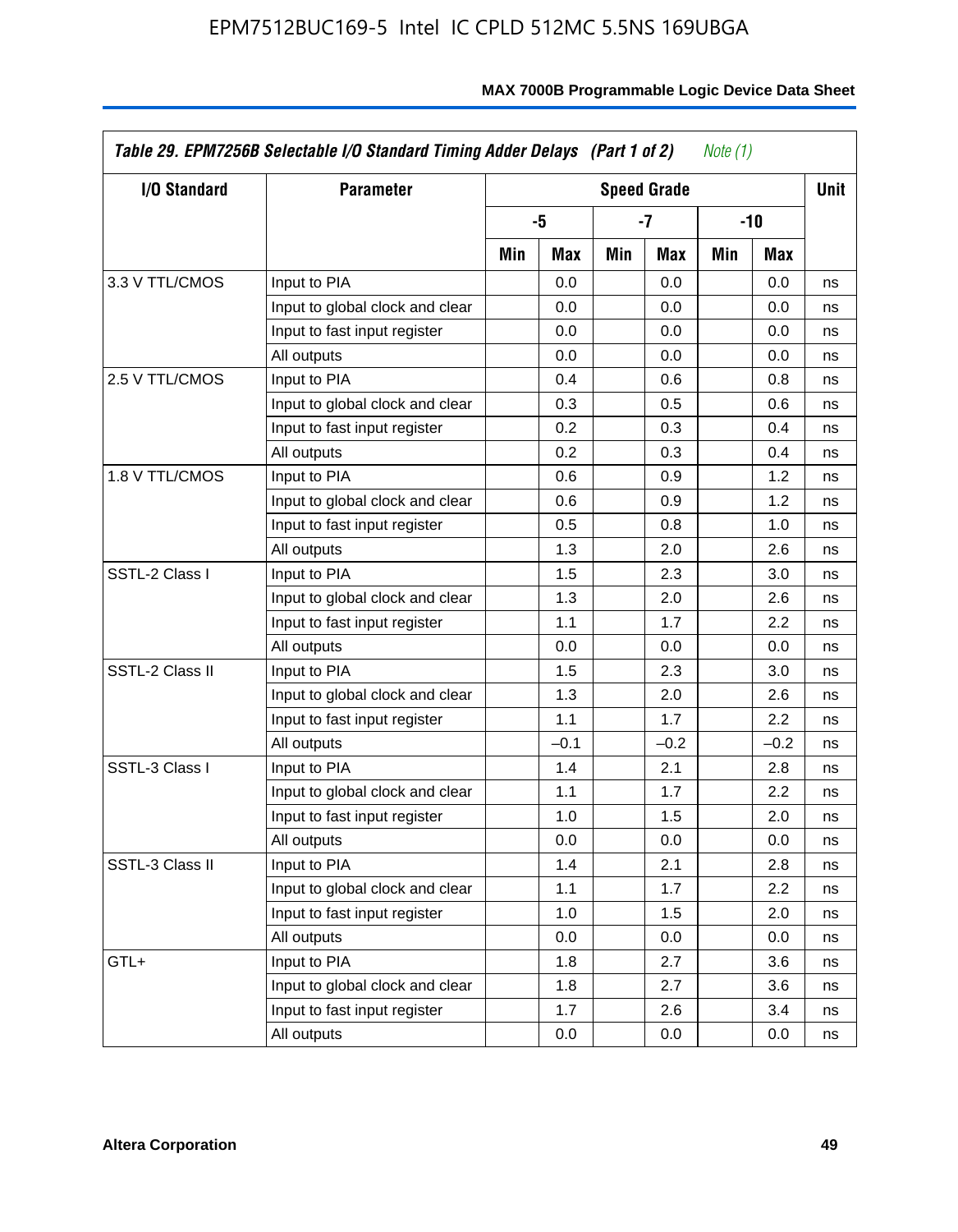#### **MAX 7000B Programmable Logic Device Data Sheet**

| Table 29. EPM7256B Selectable I/O Standard Timing Adder Delays (Part 2 of 2)<br>Note (1) |                  |                    |     |     |     |             |     |    |  |
|------------------------------------------------------------------------------------------|------------------|--------------------|-----|-----|-----|-------------|-----|----|--|
| <b>I/O Standard</b>                                                                      | <b>Parameter</b> | <b>Speed Grade</b> |     |     |     | <b>Unit</b> |     |    |  |
|                                                                                          |                  | -5                 |     | -7  |     | -10         |     |    |  |
|                                                                                          |                  | Min                | Max | Min | Max | Min         | Max |    |  |
| PCI                                                                                      | Input to PIA     |                    | 0.0 |     | 0.0 |             | 0.0 | ns |  |
| Input to global clock and clear                                                          |                  |                    | 0.0 |     | 0.0 |             | 0.0 | ns |  |
| Input to fast input register                                                             |                  |                    | 0.0 |     | 0.0 |             | 0.0 | ns |  |
|                                                                                          | All outputs      |                    | 0.0 |     | 0.0 |             | 0.0 | ns |  |

*Notes to tables:*

(1) These values are specified under the Recommended Operating Conditions in Table 15 on page 29. See Figure 14 for more information on switching waveforms.

(2) These values are specified for a PIA fan-out of one LAB (16 macrocells). For each additional LAB fan-out in these devices, add an additional 0.1 ns to the PIA timing value.

(3) Measured with a 16-bit loadable, enabled, up/down counter programmed into each LAB.

(4) The  $t_{LPA}$  parameter must be added to the  $t_{LAP}$ ,  $t_{LAP}$ ,  $t_{LCP}$ ,  $t_{ACL}$ ,  $t_{CPPW}$ ,  $t_{EN}$ , and  $t_{SEXP}$  parameters for macrocells running in low-power mode.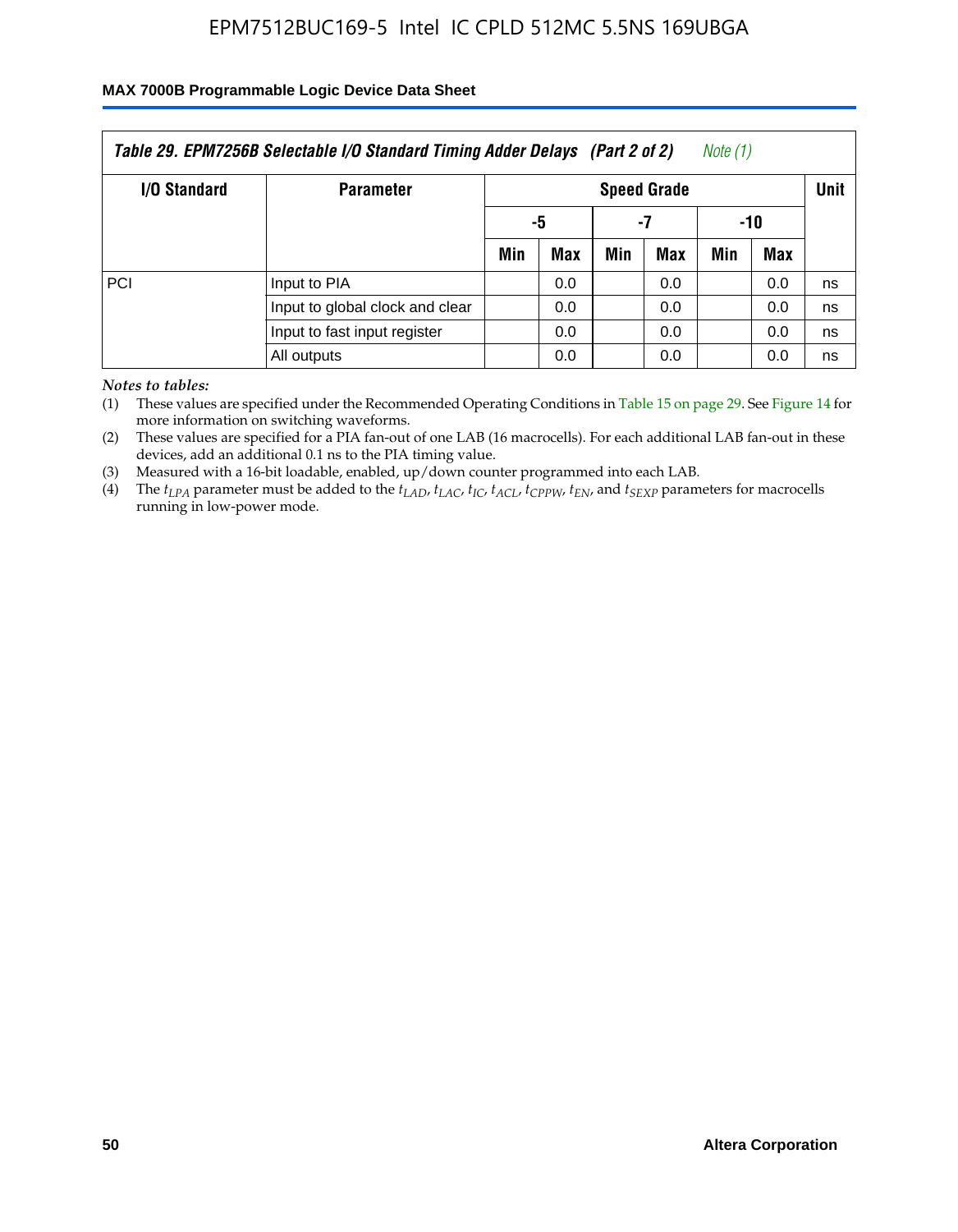| Table 30. EPM7512B External Timing Parameters<br>Note $(1)$ |                                                                 |                    |       |            |       |                    |      |            |             |
|-------------------------------------------------------------|-----------------------------------------------------------------|--------------------|-------|------------|-------|--------------------|------|------------|-------------|
| Symbol                                                      | <b>Parameter</b>                                                | <b>Conditions</b>  |       |            |       | <b>Speed Grade</b> |      |            | <b>Unit</b> |
|                                                             |                                                                 |                    |       | -5         |       | $-7$               |      | $-10$      |             |
|                                                             |                                                                 |                    | Min   | <b>Max</b> | Min   | <b>Max</b>         | Min  | <b>Max</b> |             |
| t <sub>PD1</sub>                                            | Input to non-registered<br>output                               | $C1 = 35$ pF $(2)$ |       | 5.5        |       | 7.5                |      | 10.0       | ns          |
| t <sub>PD2</sub>                                            | I/O input to non-registered<br>output                           | $C1 = 35$ pF $(2)$ |       | 5.5        |       | 7.5                |      | 10.0       | ns          |
| $t_{\text{SU}}$                                             | Global clock setup time                                         | (2)                | 3.6   |            | 4.9   |                    | 6.5  |            | ns          |
| tμ                                                          | Global clock hold time                                          | (2)                | 0.0   |            | 0.0   |                    | 0.0  |            | ns          |
| t <sub>FSU</sub>                                            | Global clock setup time of<br>fast input                        |                    | 1.0   |            | 1.5   |                    | 1.5  |            | ns          |
| $t_{FH}$                                                    | Global clock hold time of<br>fast input                         |                    | 1.0   |            | 1.0   |                    | 1.0  |            | ns          |
| t <sub>FZHSU</sub>                                          | Global clock setup time of<br>fast input with zero hold<br>time |                    | 2.5   |            | 3.0   |                    | 3.0  |            | ns          |
| t <sub>FZHH</sub>                                           | Global clock hold time of<br>fast input with zero hold<br>time  |                    | 0.0   |            | 0.0   |                    | 0.0  |            | ns          |
| $t_{CO1}$                                                   | Global clock to output<br>delay                                 | $C1 = 35 pF$       | 1.0   | 3.7        | 1.0   | 5.0                | 1.0  | 6.7        | ns          |
| $t_{CH}$                                                    | Global clock high time                                          |                    | 3.0   |            | 3.0   |                    | 4.0  |            | ns          |
| $t_{CL}$                                                    | Global clock low time                                           |                    | 3.0   |            | 3.0   |                    | 4.0  |            | ns          |
| t <sub>ASU</sub>                                            | Array clock setup time                                          | (2)                | 1.4   |            | 1.9   |                    | 2.5  |            | ns          |
| t <sub>AH</sub>                                             | Array clock hold time                                           | (2)                | 0.5   |            | 0.6   |                    | 0.8  |            | ns          |
| t <sub>ACO1</sub>                                           | Array clock to output delay                                     | $C1 = 35$ pF $(2)$ | 1.0   | 5.9        | 1.0   | 8.0                | 1.0  | 10.7       | ns          |
| t <sub>ACH</sub>                                            | Array clock high time                                           |                    | 3.0   |            | 3.0   |                    | 4.0  |            | ns          |
| <b>t<sub>ACL</sub></b>                                      | Array clock low time                                            |                    | 3.0   |            | 3.0   |                    | 4.0  |            | ns          |
| tcppw                                                       | Minimum pulse width for<br>clear and preset                     |                    | 3.0   |            | 3.0   |                    | 4.0  |            | ns          |
| $t_{\text{CNT}}$                                            | Minimum global clock<br>period                                  | (2)                |       | 6.1        |       | 8.4                |      | 11.1       | ns          |
| $f_{CNT}$                                                   | Maximum internal global<br>clock frequency                      | (2), (3)           | 163.9 |            | 119.0 |                    | 90.1 |            | <b>MHz</b>  |
| <b>t<sub>ACNT</sub></b>                                     | Minimum array clock<br>period                                   | (2)                |       | 6.1        |       | 8.4                |      | 11.1       | ns          |
| f <sub>ACNT</sub>                                           | Maximum internal array<br>clock frequency                       | (2), (3)           | 163.9 |            | 119.0 |                    | 90.1 |            | <b>MHz</b>  |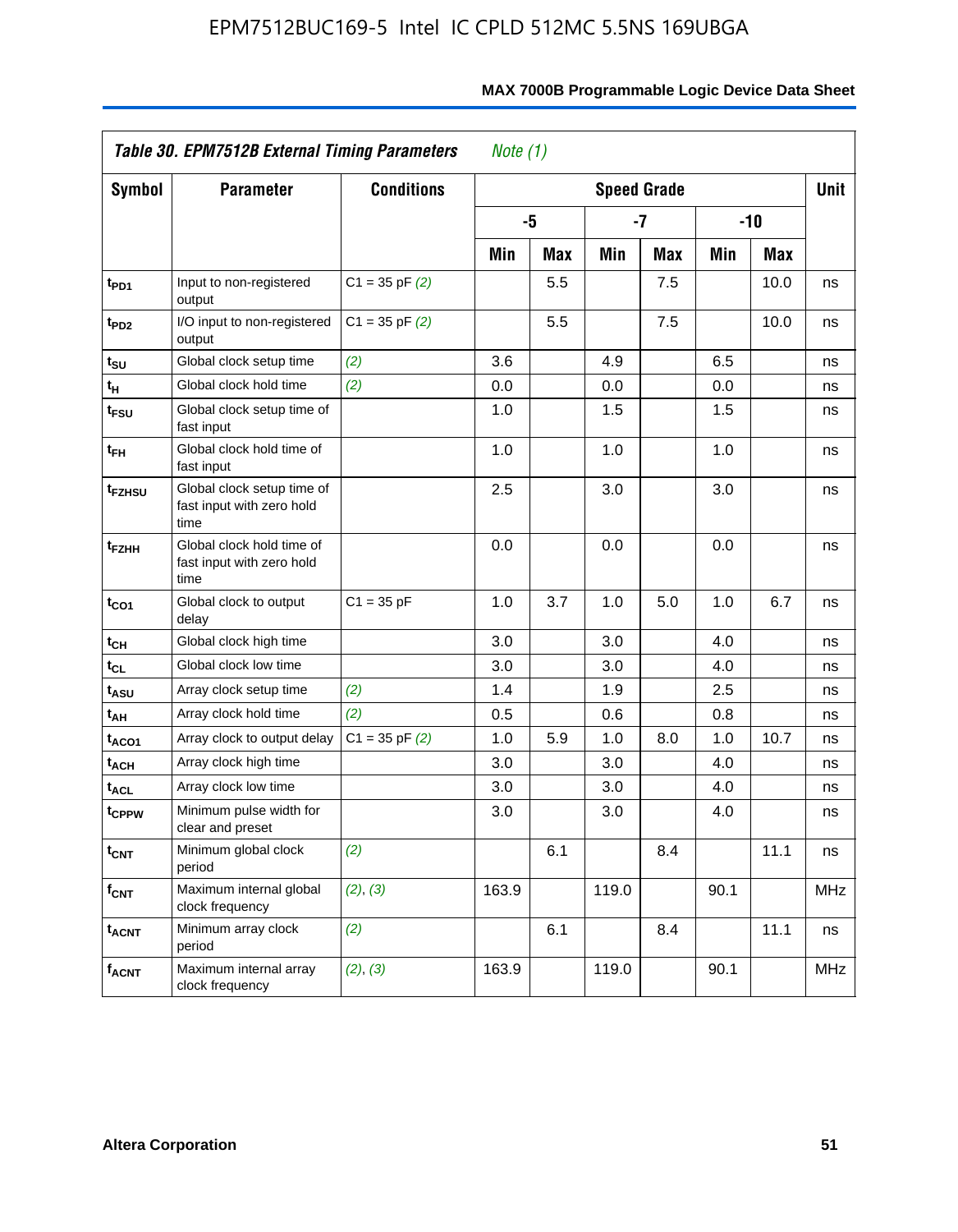| Symbol                      | <b>Parameter</b>                                                                                            | <b>Conditions</b> | <b>Speed Grade</b> |     |     |     |     |       |    |
|-----------------------------|-------------------------------------------------------------------------------------------------------------|-------------------|--------------------|-----|-----|-----|-----|-------|----|
|                             |                                                                                                             |                   |                    | -5  |     | -7  |     | $-10$ |    |
|                             |                                                                                                             |                   | Min                | Max | Min | Max | Min | Max   |    |
| $t_{IN}$                    | Input pad and buffer delay                                                                                  |                   |                    | 0.3 |     | 0.3 |     | 0.5   | ns |
| $t_{IO}$                    | I/O input pad and buffer delay                                                                              |                   |                    | 0.3 |     | 0.3 |     | 0.5   | ns |
| $t_{\sf FIN}$               | Fast input delay                                                                                            |                   |                    | 2.2 |     | 3.2 |     | 4.0   | ns |
| <sup>t</sup> FIND           | Programmable delay adder for<br>fast input                                                                  |                   |                    | 1.5 |     | 1.5 |     | 1.5   | ns |
| t <sub>SEXP</sub>           | Shared expander delay                                                                                       |                   |                    | 1.5 |     | 2.1 |     | 2.7   | ns |
| t <sub>PEXP</sub>           | Parallel expander delay                                                                                     |                   |                    | 0.4 |     | 0.5 |     | 0.7   | ns |
| $t_{LAD}$                   | Logic array delay                                                                                           |                   |                    | 1.7 |     | 2.3 |     | 3.0   | ns |
| $t_{LAC}$                   | Logic control array delay                                                                                   |                   |                    | 1.5 |     | 2.0 |     | 2.6   | ns |
| $t_{\mathit{IOE}}$          | Internal output enable delay                                                                                |                   |                    | 0.1 |     | 0.2 |     | 0.2   | ns |
| $t_{OD1}$                   | Output buffer and pad delay<br>slow slew rate $=$ off<br>$V_{\text{CCIO}} = 3.3 \text{ V}$                  | $C1 = 35 pF$      |                    | 0.9 |     | 1.2 |     | 1.6   | ns |
| $t_{OD3}$                   | Output buffer and pad delay<br>slow slew rate $=$ on<br>$V_{\text{CCIO}} = 2.5 \text{ V or } 3.3 \text{ V}$ | $C1 = 35 pF$      |                    | 5.9 |     | 6.2 |     | 6.6   | ns |
| $t_{ZX1}$                   | Output buffer enable delay<br>slow slew rate $=$ off<br>$V_{\text{CCIO}} = 3.3 \text{ V}$                   | $C1 = 35 pF$      |                    | 2.8 |     | 3.8 |     | 5.0   | ns |
| $t_{ZX3}$                   | Output buffer enable delay<br>slow slew rate $=$ on<br>$V_{\text{CCIO}} = 2.5 \text{ V or } 3.3 \text{ V}$  | $C1 = 35 pF$      |                    | 7.8 |     | 8.8 |     | 10.0  | ns |
| $t_{XZ}$                    | Output buffer disable delay                                                                                 | $C1 = 5pF$        |                    | 2.8 |     | 3.8 |     | 5.0   | ns |
| $t_{\scriptstyle\text{SU}}$ | Register setup time                                                                                         |                   | 1.5                |     | 2.0 |     | 2.6 |       | ns |
| $t_H$                       | Register hold time                                                                                          |                   | 0.4                |     | 0.5 |     | 0.7 |       | ns |
| $t_{FSU}$                   | Register setup time of fast input                                                                           |                   | 0.8                |     | 1.1 |     | 1.1 |       | ns |
| t <sub>FH</sub>             | Register hold time of fast input                                                                            |                   | 1.2                |     | 1.4 |     | 1.4 |       | ns |
| $t_{RD}$                    | Register delay                                                                                              |                   |                    | 0.5 |     | 0.7 |     | 1.0   | ns |
| $t_{\rm COMB}$              | Combinatorial delay                                                                                         |                   |                    | 0.2 |     | 0.3 |     | 0.4   | ns |
| $t_{\mathcal{IC}}$          | Array clock delay                                                                                           |                   |                    | 1.8 |     | 2.4 |     | 3.1   | ns |
| $t_{EN}$                    | Register enable time                                                                                        |                   |                    | 1.5 |     | 2.0 |     | 2.6   | ns |
| t <sub>GLOB</sub>           | Global control delay                                                                                        |                   |                    | 2.0 |     | 2.8 |     | 3.6   | ns |
| $t_{PRE}$                   | Register preset time                                                                                        |                   |                    | 1.0 |     | 1.4 |     | 1.9   | ns |
| $t_{\text{CLR}}$            | Register clear time                                                                                         |                   |                    | 1.0 |     | 1.4 |     | 1.9   | ns |
| $t_{PI\underline{A}}$       | PIA delay                                                                                                   | (2)               |                    | 2.4 |     | 3.4 |     | 4.5   | ns |
| $t_{LPA}$                   | Low-power adder                                                                                             | (4)               |                    | 2.0 |     | 2.7 |     | 3.6   | ns |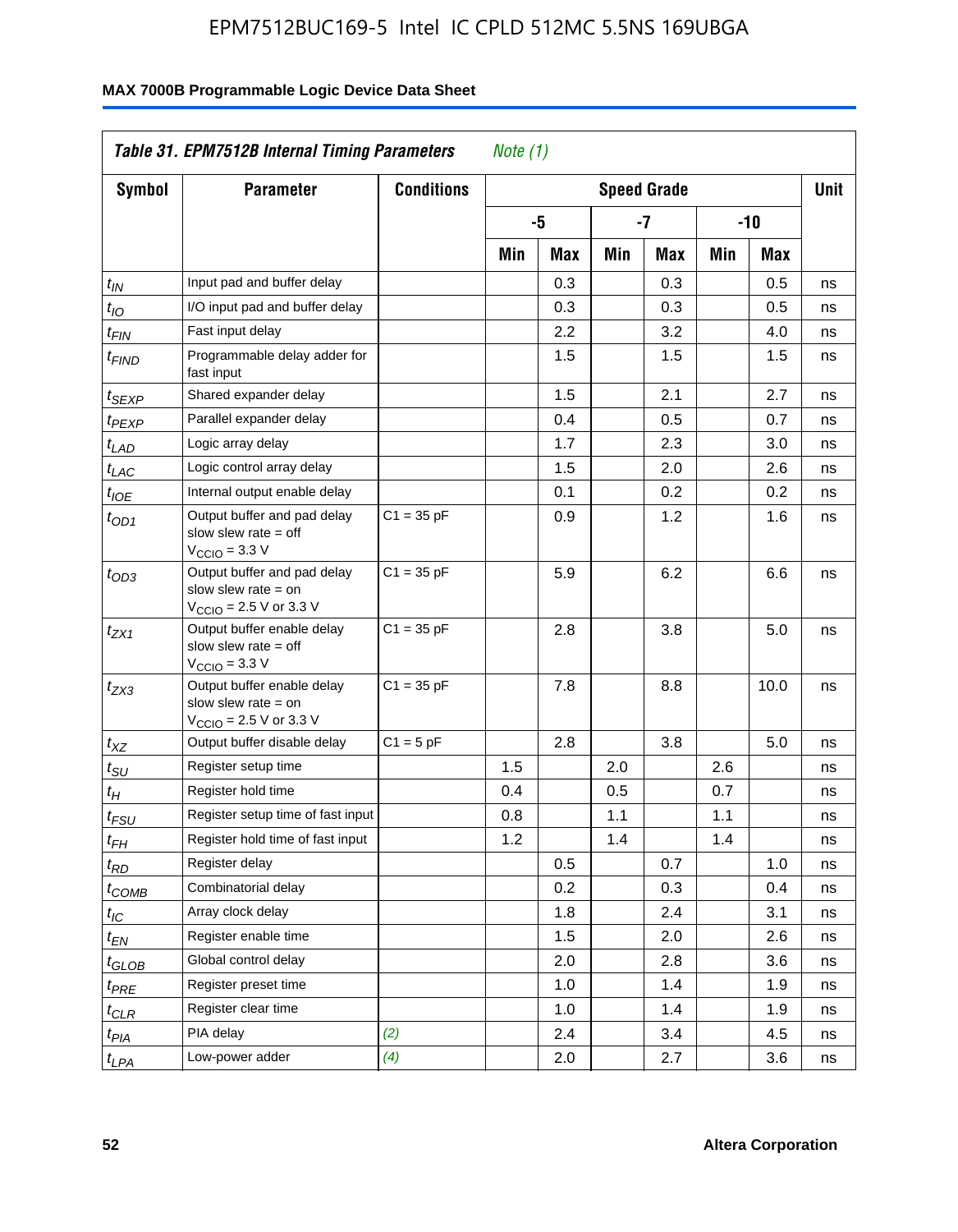| I/O Standard    | <b>Parameter</b>                | <b>Speed Grade</b> |        |     |        |     |        | <b>Unit</b> |
|-----------------|---------------------------------|--------------------|--------|-----|--------|-----|--------|-------------|
|                 |                                 | -5                 |        | -7  |        |     | -10    |             |
|                 |                                 | Min                | Max    | Min | Max    | Min | Max    |             |
| 3.3 V TTL/CMOS  | Input to PIA                    |                    | 0.0    |     | 0.0    |     | 0.0    | ns          |
|                 | Input to global clock and clear |                    | 0.0    |     | 0.0    |     | 0.0    | ns          |
|                 | Input to fast input register    |                    | 0.0    |     | 0.0    |     | 0.0    | ns          |
|                 | All outputs                     |                    | 0.0    |     | 0.0    |     | 0.0    | ns          |
| 2.5 V TTL/CMOS  | Input to PIA                    |                    | 0.4    |     | 0.5    |     | 0.7    | ns          |
|                 | Input to global clock and clear |                    | 0.3    |     | 0.4    |     | 0.5    | ns          |
|                 | Input to fast input register    |                    | 0.2    |     | 0.3    |     | 0.3    | ns          |
|                 | All outputs                     |                    | 0.2    |     | 0.3    |     | 0.3    | ns          |
| 1.8 V TTL/CMOS  | Input to PIA                    |                    | 0.7    |     | 1.0    |     | 1.3    | ns          |
|                 | Input to global clock and clear |                    | 0.6    |     | 0.8    |     | 1.0    | ns          |
|                 | Input to fast input register    |                    | 0.5    |     | 0.6    |     | 0.8    | ns          |
|                 | All outputs                     |                    | 1.3    |     | 1.8    |     | 2.3    | ns          |
| SSTL-2 Class I  | Input to PIA                    |                    | 1.5    |     | 2.0    |     | 2.7    | ns          |
|                 | Input to global clock and clear |                    | 1.4    |     | 1.9    |     | 2.5    | ns          |
|                 | Input to fast input register    |                    | 1.1    |     | 1.5    |     | 2.0    | ns          |
|                 | All outputs                     |                    | 0.0    |     | 0.0    |     | 0.0    | ns          |
| SSTL-2 Class II | Input to PIA                    |                    | 1.5    |     | 2.0    |     | 2.7    | ns          |
|                 | Input to global clock and clear |                    | 1.4    |     | 1.9    |     | 2.5    | ns          |
|                 | Input to fast input register    |                    | 1.1    |     | 1.5    |     | 2.0    | ns          |
|                 | All outputs                     |                    | $-0.1$ |     | $-0.1$ |     | $-0.2$ | ns          |
| SSTL-3 Class I  | Input to PIA                    |                    | 1.4    |     | 1.9    |     | 2.5    | ns          |
|                 | Input to global clock and clear |                    | 1.2    |     | 1.6    |     | 2.2    | ns          |
|                 | Input to fast input register    |                    | 1.0    |     | 1.4    |     | 1.8    | ns          |
|                 | All outputs                     |                    | 0.0    |     | 0.0    |     | 0.0    | ns          |
| SSTL-3 Class II | Input to PIA                    |                    | 1.4    |     | 1.9    |     | 2.5    | ns          |
|                 | Input to global clock and clear |                    | 1.2    |     | 1.6    |     | 2.2    | ns          |
|                 | Input to fast input register    |                    | 1.0    |     | 1.4    |     | 1.8    | ns          |
|                 | All outputs                     |                    | 0.0    |     | 0.0    |     | 0.0    | ns          |
| GTL+            | Input to PIA                    |                    | 1.8    |     | 2.5    |     | 3.3    | ns          |
|                 | Input to global clock and clear |                    | 1.9    |     | 2.6    |     | 3.5    | ns          |
|                 | Input to fast input register    |                    | 1.8    |     | 2.5    |     | 3.3    | ns          |
|                 | All outputs                     |                    | 0.0    |     | 0.0    |     | 0.0    | ns          |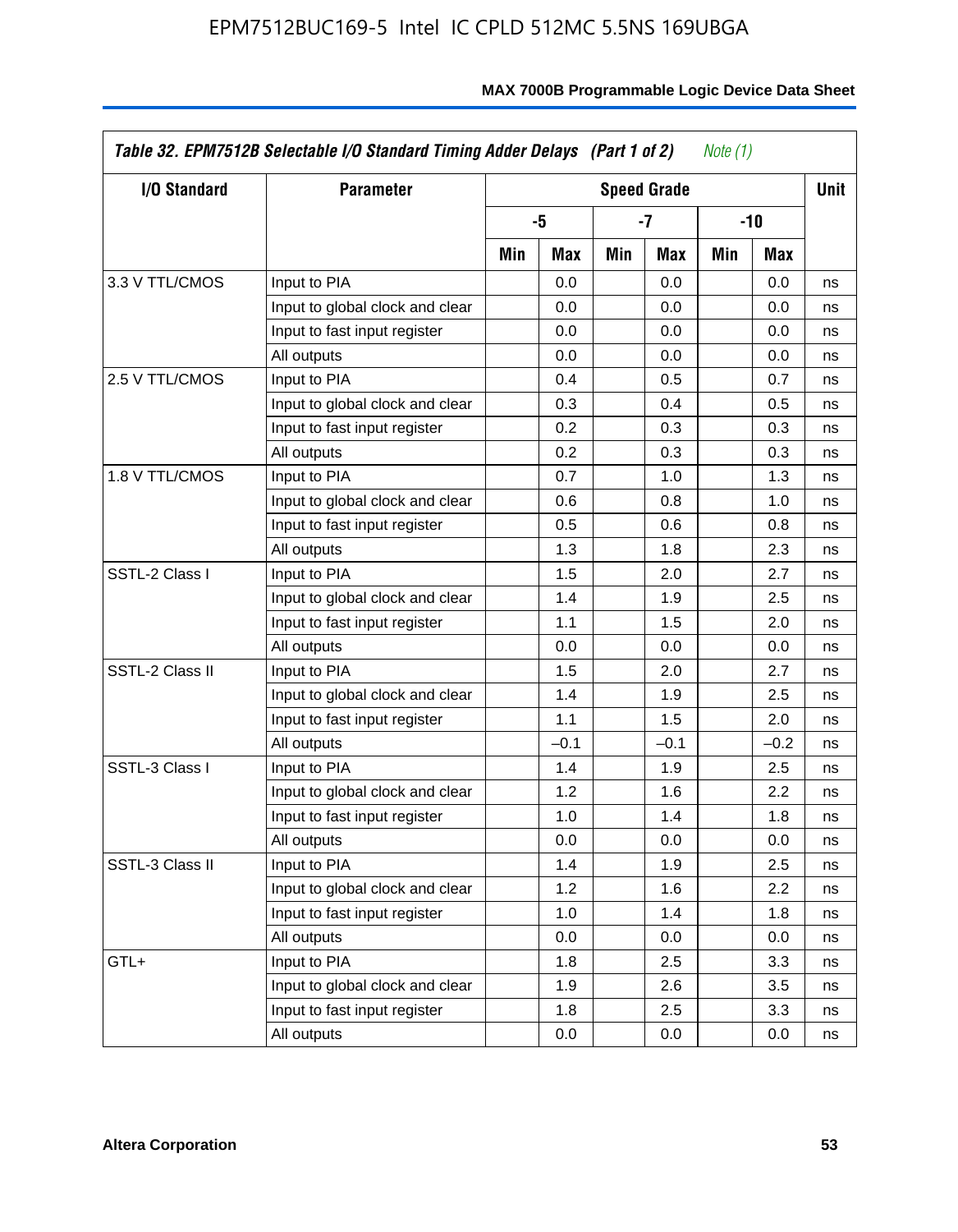#### **MAX 7000B Programmable Logic Device Data Sheet**

| Table 32. EPM7512B Selectable I/O Standard Timing Adder Delays (Part 2 of 2)<br>Note (1) |                              |                    |     |     |     |      |     |    |  |
|------------------------------------------------------------------------------------------|------------------------------|--------------------|-----|-----|-----|------|-----|----|--|
| <b>I/O Standard</b>                                                                      | <b>Parameter</b>             | <b>Speed Grade</b> |     |     |     | Unit |     |    |  |
|                                                                                          |                              | -5                 |     | -7  |     | -10  |     |    |  |
|                                                                                          |                              | Min                | Max | Min | Max | Min  | Max |    |  |
| <b>PCI</b>                                                                               | Input to PIA                 |                    | 0.0 |     | 0.0 |      | 0.0 | ns |  |
| Input to global clock and clear                                                          |                              |                    | 0.0 |     | 0.0 |      | 0.0 | ns |  |
|                                                                                          | Input to fast input register |                    | 0.0 |     | 0.0 |      | 0.0 | ns |  |
|                                                                                          | All outputs                  |                    | 0.0 |     | 0.0 |      | 0.0 | ns |  |

*Notes to tables:*

(1) These values are specified under the Recommended Operating Conditions in Table 15 on page 29. See Figure 14 for more information on switching waveforms.

(2) These values are specified for a PIA fan-out of one LAB (16 macrocells). For each additional LAB fan-out in these devices, add an additional 0.12 ns to the PIA timing value.

(3) Measured with a 16-bit loadable, enabled, up/down counter programmed into each LAB.

(4) The  $t_{LPA}$  parameter must be added to the  $t_{LAD}$ ,  $t_{LAC}$ ,  $t_{IC}$ ,  $t_{ACL}$ ,  $t_{CPPW}$ ,  $t_{EN}$ , and  $t_{SEXP}$  parameters for macrocells running in low-power mode.

# **Power Consumption**

Supply power (P) versus frequency ( $f_{MAX}$ , in MHz) for MAX 7000B devices is calculated with the following equation:

 $P = P_{INT} + P_{IO} = I_{CCINT} \times V_{CC} + P_{IO}$ 

The  $P_{IO}$  value, which depends on the device output load characteristics and switching frequency, can be calculated using the guidelines given in *Application Note 74 (Evaluating Power for Altera Devices)*.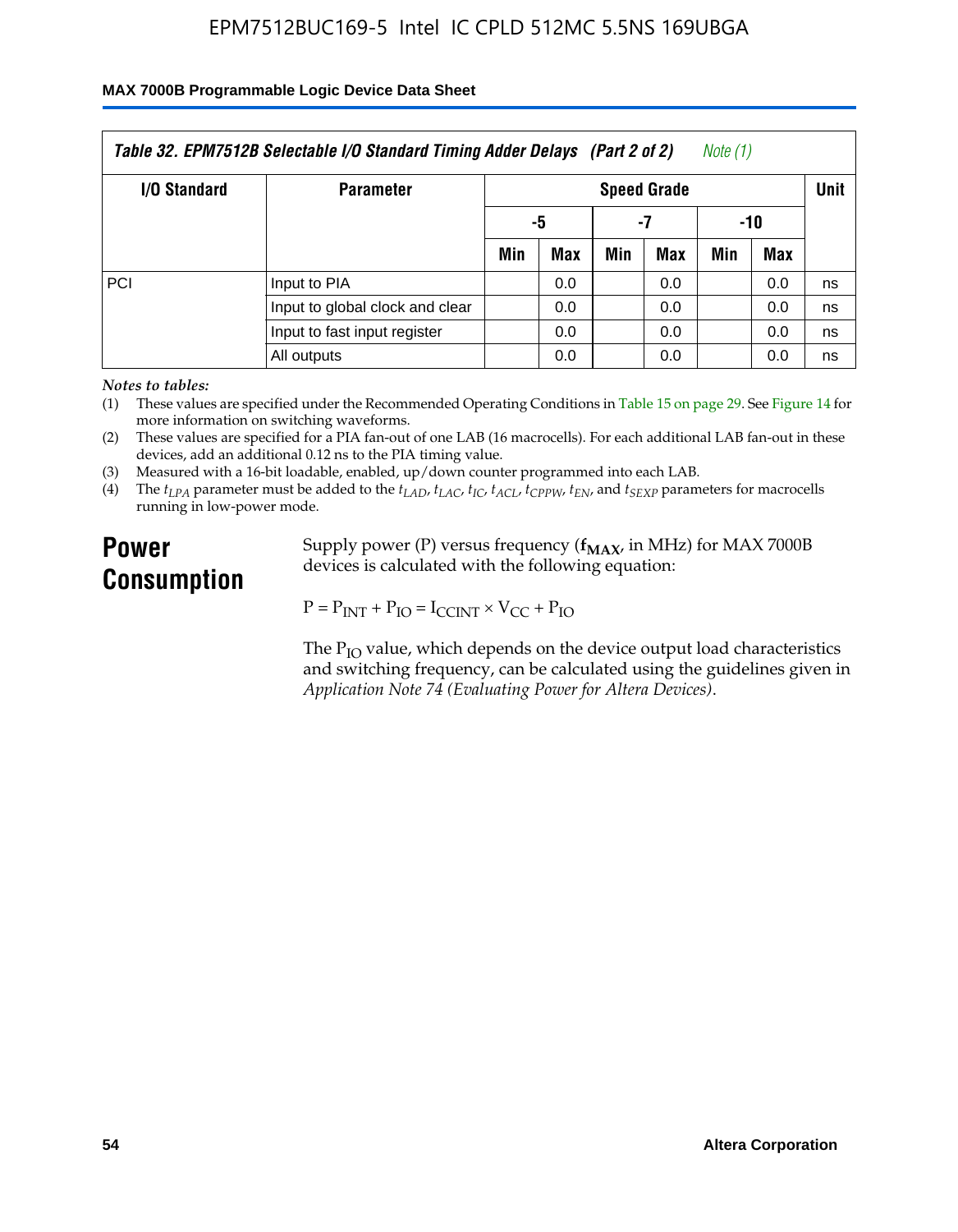The I<sub>CCINT</sub> value depends on the switching frequency and the application logic. The  $I_{\text{CCINT}}$  value is calculated with the following equation:

 $I_{\text{CCINT}} =$ 

 $(A \times MC_{TON}) + [B \times (MC_{DEV} - MC_{TON})] + (C \times MC_{USED} \times f_{MAX} \times to_{LC})$ 

The parameters in this equation are:

| MC <sub>TON</sub> | $=$ Number of macrocells with the Turbo Bit <sup>TM</sup> option turned |
|-------------------|-------------------------------------------------------------------------|
|                   | on, as reported in the MAX+PLUS II Report File (.rpt)                   |
| MC <sub>DFV</sub> | = Number of macrocells in the device                                    |
| $MC_{LISED}$      | = Total number of macrocells in the design, as reported in              |
|                   | the Report File                                                         |
| $f_{MAX}$         | = Highest clock frequency to the device                                 |
| $tog_{LC}$        | = Average percentage of logic cells toggling at each clock              |
|                   | (typically 12.5%)                                                       |
| A, B, C           | $=$ Constants, shown in Table 33                                        |

| Table 33. MAX 7000B I <sub>CC</sub> Equation Constants |      |      |       |  |  |  |  |  |
|--------------------------------------------------------|------|------|-------|--|--|--|--|--|
| <b>Device</b>                                          | A    | B    | C     |  |  |  |  |  |
| <b>EPM7032B</b>                                        | 0.91 | 0.54 | 0.010 |  |  |  |  |  |
| <b>EPM7064B</b>                                        | 0.91 | 0.54 | 0.012 |  |  |  |  |  |
| <b>EPM7128B</b>                                        | 0.91 | 0.54 | 0.016 |  |  |  |  |  |
| <b>EPM7256B</b>                                        | 0.91 | 0.54 | 0.017 |  |  |  |  |  |
| <b>EPM7512B</b>                                        | 0.91 | 0.54 | 0.019 |  |  |  |  |  |

This calculation provides an  $I_{CC}$  estimate based on typical conditions using a pattern of a 16-bit, loadable, enabled, up/down counter in each LAB with no output load. Actual  $I_{CC}$  should be verified during operation because this measurement is sensitive to the actual pattern in the device and the environmental operating conditions.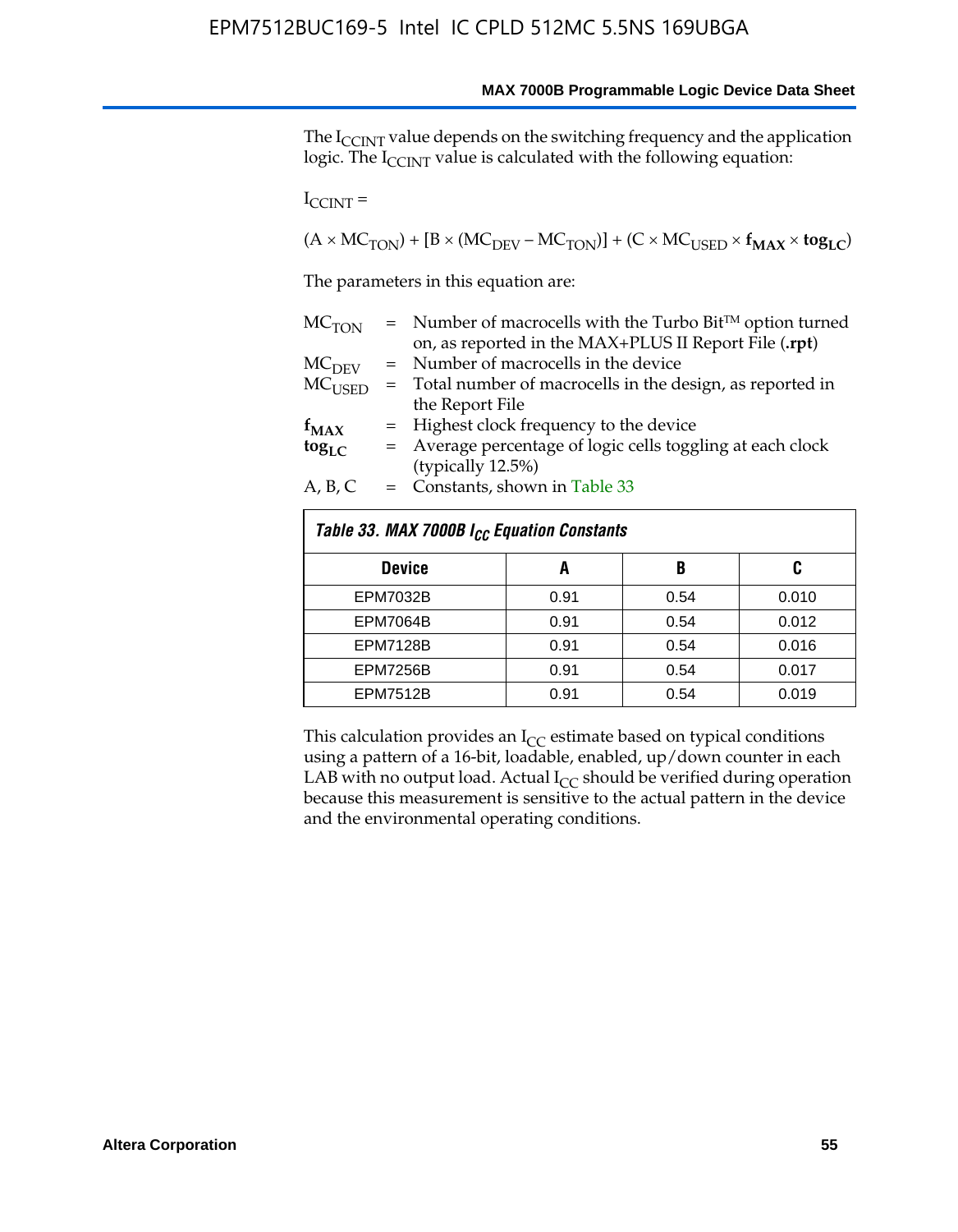

*Figure 15. ICC vs. Frequency for EPM7032B Devices*



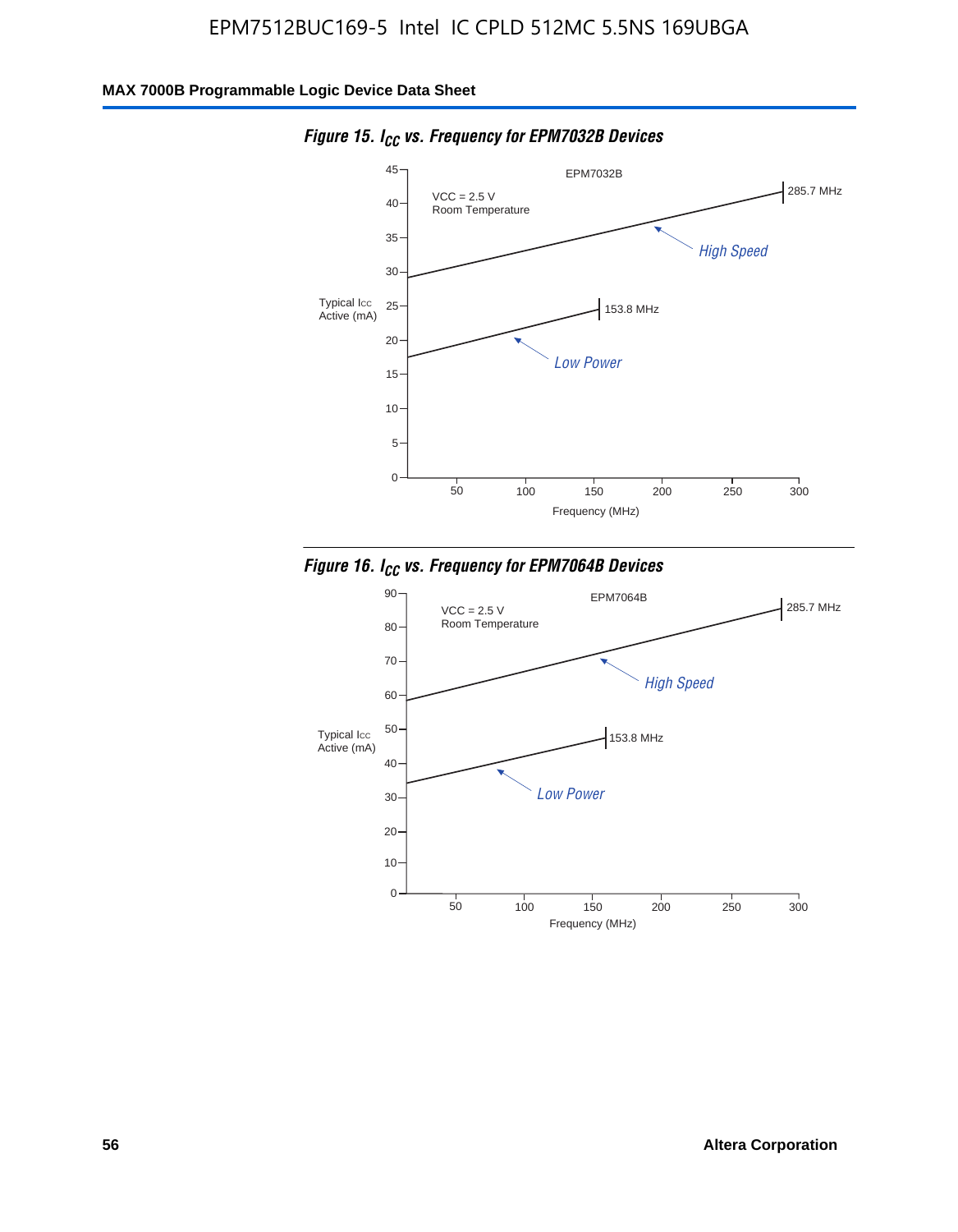

*Figure 17. ICC vs. Frequency for EPM7128B Devices*



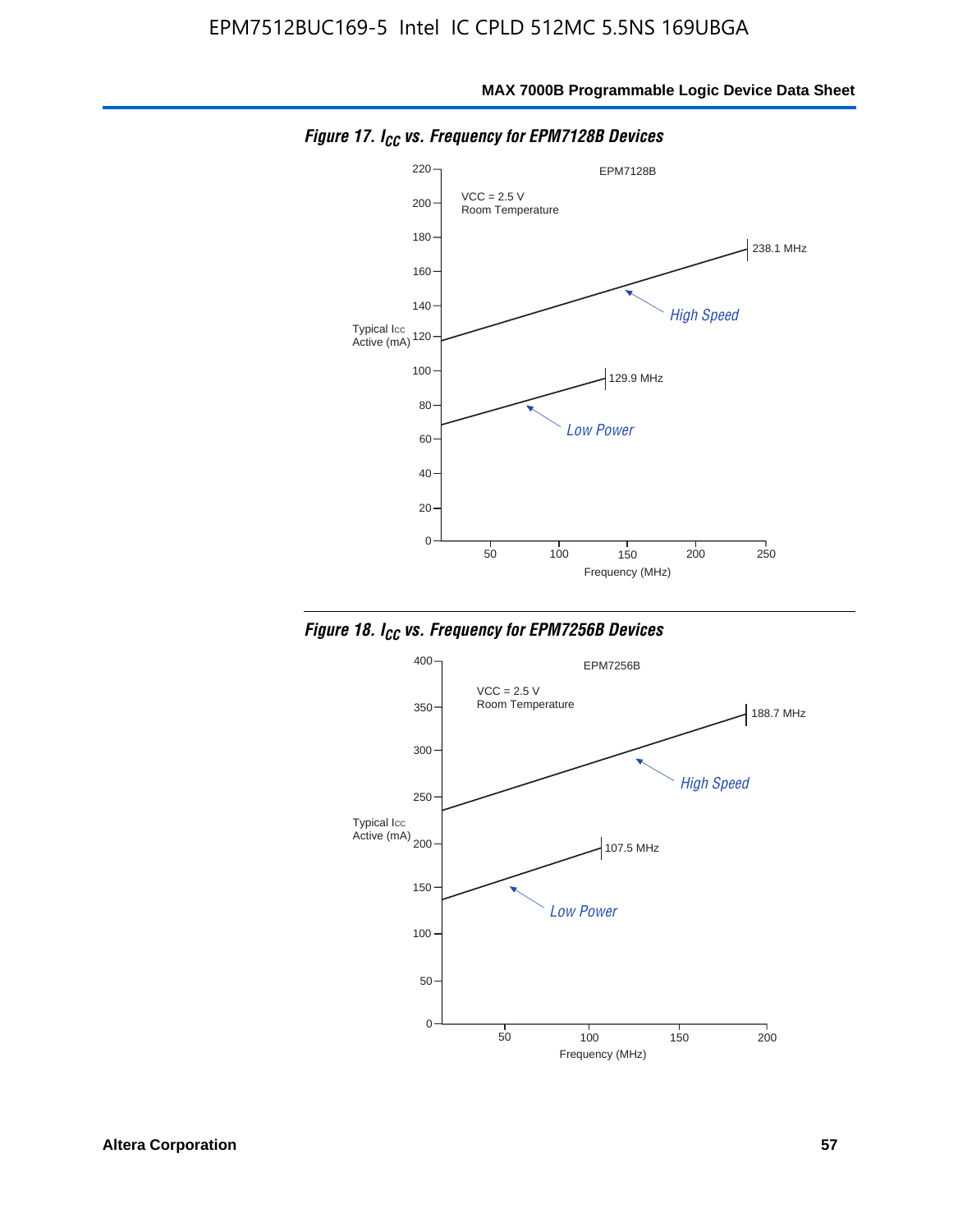

*Figure 19. I<sub>CC</sub> vs. Frequency for EPM7512B Devices*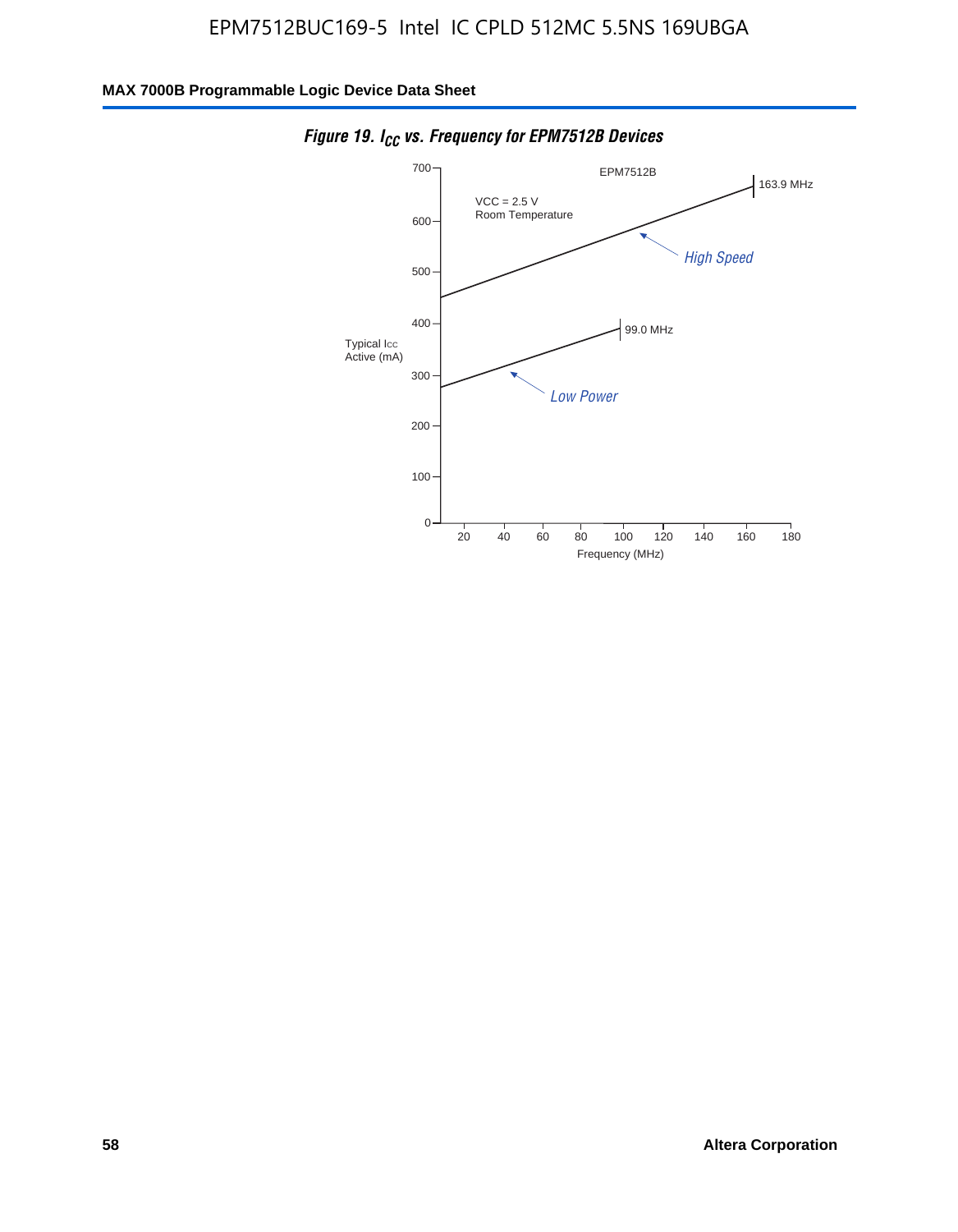#### **MAX 7000B Programmable Logic Device Data Sheet**

# **Device Pin-Outs**

See the Altera web site (**http://www.altera.com**) or the *Altera Digital Library* for pin-out information.

Figures 20 through 29 show the package pin-out diagrams for MAX 7000B devices.

#### *Figure 20. 44-Pin PLCC/TQFP Package Pin-Out Diagram*



*Package outlines not drawn to scale.*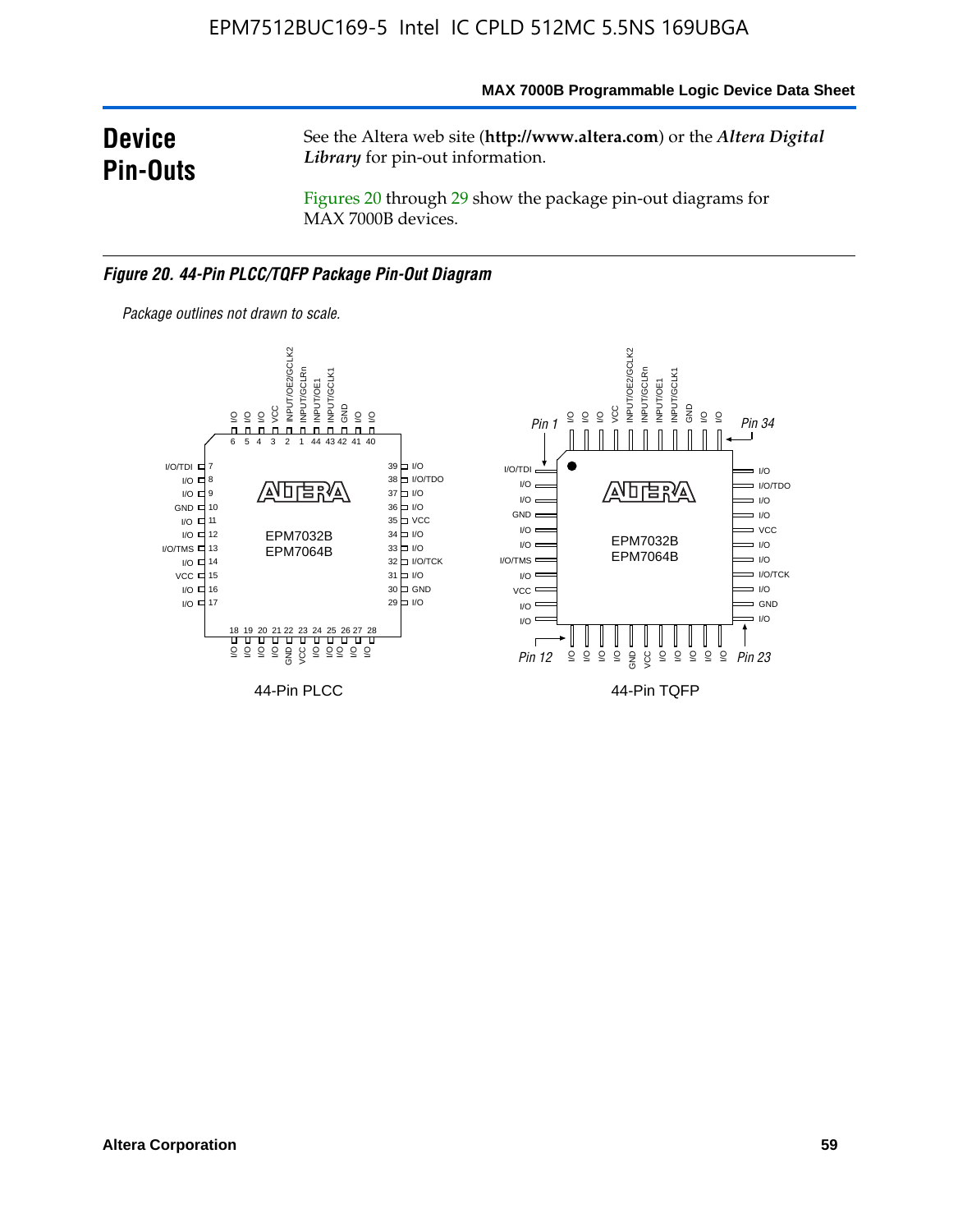

*Package outlines not drawn to scale.*



*Figure 22. 49-Pin Ultra FineLine BGA Package Pin-Out Diagram*

*Package outline not drawn to scale.*

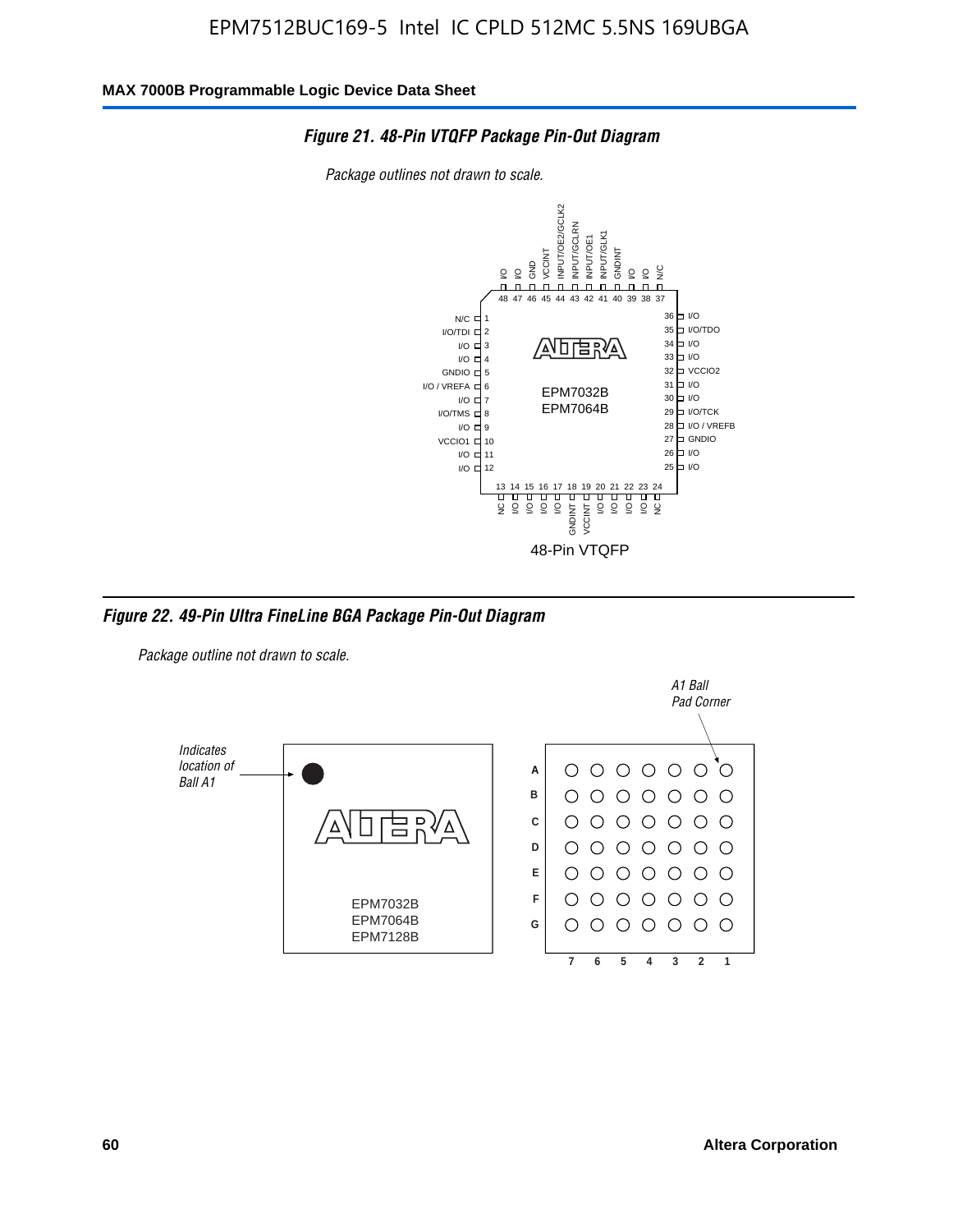

*Package outline not drawn to scale.*



*Figure 24. 100-Pin FineLine BGA Package Pin-Out Diagram*

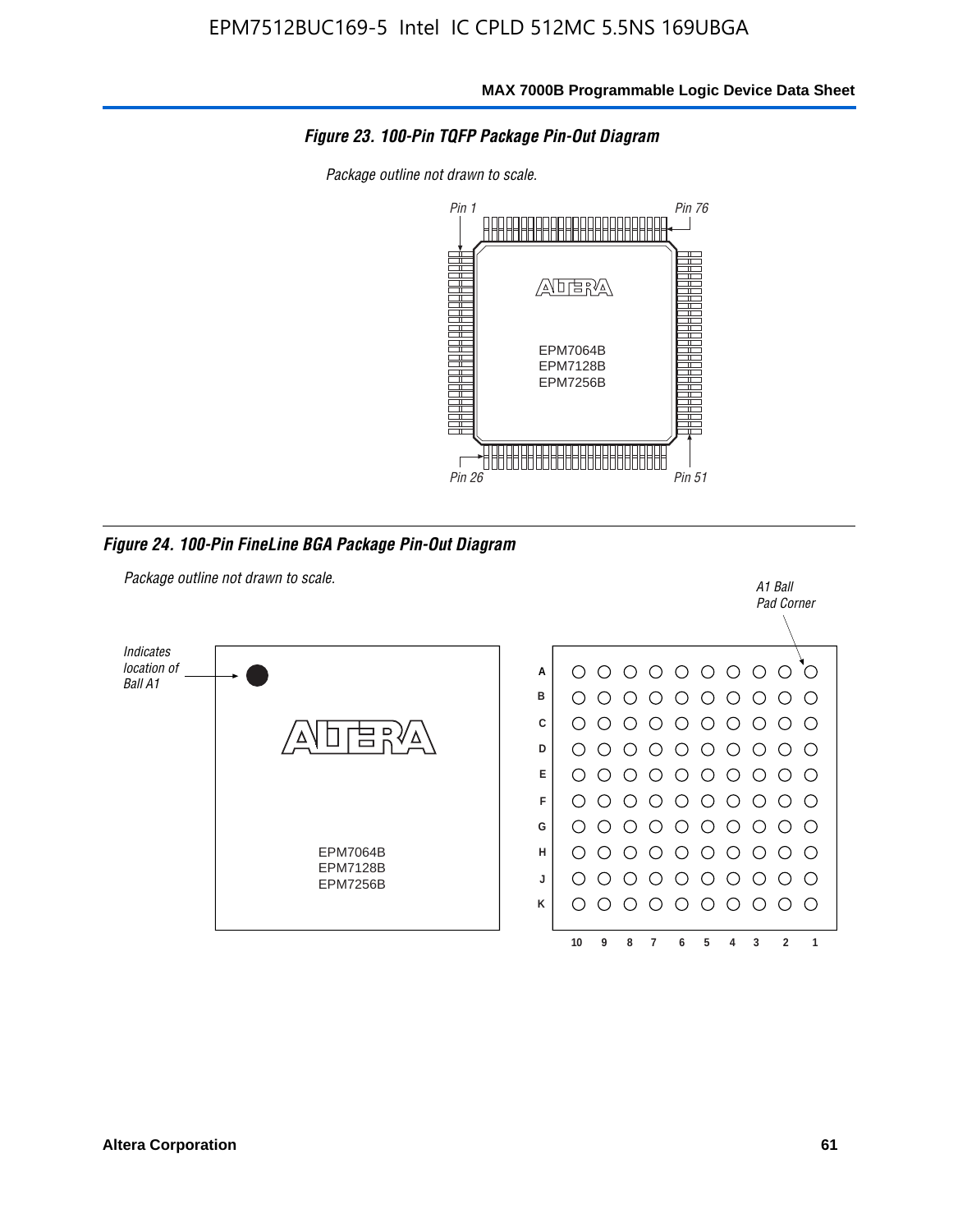

*Figure 25. 144-Pin TQFP Package Pin-Out Diagram*

*Package outline not drawn to scale*.

*Figure 26. 169-Pin Ultra FineLine BGA Pin-Out Diagram*

*Package outline not drawn to scale.*



A1 Ball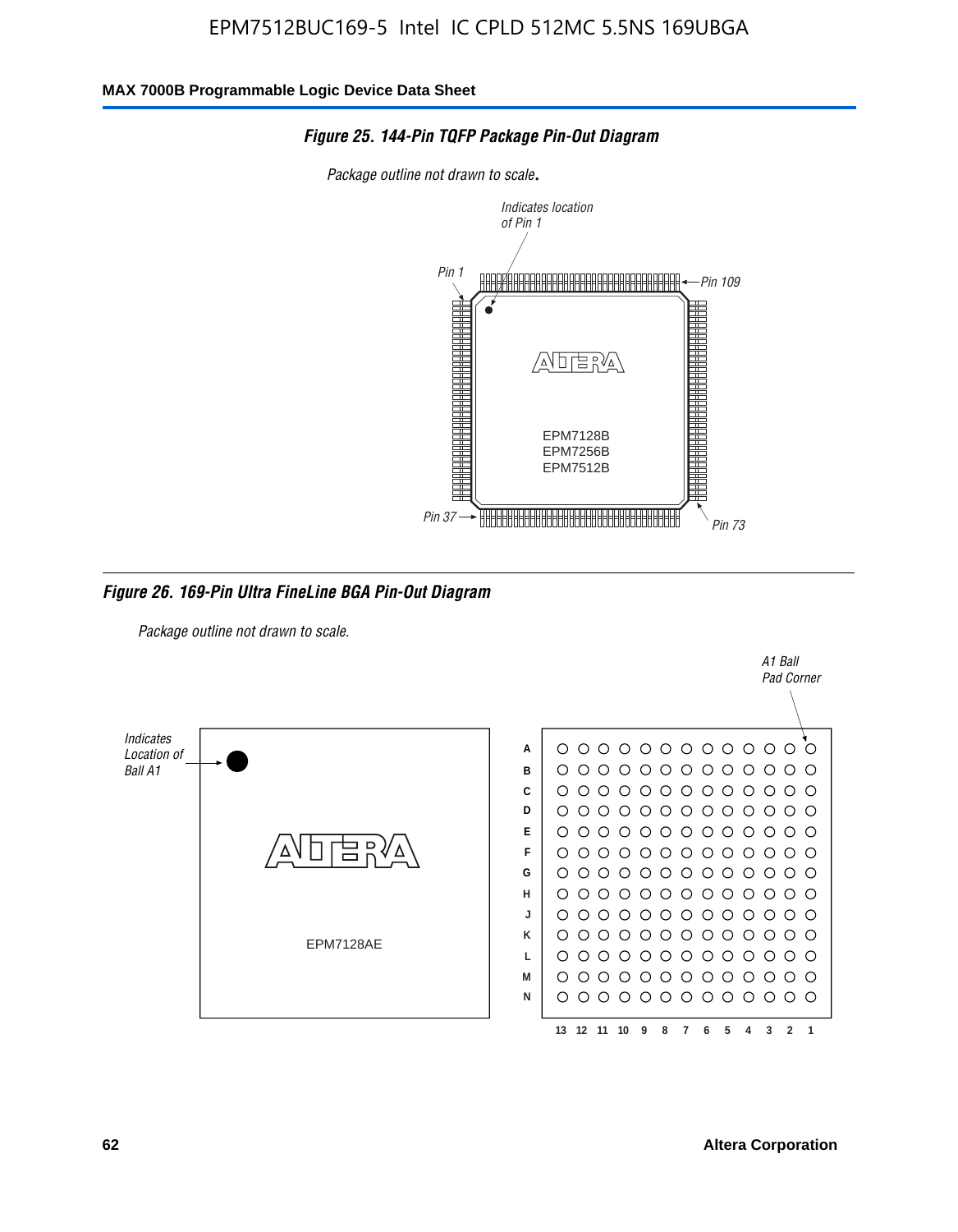#### *Figure 27. 208-Pin PQFP Package Pin-Out Diagram*

*Package outline not drawn to scale*.

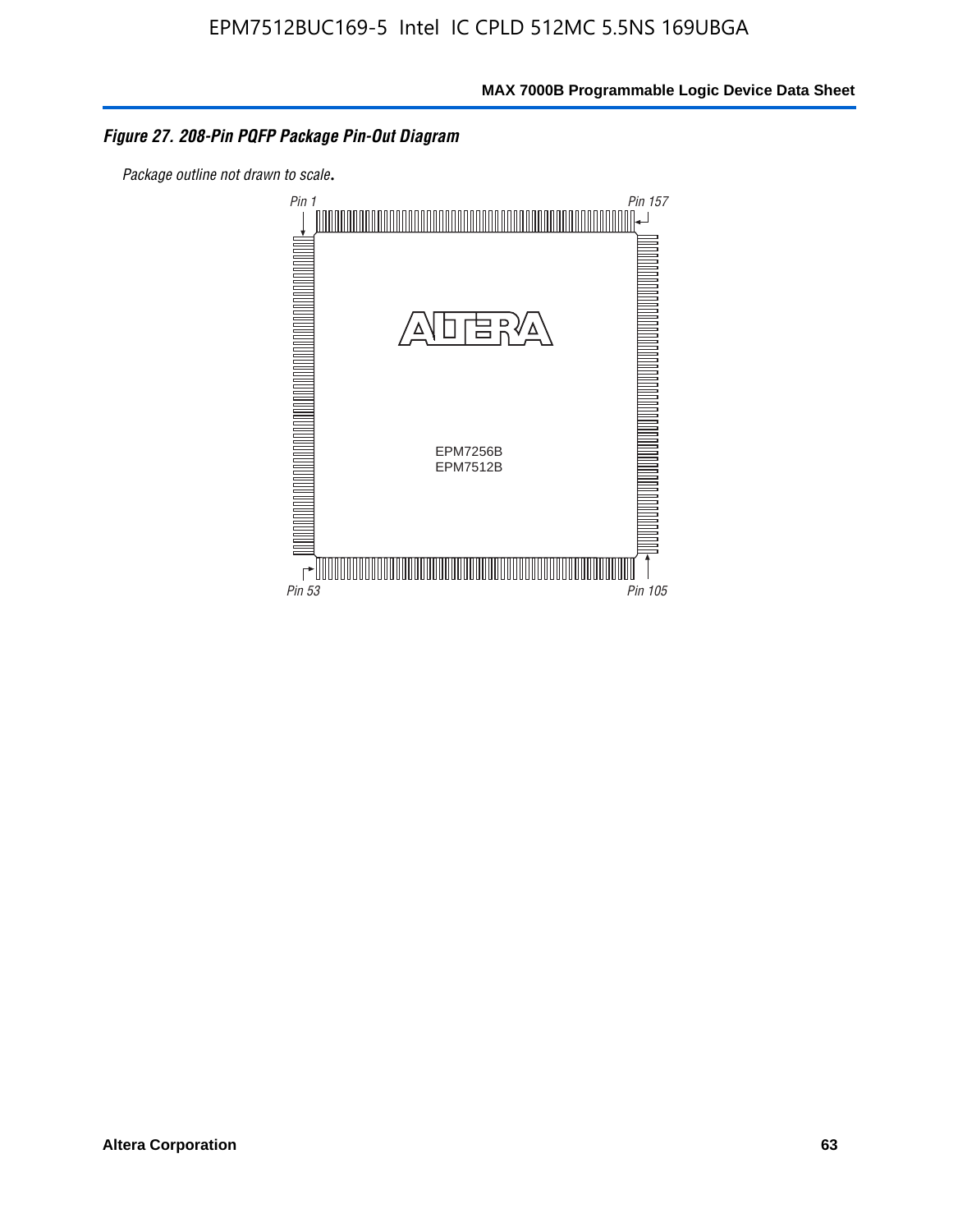#### *Figure 28. 256-Pin BGA Package Pin-Out Diagram*

*Package outline not drawn to scale.*

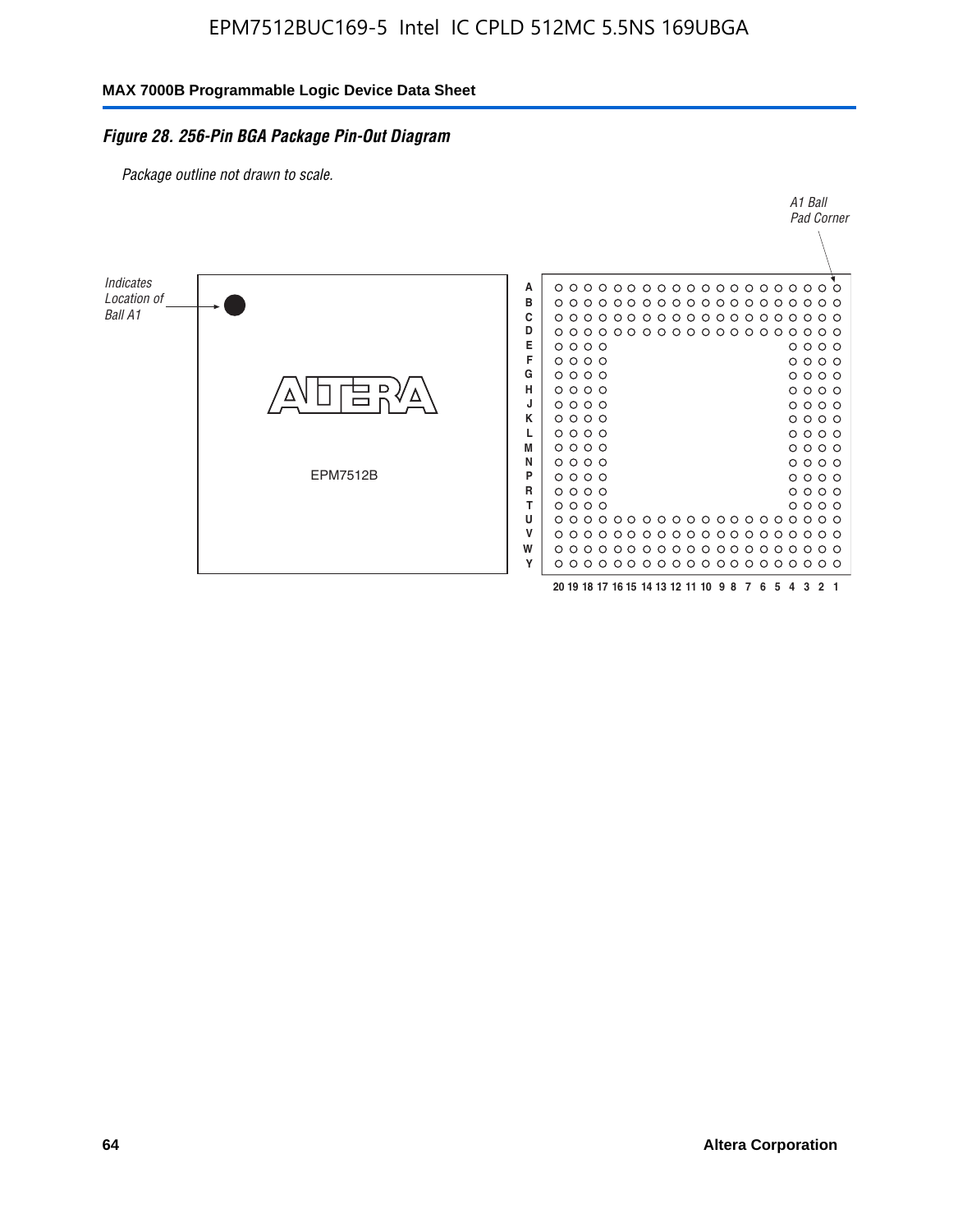**MAX 7000B Programmable Logic Device Data Sheet**

#### *Figure 29. 256-Pin FineLine BGA Package Pin-Out Diagram*

*Package outline not drawn to scale*.



# **Revision History**

The information contained in the *MAX 7000B Programmable Logic Device Family Data Sheet* version 3.5 supersedes information published in previous versions.

#### **Version 3.5**

The following changes were made to the *MAX 7000B Programmable Logic Device Family Data Sheet* version 3.5:

Updated Figure 28.

### **Version 3.4**

The following changes were made to the *MAX 7000B Programmable Logic Device Family Data Sheet* version 3.4:

Updated text in the "Power Sequencing & Hot-Socketing" section.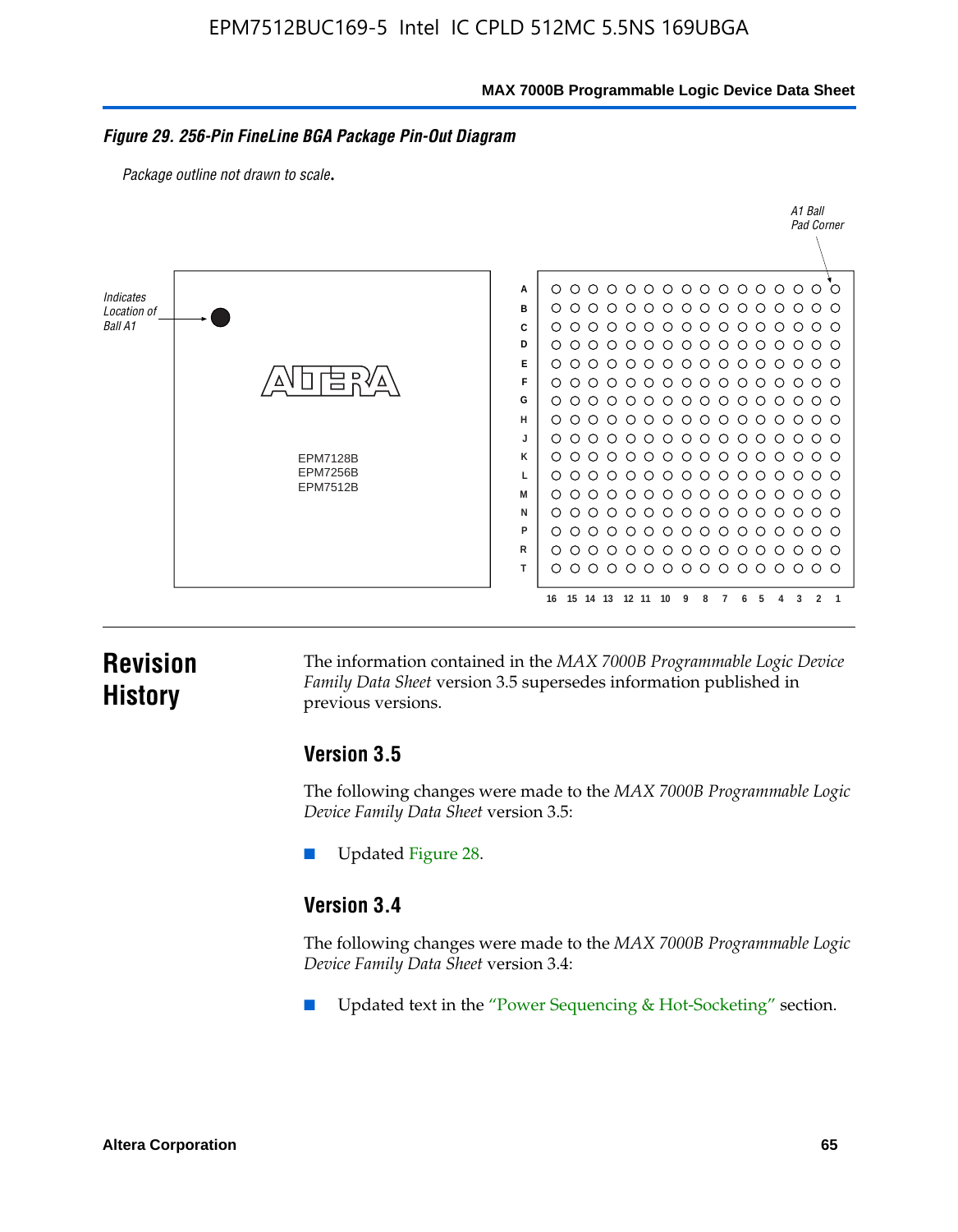#### **MAX 7000B Programmable Logic Device Data Sheet**

#### **Version 3.3**

The following changes were made to the *MAX 7000B Programmable Logic Device Family Data Sheet* version 3.3:

- Updated Table 3.
- Added Tables 4 through 6.

# **Version 3.2**

The following changes were made to the *MAX 7000B Programmable Logic Device Family Data Sheet* version 3.2:

Updated *Note* (10) and added ambient temperature  $(T_A)$  information to Table 15.

#### **Version 3.1**

The following changes were made to the *MAX 7000B Programmable Logic Device Family Data Sheet* version 3.1:

- Updated  $V_{\text{IH}}$  and  $V_{\text{II}}$  specifications in Table 16.
- Updated leakage current conditions in Table 16.

### **Version 3.0**

The following changes were made to the *MAX 7000B Programmable Logic Device Family Data Sheet* version 3.0:

- Updated timing numbers in Table 1.
- Updated Table 16.
- Updated timing in Tables 18, 19, 21, 22, 24, 25, 27, 28, 30, and 31.



101 Innovation Drive San Jose, CA 95134 (408) 544-7000 http://www.altera.com Applications Hotline: (800) 800-EPLD Customer Marketing: (408) 544-7104 Literature Services: lit\_req@altera.com

Copyright © 2003 Altera Corporation. All rights reserved. Altera, The Programmable Solutions Company, the stylized Altera logo, specific device designations, and all other words and logos that are identified as trademarks and/or service marks are, unless noted otherwise, the trademarks and service marks of Altera Corporation in the U.S. and other countries. All other product or service names are the property of their respective holders. Altera products are protected under numerous U.S. and foreign patents and pending applications, maskwork rights, and copyrights. Altera warrants performance of its semiconductor products to current specifications in accordance with Altera's standard warranty, but reserves the right **TSAI** to make changes to any products and services at any time without notice. Altera assumes no responsibility or liability arising out of the application or use of any information, product, or service described herein except as expressly agreed to in writing by Altera Corporation.

Altera customers are advised to obtain the latest version of device specifications before relying on any published information and before placing orders for products or services.